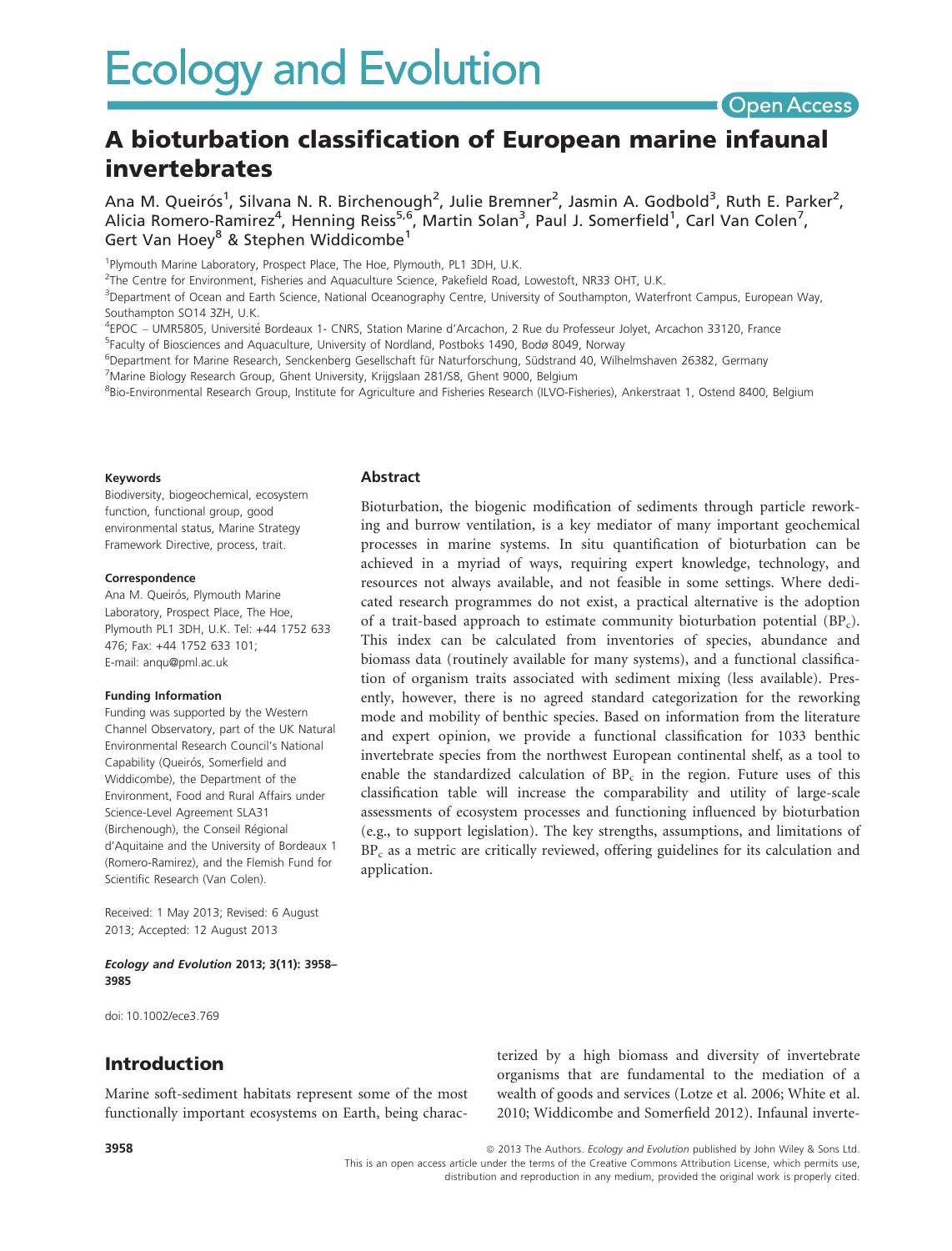brates exhibit significant influence over benthic sedimentary geochemical environments in soft sediments through bioturbation, that is, the mixing of sediment and particulate materials carried out during foraging, feeding and burrow maintenance activities, and the enhancement of pore water and solute advection during burrow ventilation (Richter 1936; Rhoads 1974; Volkenborn et al. 2010). These processes influence oxygen, pH and redox gradients (Stahl et al. 2006; Pischedda et al. 2008; Queirós et al. 2011), metal cycling (Teal et al. 2009), sediment granulometry (Montserrat et al. 2009), pollutant release (Gilbert et al. 1994), macrofauna diversity (Volkenborn et al. 2007), bacterial activity and composition (Mermillod-Blondin and Rosenberg 2006; Gilbertson et al. 2012), and ultimately carbon (Kristensen 2001) and nitrogen cycling (Bertics et al. 2010). Hence, in light of anticipated changes to marine systems associated with human activity (Halpern et al. 2008; Hoegh-Guldberg and Bruno 2010), large-scale assessments of bioturbation can contribute to a better understanding of how of ecosystem functioning is mediated by biological activity.

Community bioturbation potential  $(BP_c)$  is a metric first described by Solan et al. (2004a), which combines abundance and biomass data with information about the life traits of individual species or taxonomic groups. This information describes modes of sediment reworking  $(R_i)$ and mobility  $(M_i)$  of taxa in a dataset, two traits known to regulate biological sediment mixing, a key component of bioturbation (Solan 2000; and refereces therein; Solan et al. 2004b).  $BP_c$  is thus not a direct measure of the process of bioturbation. Rather,  $BP_c$  provides an estimate of the potential of a community to bioturbate. Hence, where macrofauna abundance and biomass data are available,  $BP_c$  provides a means to estimate the extent to which benthic communities are likely to affect important ecosystem properties that underpin ecosystem functioning. The consequences of environmentally driven changes in biodiversity to  $BP_c$ , and its relation to ecosystem functioning, have been explored in this way in terrestrial (Bunker et al. 2005) and marine habitats (Solan et al. 2004a,b); at the local (Lohrer et al. 2010; Teal et al. 2013) and regional scales (Queirós et al. 2011; Birchenough et al. 2012; Solan et al. 2012); for different contexts (e.g., habitat structure and hypoxia, Queirós et al. 2011; Van Colen et al. 2012; Villnäs et al. 2012); and for a variety of ecosystem functions including productivity (Solan et al. 2012), nutrient cycling (Solan et al. 2004a), carbon storage (Bunker et al. 2005; Solan et al. 2012), and decomposition (Josefson et al. 2012). By calculating  $BP_c$  over time, or for different locations or scenarios, changes in the efficiency of the organism-sediment couple can be monitored for compliance in support of management and policy objectives (Painting et al. 2012; Van Hoey et al. 2013). For example, the effects of simulated changes in benthic community structure have previously been used to explore possible changes in ecosystem properties like sediment organic carbon at the North Sea scale, based on empirically derived relationships between  $BP_c$  and sediment organic carbon (Fig. 1). Similar uses of  $BP_c$  could invaluably contribute to an increased understanding of the role of ecosystem structure in the sustenance of marine functioning and its resilience to human activities, an urgent need under current European legislation (Marine Strategy Framework Directive, 2008/56/EC).

A significant obstacle in the widespread application of  $BP<sub>c</sub>$ , however, is the need for a standard classification scheme that is supported by the benthic research community. As a first step in fulfilling this research gap, we present the findings of the Study Group on Climate Related Benthic Processes in the North Sea, an expert group appointed by the International Council for the Exploration of the Sea (ICES SGCBNS). We present the conclusions of a series of dedicated workshops tasked with deriving a functional classification of northwest European marine invertebrate species to facilitate the calculation of BP<sub>c</sub> in different regions of the North Atlantic.

## Methods

The classification of marine invertebrate infauna into bioturbation groups was carried out using 18 datasets compiled from northwest European waters ( $n = 1033$  species). Following Swift (1993) and Solan et al. (2004a), each taxon (1) was scored on categorical scales that reflect increasing mobility  $(M_i)$  from 1 (living in a fixed tube) to 4 (free three dimensional movement via burrow system), and increasing sediment reworking  $(R_i)$  from 1 (epifauna that bioturbate at the sediment–water interface) to 5 (regenerators that excavate holes, transferring sediment at depth to the surface).

$$
BP_c = \sum_{i=1}^{n} \sqrt{Bi/Ai} \times Ai \times Mi \times Ri
$$

 $B_i$  and  $A_i$  are the biomass and abundance of species/taxon  $i$ in a sample. Trait scores were derived from an extensive review of published material and expert knowledge (consensus of 12 authors), and details of the scoring system are provided below. Species for which no published information was available were scored based on descriptions of species behavior and information on closely related species at the nearest taxonomic level. As  $BP_c$  captures information about sediment particle reworking, pelagic species and those living on hard substrates were not included. Sediment reworking functional types were also defined  $(Ft_i)$ , according to Francois et al. (1997), Solan (2000), and Gérino et al. (2003). Taxonomic information and Aphia ID (a unique species database identifier) were extracted from the World Register of Marine Species (2012).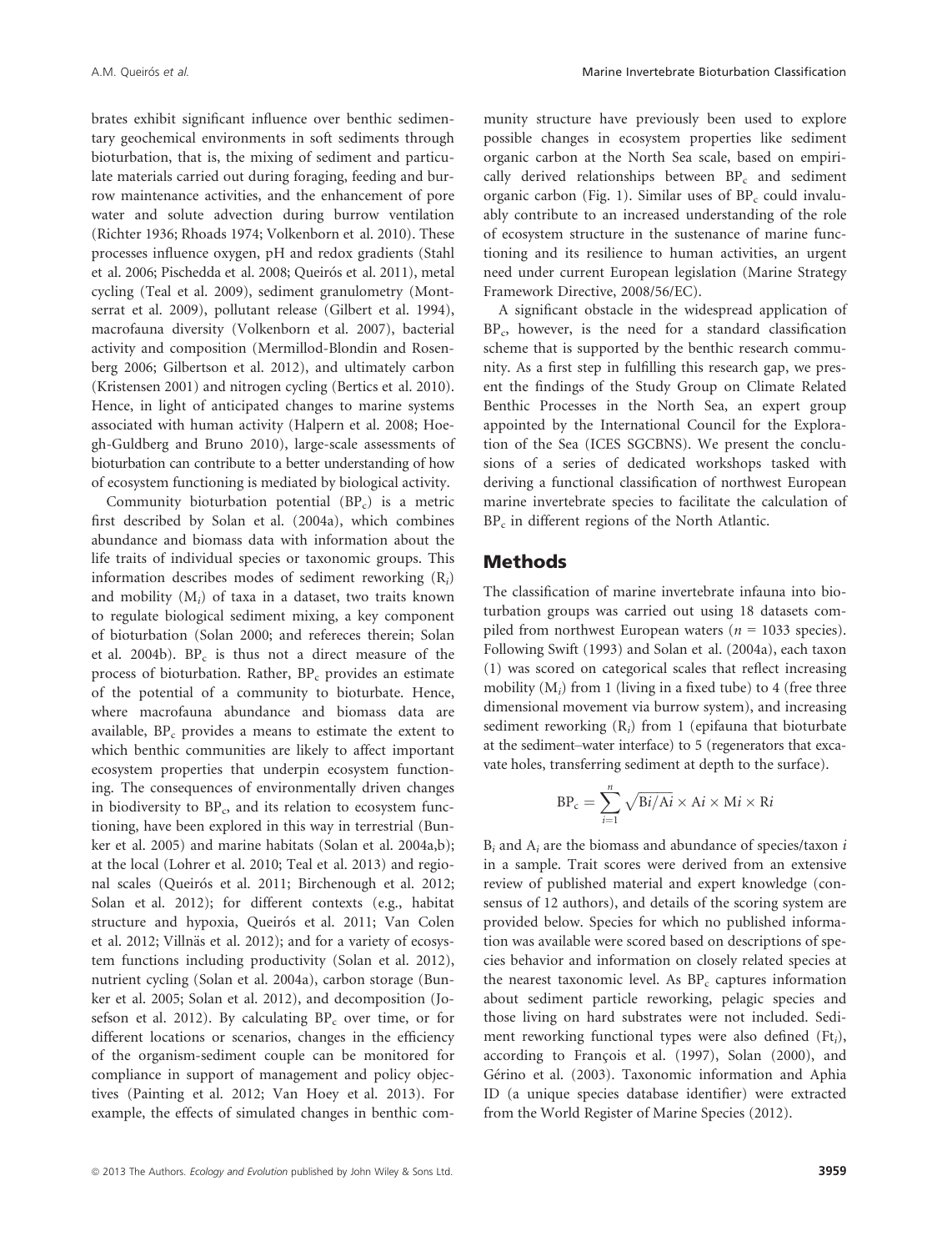

Figure 1. Percentage of sediment organic carbon (circles, diameter scaled to %) at each of 109 sites sampled during the North sea benthos Survey conducted by the Benthos Ecology Working Group of the International Council for the Exploration of the Sea in 1986 (left column, "100%"), and following the implementation of simulated trait based extinction scenarios (right column, "50%"). By combining measurements of ecosystem functions with information on relevant species traits (abundance, biomass, functional group and behaviour), empirically derived relationships between specific ecosystem functions and  $BP_c$  can be derived. In this case, the relationship between  $BP_c$  and sediment % of organic carbon. Species extinction scenarios can be simulated and the consequential changes in ecosystem functioning recalculated based on changes in community composition and/or structure following implementation of each scenario. In this example, the predicted levels of sediment organic carbon content are presented for a 50% reduction in species richness (right column, "50%") following sequential local expiration of species ordered by the most abundant species within a site (top row), those with the largest biomass (second row from top), or by the most abundant species across the region (bottom row). The consequences for ecosystem functioning (here, sediment organic carbon content) following these ordered extinction scenarios contrast to a scenario where species are extirpated in a random order (third row from top). Implementing various trait-based extinction scenarios in this way provides insights on possible outcomes following, for example, changes in management or as a result of anthropogenic forcing. Modified from Solan et al. (2012).

## Results

Table 1 provides the classifications for mobility  $(M_i)$  and sediment particle reworking  $(R_i)$  assigned to the 1033 marine invertebrate species (and other taxa) from northwest European waters, and the associated sediment reworking functional types (Ft<sub>i</sub>). Please refer to the table for details of the scoring criteria.

## **Discussion**

As with any functional classification that on which  $BP<sub>c</sub>$  is calculated relies on three main assumptions. Understanding these assumptions, and the need to correct for them where information is available, is key steps in the adequate use of  $BP_c$  as a metric:

- 1 If body size is constant, the  $BP_c$  of a species/taxon  $(BP_i)$  is transferable across space and time.  $BP_c$ accounts for two "fixed" traits  $(R_i \text{ and } M_i)$  that are assumed to be directly related to life-history traits and activity levels of each species, that are not altered by context or spatiotemporal variation. Where information to the contrary is available about the alteration of species behavior in response to external stimuli, context-specific adjustments to reworking and mobility trait scores should be made accordingly: for example, thermal stress (Ouellette et al. 2004; Przeslawski et al. 2009); habitat structure (Godbold et al. 2011); ocean acidification (Godbold and Solan 2013); or presence of a predator (Maire et al. 2010). For instance, sediment type has been observed to be influential when determining the classification of a particular species into one of two specific functional groups (Needham et al. 2011), but this has not been documented for the vast majority of bioturbators. Incorporation of this type of information could be achieved using more sophisticated routines, such as fuzzy coding, to capture the influence of intraspecific variability in reworking and mobility traits (Maire et al. 2007; Bremner 2008; Godbold et al. 2011) across known sources of variation (habitat, season, food availability, etc.). The paucity of such information present for the majority of marine species (Tyler et al. 2012) is a source of concern and will be needed to project potential changes in  $BP_c$ under future policy or environmental scenarios. Typical body size is a "flexible" trait in the metric, which will vary in response to environmental variation, seasonality, stress, and disturbance (Queirós et al. 2006; Macdonald et al. 2012).  $BP_c$  captures this information through changes in the biomass/abundance ratio on which typical body size is calculated.
- 2 An organism's reworking  $(R_i)$  and mobility  $(M_i)$  modes remain the same across the life span of each individual.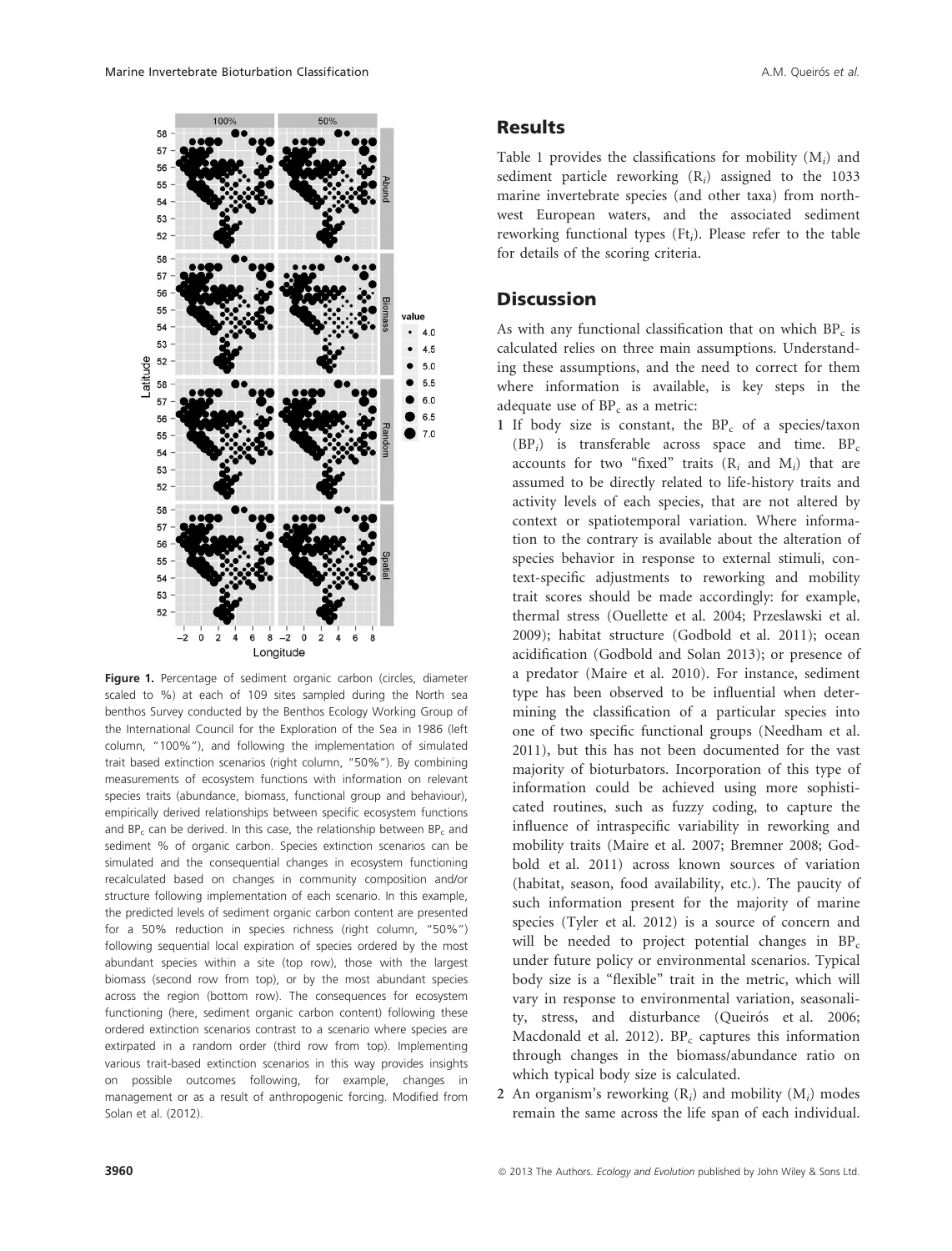Table 1. Bioturbation potential allocations for 1033 macrofaunal species. M<sub>i</sub> and R<sub>i</sub> are the reworking and mobility traits, and Ft<sub>i</sub> is the corresponding sediment reworking functional types.

| Scientific Name            | Aphia ID | Ri             | Mi             | Fti   | Phylum   | Class      | Order        | Family           |
|----------------------------|----------|----------------|----------------|-------|----------|------------|--------------|------------------|
| Grania                     | 369702   | 4              | 3              | B     | Annelida | Clitellata | Enchytraeida | Caenogastropoda  |
| Tubificoides amplivasatus  | 137570   | 4              | 3              | B     | Annelida | Clitellata | Haplotaxida  | Tubificidae      |
| Tubificoides insularis     | 137578   | 4              | 3              | B     | Annelida | Clitellata | Haplotaxida  | Tubificidae      |
| Tubificoides pseudogaster  | 137582   | 4              | 3              | B     | Annelida | Clitellata | Haplotaxida  | Tubificidae      |
| Oligochaeta                | 2036     | 4              | 3              | B     | Annelida | Clitellata |              |                  |
| Cossura longocirrata       | 129984   | $\overline{2}$ | 3              | S     | Annelida | Polychaeta |              | Cossuridae       |
| Chirimia biceps            | 130277   | 3              | $\overline{2}$ | UC/DC | Annelida | Polychaeta |              | Maldanidae       |
| Clymenura lankesteri       | 130284   | 3              | 1              | UC/DC | Annelida | Polychaeta |              | Maldanidae       |
| Euclymene                  | 129347   | 3              | 1              | UC/DC | Annelida | Polychaeta |              | Maldanidae       |
| Lumbriclymene              | 129350   | 3              | 1              | UC/DC | Annelida | Polychaeta |              | Maldanidae       |
| Nicomache                  | 129357   | 3              | 1              | UC/DC | Annelida | Polychaeta |              | Maldanidae       |
| Rhodine                    | 129363   | 3              | 1              | UC    | Annelida | Polychaeta |              | Maldanidae       |
| Ophelia borealis           | 130491   | 4              | 3              | B     | Annelida | Polychaeta |              | Opheliidae       |
| Ophelina cylindricaudata   | 465714   | 4              | 3              | B     | Annelida | Polychaeta |              | Opheliidae       |
| Ophelina modesta           | 130507   | 4              | 3              | B     | Annelida | Polychaeta |              | Opheliidae       |
| Ophelina norvegica         | 130508   | 4              | 3              | B     | Annelida | Polychaeta |              | Opheliidae       |
| Travisia forbesii          | 130512   | 4              | 3              | B     | Annelida | Polychaeta |              | Opheliidae       |
| Orbinia norvegica          | 156278   | 4              | 3              | B     | Annelida | Polychaeta |              | Orbiniidae       |
| Aricidea (Acmira) laubieri | 326587   | 2              | 3              | S     | Annelida | Polychaeta |              | Paraonidae       |
| Aricidea (Allia) roberti   | 326598   | $\overline{2}$ | 3              | S     | Annelida | Polychaeta |              | Paraonidae       |
| Aricidea (Aricidea) wassi  | 326605   | $\overline{2}$ | 3              | S     | Annelida | Polychaeta |              | Paraonidae       |
| Aricidea simonae           | 130570   | $\overline{2}$ | 3              | S     | Annelida | Polychaeta |              | Paraonidae       |
| Aricidea suecica           | 130572   | $\overline{2}$ | 3              | S     | Annelida | Polychaeta |              | Paraonidae       |
| Cirrophorus armatus        | 152339   | $\overline{2}$ | 3              | S     | Annelida | Polychaeta |              | Paraonidae       |
| Paraonis fulgens           | 146932   | $\overline{2}$ | 3              | S     | Annelida | Polychaeta |              | Paraonidae       |
| Polygordius                | 129472   | $\overline{2}$ | $\overline{2}$ | S     | Annelida | Polychaeta |              | Polygordiidae    |
| Protodriloides chaetifer   | 130837   | $\overline{2}$ | $\overline{2}$ | S     | Annelida | Polychaeta |              | Protodriloididae |
| Polyphysia crassa          | 130977   | 4              | $\overline{4}$ | B     | Annelida | Polychaeta |              | Scalibregmatidae |
| Paramphinome jeffreysii    | 129837   | 4              | 3              | B     | Annelida | Polychaeta | Amphinomida  | Amphinomidae     |
| Pareurythoe borealis       | 129838   | 4              | 3              | B     | Annelida | Polychaeta | Amphinomida  | Amphinomidae     |
| Euphrosine foliosa         | 130083   | 2              | 3              | S     | Annelida | Polychaeta | Amphinomida  | Euphrosinidae    |
| Capitellida                | 890      | 3              | $\overline{2}$ | UC    | Annelida | Polychaeta | Capitellida  |                  |
| Ophryotrocha               | 129266   | 4              | 3              | B     | Annelida | Polychaeta | Eunicida     | Dorvilleidae     |
| Parougia caeca             | 130036   | 4              | 3              | B     | Annelida | Polychaeta | Eunicida     | Dorvilleidae     |
| Parougia eliasoni          | 130037   | 4              | 3              | B     | Annelida | Polychaeta | Eunicida     | Dorvilleidae     |
| Parougia nigridentata      | 130039   | 4              | 3              | B     | Annelida | Polychaeta | Eunicida     | Dorvilleidae     |
| Protodorvillea kefersteini | 130041   | 4              | 3              | B     | Annelida | Polychaeta | Eunicida     | Dorvilleidae     |
| Schistomeringos            | 129274   | 4              | 3              | B     | Annelida | Polychaeta | Eunicida     | Dorvilleidae     |
| Schistomeringos rudolphii  | 154127   | 4              | 3              | B     | Annelida | Polychaeta | Eunicida     | Dorvilleidae     |
| Eunice                     | 129278   | 4              | 3              | B     | Annelida | Polychaeta | Eunicida     | Eunicidae        |
| Eunice dubitata            | 130055   | 4              | 3              | B     | Annelida | Polychaeta | Eunicida     | Eunicidae        |
| Eunice pennata             | 130060   | 4              | 3              | B     | Annelida | Polychaeta | Eunicida     | Eunicidae        |
| Eunicidae                  | 966      | 4              | 3              | B     | Annelida | Polychaeta | Eunicida     | Eunicidae        |
| Lysidice ninetta           | 130071   | 4              | 3              | B     | Annelida | Polychaeta | Eunicida     | Eunicidae        |
| Marphysa                   | 129281   | 4              | 3              | B     | Annelida | Polychaeta | Eunicida     | Eunicidae        |
| Marphysa bellii            | 130072   | 4              | 3              | B     | Annelida | Polychaeta | Eunicida     | Eunicidae        |
| Nematonereis unicornis     | 594957   | 4              | 3              | B     | Annelida | Polychaeta | Eunicida     | Eunicidae        |
| Abyssoninoe                | 129331   | 4              | 3              | B     | Annelida | Polychaeta | Eunicida     | Lumbrineridae    |
| Abyssoninoe hibernica      | 146469   | 4              | 3              | B     | Annelida | Polychaeta | Eunicida     | Lumbrineridae    |
| Lumbrineriopsis paradoxa   | 130235   | 4              | 3              | B     | Annelida | Polychaeta | Eunicida     | Lumbrineridae    |
| Lumbrineris                | 129337   | 4              | 3              | B     | Annelida | Polychaeta | Eunicida     | Lumbrineridae    |
| Lumbrineris agastos        | 130236   | 4              | 3              | B     | Annelida | Polychaeta | Eunicida     | Lumbrineridae    |
| Lumbrineris aniara         | 130238   | 4              | 3              | B     | Annelida | Polychaeta | Eunicida     | Lumbrineridae    |
| Lumbrineris fragilis       | 152285   | 4              | 3              | B     | Annelida | Polychaeta | Eunicida     | Lumbrineridae    |
| Lumbrineris gracilis       | 130244   | $\overline{4}$ | 3              | B     | Annelida | Polychaeta | Eunicida     | Lumbrineridae    |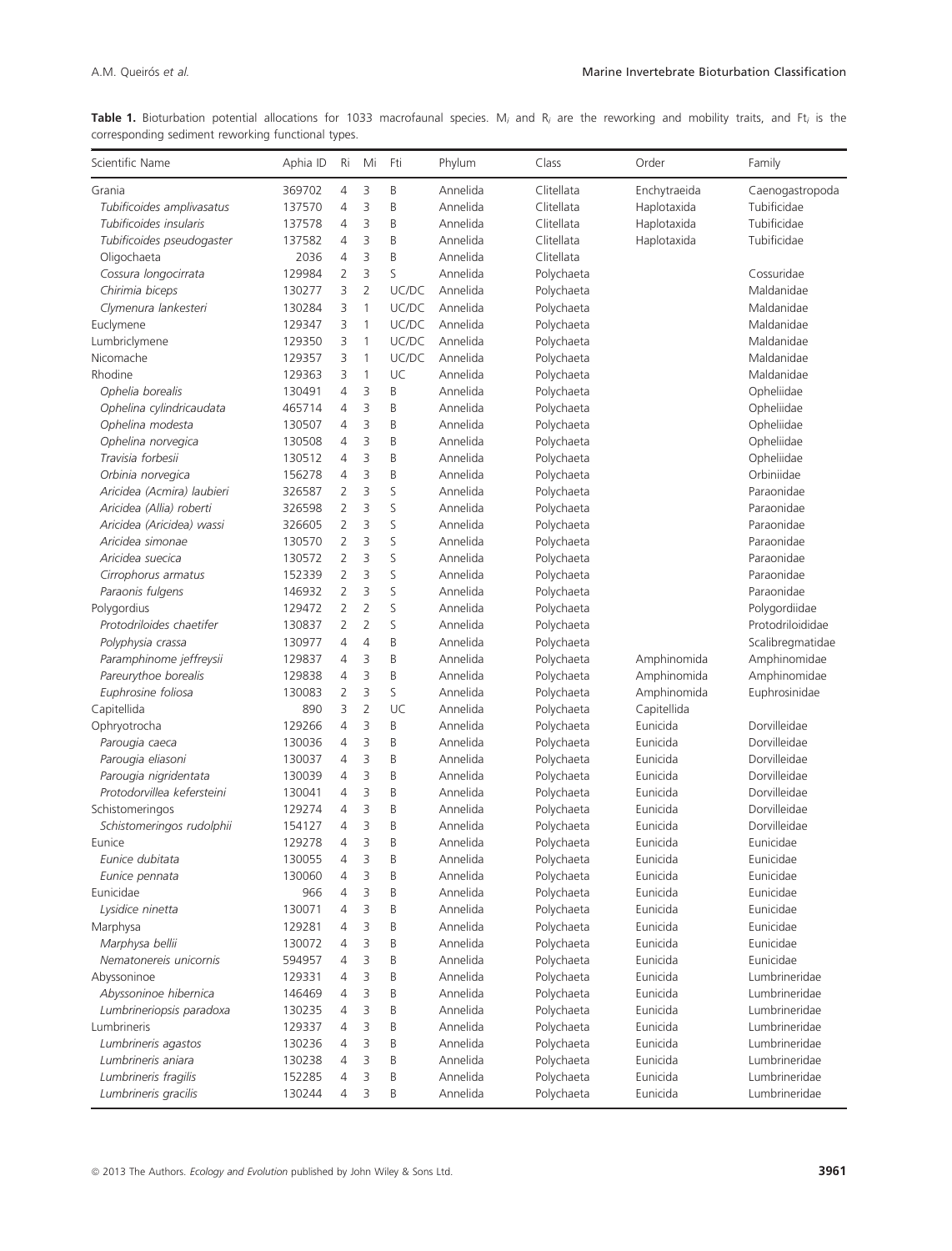| Scientific Name            | Aphia ID | Ri             | Mi | Fti | Phylum   | Class      | Order        | Family        |
|----------------------------|----------|----------------|----|-----|----------|------------|--------------|---------------|
| Lumbrineris latreilli      | 130248   | $\overline{4}$ | 3  | Β   | Annelida | Polychaeta | Eunicida     | Lumbrineridae |
| Lumbrineris magnidentata   | 155360   | $\overline{4}$ | 3  | B   | Annelida | Polychaeta | Eunicida     | Lumbrineridae |
| Ninoe armoricana           | 130254   | $\overline{4}$ | 3  | B   | Annelida | Polychaeta | Eunicida     | Lumbrineridae |
| Scoletoma                  | 129340   | 4              | 3  | B   | Annelida | Polychaeta | Eunicida     | Lumbrineridae |
| Scoletoma impatiens        | 130263   | $\overline{4}$ | 3  | B   | Annelida | Polychaeta | Eunicida     | Lumbrineridae |
| Arabella                   | 129199   | $\overline{4}$ | 3  | B   | Annelida | Polychaeta | Eunicida     | Oenonidae     |
| Arabella iricolor          | 129854   | 4              | 3  | B   | Annelida | Polychaeta | Eunicida     | Oenonidae     |
| <b>Drilonereis</b>         | 129200   | $\overline{4}$ | 3  | B   | Annelida | Polychaeta | Eunicida     | Oenonidae     |
| Drilonereis filum          | 129856   | $\overline{4}$ | 3  | B   | Annelida | Polychaeta | Eunicida     | Oenonidae     |
| Hyalinoecia tubicola       | 130464   | $\overline{2}$ | 3  | S   | Annelida | Polychaeta | Eunicida     | Onuphidae     |
| Nothria conchylega         | 130467   | $\overline{2}$ | 3  | S   | Annelida | Polychaeta | Eunicida     | Onuphidae     |
| Nothria hyperborea         | 181500   | $\overline{2}$ | 3  | S   | Annelida | Polychaeta | Eunicida     | Onuphidae     |
| Onuphis                    | 129404   | $\overline{2}$ | 3  | S   | Annelida | Polychaeta | Eunicida     | Onuphidae     |
| Paradiopatra \quadricuspis | 130480   | $\overline{2}$ | 3  | S   | Annelida | Polychaeta | Eunicida     | Onuphidae     |
| Eunicida                   | 895      | $\overline{4}$ | 3  | B   | Annelida | Polychaeta | Eunicida     |               |
| Eupanthalis kinbergi       | 129735   | $\overline{4}$ | 3  | B   | Annelida | Polychaeta | Phyllodocida | Acoetidae     |
| Aphrodita aculeata         | 129840   | $\overline{4}$ | 3  | B   | Annelida | Polychaeta | Phyllodocida | Aphroditidae  |
| Aphroditidae               | 938      | $\overline{4}$ | 3  | B   | Annelida | Polychaeta | Phyllodocida | Aphroditidae  |
| Glycera                    | 129296   | $\overline{4}$ | 3  | B   | Annelida | Polychaeta | Phyllodocida | Glyceridae    |
| Glycera alba               | 130116   | $\overline{4}$ | 3  | B   | Annelida | Polychaeta | Phyllodocida | Glyceridae    |
| Glycera celtica            | 130119   | $\overline{4}$ | 3  | B   | Annelida | Polychaeta | Phyllodocida | Glyceridae    |
| Glycera fallax             | 336908   | $\overline{4}$ | 3  | B   | Annelida | Polychaeta | Phyllodocida | Glyceridae    |
| Glycera gigantea           | 130122   | 4              | 3  | B   | Annelida | Polychaeta | Phyllodocida | Glyceridae    |
| Glycera lapidum            | 130123   | $\overline{4}$ | 3  | B   | Annelida | Polychaeta | Phyllodocida | Glyceridae    |
| Glycera oxycephala         | 130126   | $\overline{4}$ | 3  | B   | Annelida | Polychaeta | Phyllodocida | Glyceridae    |
| Glycera rouxii             | 130127   | $\overline{4}$ | 3  | B   | Annelida | Polychaeta | Phyllodocida | Glyceridae    |
| Glycera tesselata          | 130128   | 4              | 3  | B   | Annelida | Polychaeta | Phyllodocida | Glyceridae    |
| Glycera tridactyla         | 130130   | $\overline{4}$ | 3  | B   | Annelida | Polychaeta | Phyllodocida | Glyceridae    |
| Glycera unicornis          | 130131   | $\overline{4}$ | 3  | B   | Annelida | Polychaeta | Phyllodocida | Glyceridae    |
| Glyceridae                 | 952      | $\overline{4}$ | 3  | B   | Annelida | Polychaeta | Phyllodocida | Glyceridae    |
| Glycinde nordmanni         | 130136   | $\overline{4}$ | 3  | B   | Annelida | Polychaeta | Phyllodocida | Goniadidae    |
| Goniada                    | 129300   | $\overline{4}$ | 3  | B   | Annelida | Polychaeta | Phyllodocida | Goniadidae    |
| Goniada maculata           | 130140   | $\overline{4}$ | 3  | B   | Annelida | Polychaeta | Phyllodocida | Goniadidae    |
| Goniadella                 | 129301   | $\overline{4}$ | 3  | B   | Annelida | Polychaeta | Phyllodocida | Goniadidae    |
| Goniadella gracilis        | 130145   | 4              | 3  | B   | Annelida | Polychaeta | Phyllodocida | Goniadidae    |
| Gyptis                     | 129307   | $\overline{4}$ | 3  | B   | Annelida | Polychaeta | Phyllodocida | Hesionidae    |
| Hesionidae                 | 946      | $\overline{4}$ | 3  | B   | Annelida | Polychaeta | Phyllodocida | Hesionidae    |
| Kefersteinia cirrata       | 130164   | $\overline{4}$ | 3  | B   | Annelida | Polychaeta | Phyllodocida | Hesionidae    |
| Microphthalmus             | 129313   | $\overline{2}$ | 3  | S   | Annelida | Polychaeta | Phyllodocida | Hesionidae    |
| Microphthalmus similis     | 130176   | $\overline{2}$ | 3  | S   | Annelida | Polychaeta | Phyllodocida | Hesionidae    |
| Nereimyra punctata         | 130185   | $\overline{4}$ | 3  | B   | Annelida | Polychaeta | Phyllodocida | Hesionidae    |
| Oxydromus agilis           | 710683   | 4              | 3  | Β   | Annelida | Polychaeta | Phyllodocida | Hesionidae    |
| Oxydromus flexuosus        | 710680   | 4              | 3  | B   | Annelida | Polychaeta | Phyllodocida | Hesionidae    |
| Podarkeopsis capensis      | 130195   | $\overline{4}$ | 3  | B   | Annelida | Polychaeta | Phyllodocida | Hesionidae    |
| Psamathe fusca             | 152249   | 4              | 3  | B   | Annelida | Polychaeta | Phyllodocida | Hesionidae    |
| Syllidia armata            | 130198   | 4              | 3  | B   | Annelida | Polychaeta | Phyllodocida | Hesionidae    |
| Aglaophamus agilis         | 130343   | 4              | 3  | B   | Annelida | Polychaeta | Phyllodocida | Nephtyidae    |
| Nephtyidae                 | 956      | 4              | 3  | B   | Annelida | Polychaeta | Phyllodocida | Nephtyidae    |
| Nephtys                    | 129370   | 4              | 3  | B   | Annelida | Polychaeta | Phyllodocida | Nephtyidae    |
| Nephtys assimilis          | 130353   | 4              | 3  | B   | Annelida | Polychaeta | Phyllodocida | Nephtyidae    |
| Nephtys caeca              | 130355   | 4              | 3  | B   | Annelida | Polychaeta | Phyllodocida | Nephtyidae    |
| Nephtys cirrosa            | 130357   | 4              | 3  | B   | Annelida | Polychaeta | Phyllodocida | Nephtyidae    |
| Nephtys hombergii          | 130359   | 4              | 3  | B   | Annelida | Polychaeta | Phyllodocida | Nephtyidae    |
| Nephtys hystricis          | 130360   | 4              | 3  | Β   | Annelida | Polychaeta | Phyllodocida | Nephtyidae    |
| Nephtys incisa             | 130362   | 4              | 3  | B   | Annelida | Polychaeta | Phyllodocida | Nephtyidae    |
| Nephtys kersivalensis      | 130363   | $\overline{4}$ | 3  | B   | Annelida | Polychaeta | Phyllodocida | Nephtyidae    |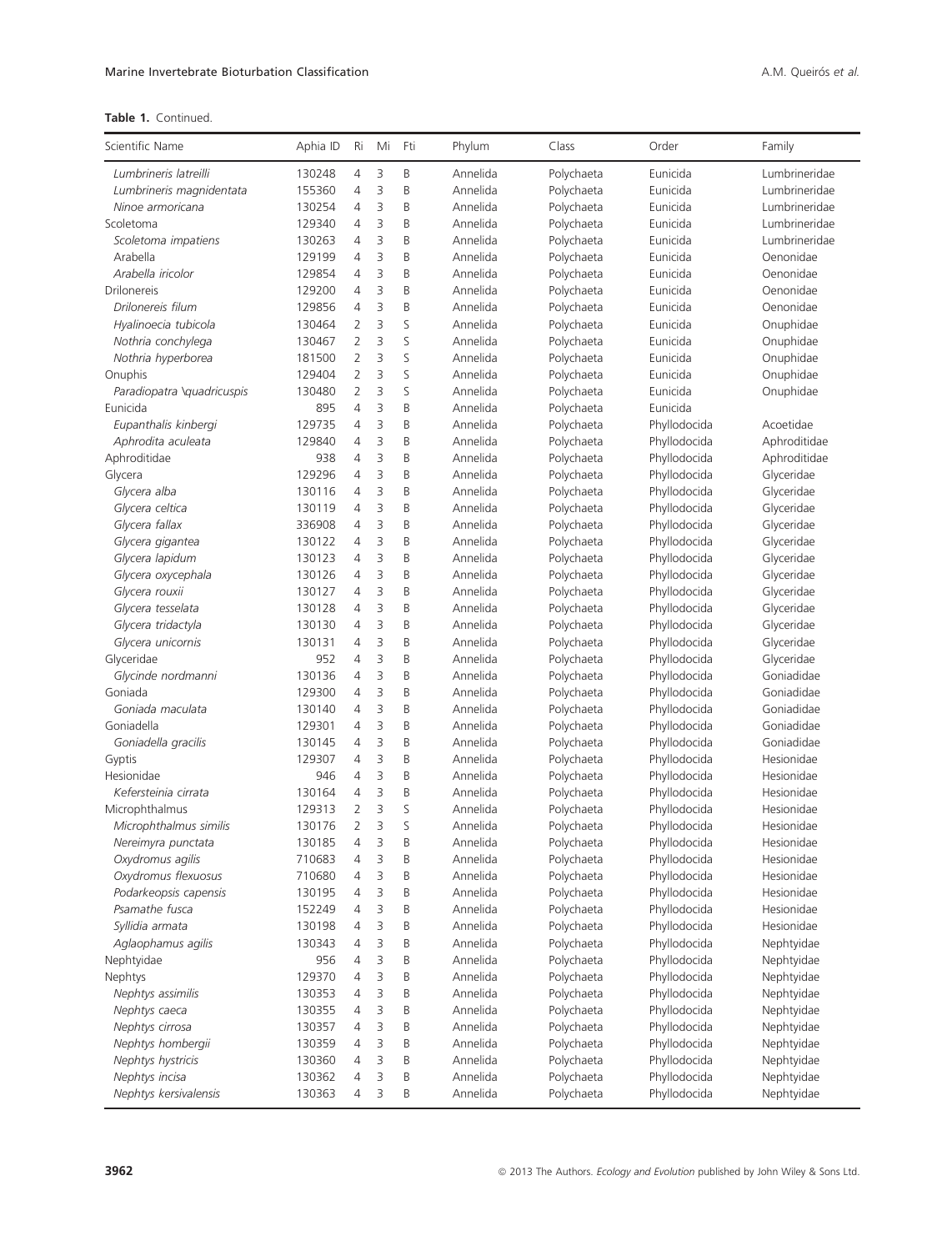| Scientific Name             | Aphia ID | Ri             | Mi             | Fti | Phylum   | Class      | Order        | Family           |
|-----------------------------|----------|----------------|----------------|-----|----------|------------|--------------|------------------|
| Nephtys longosetosa         | 130364   | 4              | 3              | B   | Annelida | Polychaeta | Phyllodocida | Nephtyidae       |
| Nephtys paradoxa            | 130365   | 4              | 3              | B   | Annelida | Polychaeta | Phyllodocida | Nephtyidae       |
| Nereididae                  | 22496    | 4              | 4              | B   | Annelida | Polychaeta | Phyllodocida | Nereidae         |
| Alitta succinea             | 234850   | $\overline{4}$ | 4              | B   | Annelida | Polychaeta | Phyllodocida | Nereididae       |
| Ceratocephale loveni        | 130367   | 4              | 3              | B   | Annelida | Polychaeta | Phyllodocida | Nereididae       |
| Eunereis elittoralis        | 130374   | 4              | 4              | B   | Annelida | Polychaeta | Phyllodocida | Nereididae       |
| Eunereis longissima         | 130375   | $\overline{4}$ | $\overline{4}$ | B   | Annelida | Polychaeta | Phyllodocida | Nereididae       |
| Hediste diversicolor        | 152302   | $\overline{4}$ | 4              | B   | Annelida | Polychaeta | Phyllodocida | Nereididae       |
| Micronereis variegata       | 130380   | 4              | 4              | B   | Annelida | Polychaeta | Phyllodocida | Nereididae       |
| Neanthes fucata             | 130387   | 4              | 4              | B   | Annelida | Polychaeta | Phyllodocida | Nereididae       |
| Neanthes irrorata           | 130389   | $\overline{4}$ | 4              | B   | Annelida | Polychaeta | Phyllodocida | Nereididae       |
| Nereis                      | 129379   | $\overline{4}$ | $\overline{4}$ | B   | Annelida | Polychaeta | Phyllodocida | Nereididae       |
| Nereis pelagica             | 130404   | $\overline{4}$ | 4              | B   | Annelida | Polychaeta | Phyllodocida | Nereididae       |
| Nereis zonata               | 130407   | 4              | 4              | B   | Annelida | Polychaeta | Phyllodocida | Nereididae       |
| Websterinereis glauca       | 130426   | $\overline{4}$ | $\overline{4}$ | B   | Annelida | Polychaeta | Phyllodocida | Nereididae       |
| Paralacydonia paradoxa      | 130545   | $\overline{2}$ | $\overline{2}$ | S   | Annelida | Polychaeta | Phyllodocida | Paralacydoniidae |
| Pholoe                      | 129439   | $\overline{2}$ | 2              | S   | Annelida | Polychaeta | Phyllodocida | Pholoidae        |
| Pholoe assimilis            | 130598   | $\overline{2}$ | $\overline{2}$ | S   | Annelida | Polychaeta | Phyllodocida | Pholoidae        |
| Pholoe baltica              | 130599   | $\overline{2}$ | $\overline{2}$ | S   | Annelida | Polychaeta | Phyllodocida | Pholoidae        |
| Pholoe inornata             | 130601   | $\overline{2}$ | $\overline{2}$ | S   | Annelida | Polychaeta | Phyllodocida | Pholoidae        |
| Pholoe minuta               | 130603   | $\overline{2}$ | 2              | S   | Annelida | Polychaeta | Phyllodocida | Pholoidae        |
| Pholoe pallida              | 130604   | $\overline{2}$ | $\overline{2}$ | S   | Annelida | Polychaeta | Phyllodocida | Pholoidae        |
| Chaetoparia nilssoni        | 130610   | $\overline{4}$ | 3              | B   | Annelida | Polychaeta | Phyllodocida | Phyllodocidae    |
| Eteone                      | 129443   | 4              | 3              | B   | Annelida | Polychaeta | Phyllodocida | Phyllodocidae    |
| Eteone barbata              | 231870   | $\overline{4}$ | 3              | B   | Annelida | Polychaeta | Phyllodocida | Phyllodocidae    |
| Eteone flava                | 130613   | 4              | 3              | B   | Annelida | Polychaeta | Phyllodocida | Phyllodocidae    |
| Eteone foliosa              | 130614   | 4              | 3              | B   | Annelida | Polychaeta | Phyllodocida | Phyllodocidae    |
| Eteone longa                | 130616   | 4              | 3              | B   | Annelida | Polychaeta | Phyllodocida | Phyllodocidae    |
| Eulalia                     | 129445   | 4              | 3              | B   | Annelida | Polychaeta | Phyllodocida | Phyllodocidae    |
| Eulalia mustela             | 130631   | 4              | 3              | B   | Annelida | Polychaeta | Phyllodocida | Phyllodocidae    |
| Eulalia viridis             | 130639   | $\overline{4}$ | 3              | B   | Annelida | Polychaeta | Phyllodocida | Phyllodocidae    |
| Eumida                      | 129446   | 4              | 3              | B   | Annelida | Polychaeta | Phyllodocida | Phyllodocidae    |
| Eumida bahusiensis          | 130641   | 4              | 3              | B   | Annelida | Polychaeta | Phyllodocida | Phyllodocidae    |
| Eumida sanguinea            | 130644   | 4              | 3              | B   | Annelida | Polychaeta | Phyllodocida | Phyllodocidae    |
| Hesionura elongata          | 130649   | 4              | 3              | B   | Annelida | Polychaeta | Phyllodocida | Phyllodocidae    |
| Hypereteone foliosa         | 152250   | $\overline{4}$ | 3              | B   | Annelida | Polychaeta | Phyllodocida | Phyllodocidae    |
| Mysta picta                 | 147026   | 4              | 3              | B   | Annelida | Polychaeta | Phyllodocida | Phyllodocidae    |
| Nereiphylla rubiginosa      | 130659   | $\overline{4}$ | 3              | B   | Annelida | Polychaeta | Phyllodocida | Phyllodocidae    |
| Paranaitis kosteriensis     | 130662   | 4              | 3              | B   | Annelida | Polychaeta | Phyllodocida | Phyllodocidae    |
| Phyllodoce                  | 129455   | $\overline{4}$ | 3              | B   | Annelida | Polychaeta | Phyllodocida | Phyllodocidae    |
| Phyllodoce (Anaitides)      | 130668   | $\overline{4}$ | 3              | B   | Annelida | Polychaeta | Phyllodocida | Phyllodocidae    |
| groenlandica                |          |                |                |     |          |            |              |                  |
| Phyllodoce groenlandica     | 334506   | 4              | 3              | B   | Annelida | Polychaeta | Phyllodocida | Phyllodocidae    |
| Phyllodoce laminosa         | 130670   | 4              | 3              | B   | Annelida | Polychaeta | Phyllodocida | Phyllodocidae    |
| Phyllodoce lineata          | 334508   | 4              | 3              | B   | Annelida | Polychaeta | Phyllodocida | Phyllodocidae    |
| Phyllodoce longipes         | 130673   | 4              | 3              | B   | Annelida | Polychaeta | Phyllodocida | Phyllodocidae    |
| Phyllodoce maculata         | 334510   | 4              | 3              | B   | Annelida | Polychaeta | Phyllodocida | Phyllodocidae    |
| Phyllodoce mucosa           | 334512   | 4              | 3              | B   | Annelida | Polychaeta | Phyllodocida | Phyllodocidae    |
| Phyllodoce rosea            | 334514   | 4              | 3              | B   | Annelida | Polychaeta | Phyllodocida | Phyllodocidae    |
| Phyllodocidae               | 931      | 4              | 3              | B   | Annelida | Polychaeta | Phyllodocida | Phyllodocidae    |
| Pirakia punctifera          | 147104   | 4              | 3              | B   | Annelida | Polychaeta | Phyllodocida | Phyllodocidae    |
| Pseudomystides limbata      | 130683   | 4              | 3              | B   | Annelida | Polychaeta | Phyllodocida | Phyllodocidae    |
| Sige fusigera               | 130690   | 4              | 3              | B   | Annelida | Polychaeta | Phyllodocida | Phyllodocidae    |
| Ancistargis hamata          | 130692   | 4              | 3              | B   | Annelida | Polychaeta | Phyllodocida | Pilargidae       |
| Ancistrosyllis groenlandica | 130695   | 4              | 3              | B   | Annelida | Polychaeta | Phyllodocida | Pilargidae       |
| Glyphohesione klatti        | 130696   | 4              | 3              | B   | Annelida | Polychaeta | Phyllodocida | Pilargidae       |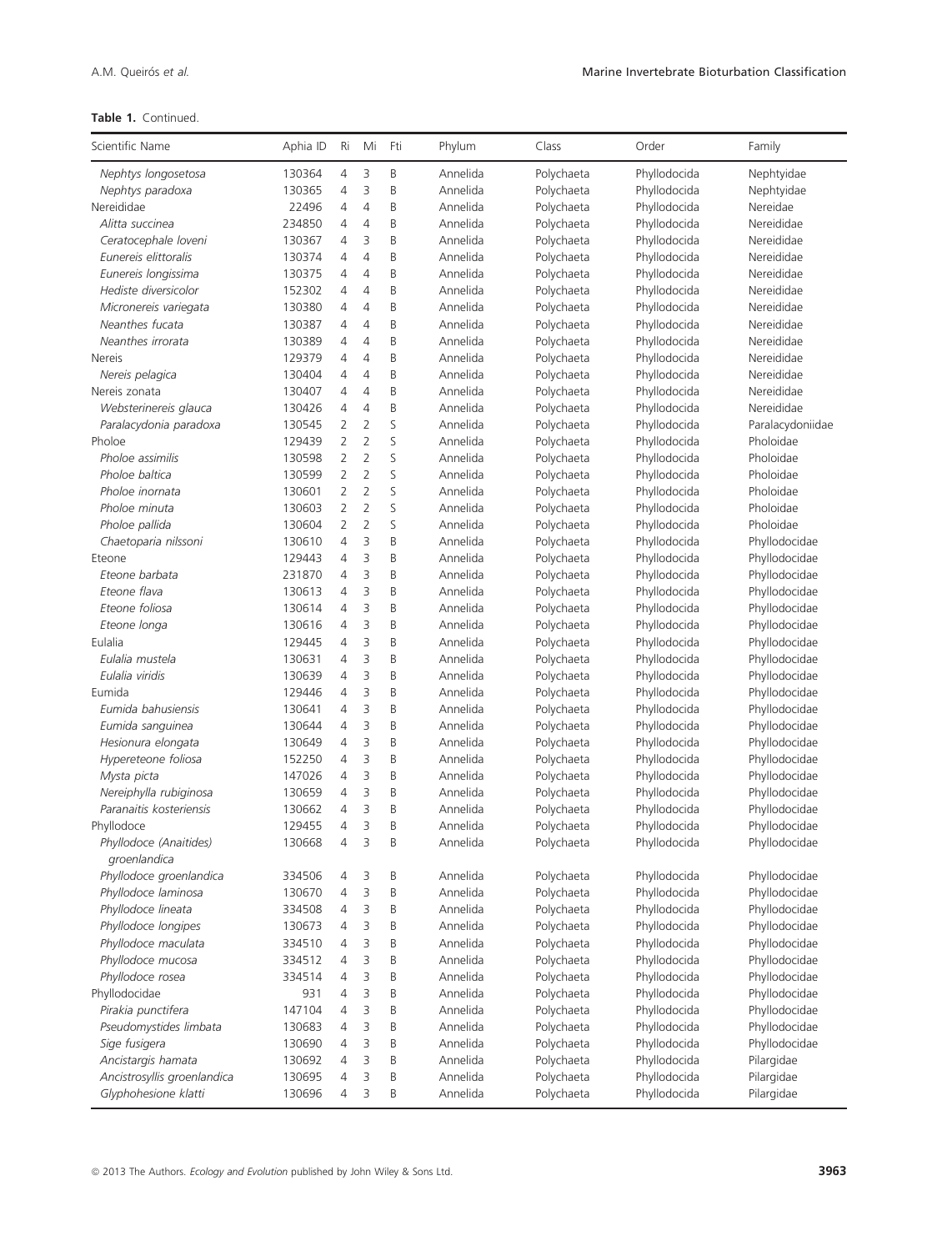| Scientific Name           | Aphia ID | Ri             | Mi | Fti | Phylum   | Class      | Order        | Family         |
|---------------------------|----------|----------------|----|-----|----------|------------|--------------|----------------|
| Pilargis verrucosa        | 130700   | 4              | 3  | B   | Annelida | Polychaeta | Phyllodocida | Pilargidae     |
| Sigambra parva            | 130702   | 4              | 3  | B   | Annelida | Polychaeta | Phyllodocida | Pilargidae     |
| Pisione remota            | 130707   | 4              | 3  | B   | Annelida | Polychaeta | Phyllodocida | Pisionidae     |
| Acholoe squamosa          | 146474   | 4              | 3  | B   | Annelida | Polychaeta | Phyllodocida | Polynoidae     |
| Alentia gelatinosa        | 130722   | 4              | 3  | B   | Annelida | Polychaeta | Phyllodocida | Polynoidae     |
| Enipo elisabethae         | 130737   | 4              | 3  | B   | Annelida | Polychaeta | Phyllodocida | Polynoidae     |
| Enipo kinbergi            | 130738   | 4              | 3  | B   | Annelida | Polychaeta | Phyllodocida | Polynoidae     |
| Enipo kinbergi            | 130738   | 4              | 3  | B   | Annelida | Polychaeta | Phyllodocida | Polynoidae     |
| Eunoe nodosa              | 130745   | 4              | 3  | B   | Annelida | Polychaeta | Phyllodocida | Polynoidae     |
| Gattyana amondseni        | 130748   | 4              | 3  | B   | Annelida | Polychaeta | Phyllodocida | Polynoidae     |
| Gattyana cirrhosa         | 130749   | 4              | 3  | B   | Annelida | Polychaeta | Phyllodocida | Polynoidae     |
| Harmothoe                 | 129491   | 4              | 3  | B   | Annelida | Polychaeta | Phyllodocida | Polynoidae     |
| Harmothoe extenuata       | 130762   | 4              | 3  | B   | Annelida | Polychaeta | Phyllodocida | Polynoidae     |
| Harmothoe                 | 130764   | $\overline{4}$ | 3  | B   | Annelida | Polychaeta | Phyllodocida | Polynoidae     |
| fraserthomsoni            |          |                |    |     |          |            |              |                |
| Harmothoe glabra          | 571832   | 4              | 3  | B   | Annelida | Polychaeta | Phyllodocida | Polynoidae     |
| Harmothoe impar           | 130770   | 4              | 3  | B   | Annelida | Polychaeta | Phyllodocida | Polynoidae     |
| Lepidonotus               | 130801   | 1              | 1  | E   | Annelida | Polychaeta | Phyllodocida | Polynoidae     |
| squamatus                 |          |                |    |     |          |            |              |                |
| Malmgrenia                | 147006   | 4              | 3  | B   | Annelida | Polychaeta | Phyllodocida | Polynoidae     |
| Malmgrenia andreapolis    | 147008   | 4              | 3  | B   | Annelida | Polychaeta | Phyllodocida | Polynoidae     |
| Malmgreniella             | 129499   | 4              | 3  | B   | Annelida | Polychaeta | Phyllodocida | Polynoidae     |
| Malmgreniella arenicolae  | 130810   | 4              | 3  | B   | Annelida | Polychaeta | Phyllodocida | Polynoidae     |
| Malmgreniella             | 130811   | $\overline{4}$ | 3  | B   | Annelida | Polychaeta | Phyllodocida | Polynoidae     |
| castanea                  |          |                |    |     |          |            |              |                |
| Malmgreniella<br>darbouxi | 130812   | 4              | 3  | B   | Annelida | Polychaeta | Phyllodocida | Polynoidae     |
| Malmgreniella lilianae    | 130814   | 4              | 3  | B   | Annelida | Polychaeta | Phyllodocida | Polynoidae     |
| Malmgreniella             | 130815   | 4              | 3  | B   | Annelida | Polychaeta | Phyllodocida | Polynoidae     |
| ljungmani                 |          |                |    |     |          |            |              |                |
| Malmgreniella             | 130816   | 4              | 3  | B   | Annelida | Polychaeta | Phyllodocida | Polynoidae     |
| lunulata                  |          |                |    |     |          |            |              |                |
| Malmgreniella             | 130818   | 4              | 3  | B   | Annelida | Polychaeta | Phyllodocida | Polynoidae     |
| mcintoshi                 |          |                |    |     |          |            |              |                |
| Malmgreniella             | 236712   | 4              | 3  | B   | Annelida | Polychaeta | Phyllodocida | Polynoidae     |
| polypapillata             |          |                |    |     |          |            |              |                |
| Polynoidae                | 939      | 4              | 3  | B   | Annelida | Polychaeta | Phyllodocida | Polynoidae     |
| Polynoinae                | 155091   | 4              | 3  | B   | Annelida | Polychaeta | Phyllodocida | Polynoidae     |
| Labioleanira yhleni       | 131067   | 4              | 3  | B   | Annelida | Polychaeta | Phyllodocida | Sigalionidae   |
| Neoleanira tetragona      | 131069   | 4              | 3  | B   | Annelida | Polychaeta | Phyllodocida | Sigalionidae   |
| Sigalion mathildae        | 131072   | 4              | 3  | B   | Annelida | Polychaeta | Phyllodocida | Sigalionidae   |
| Sigalionidae              | 943      | 4              | 3  | B   | Annelida | Polychaeta | Phyllodocida | Sigalionidae   |
| Sthenelais                | 129595   | 4              | 3  | B   | Annelida | Polychaeta | Phyllodocida | Sigalionidae   |
| Sthenelais boa            | 131074   | 4              | 3  | B   | Annelida | Polychaeta | Phyllodocida | Sigalionidae   |
| Sthenelais limicola       | 131077   | 4              | 3  | B   | Annelida | Polychaeta | Phyllodocida | Sigalionidae   |
| Ephesiella abyssorum      | 131081   | 4              | 3  | B   | Annelida | Polychaeta | Phyllodocida | Sphaerodoridae |
| Sphaerodorum gracilis     | 131100   | 4              | 3  | B   | Annelida | Polychaeta | Phyllodocida | Sphaerodoridae |
| Erinaceusyllis            | 195953   | 2              | 3  | S   | Annelida | Polychaeta | Phyllodocida | Syllidae       |
| erinaceus                 |          |                |    |     |          |            |              |                |
| Eurysyllis tuberculata    | 131288   | 4              | 3  | Β   | Annelida | Polychaeta | Phyllodocida | Syllidae       |
| Eusyllis assimilis        | 131289   | 4              | 3  | B   | Annelida | Polychaeta | Phyllodocida | Syllidae       |
| Eusyllis blomstrandi      | 131290   | 4              | 3  | B   | Annelida | Polychaeta | Phyllodocida | Syllidae       |
| Exogone (Exogone)         | 131304   | 4              | 3  | B   | Annelida | Polychaeta | Phyllodocida | Syllidae       |
| naidina                   |          |                |    |     |          |            |              |                |
| Exogone (Exogone)         | 131307   | 4              | 3  | B   | Annelida | Polychaeta | Phyllodocida | Syllidae       |
| verugera                  |          |                |    |     |          |            |              |                |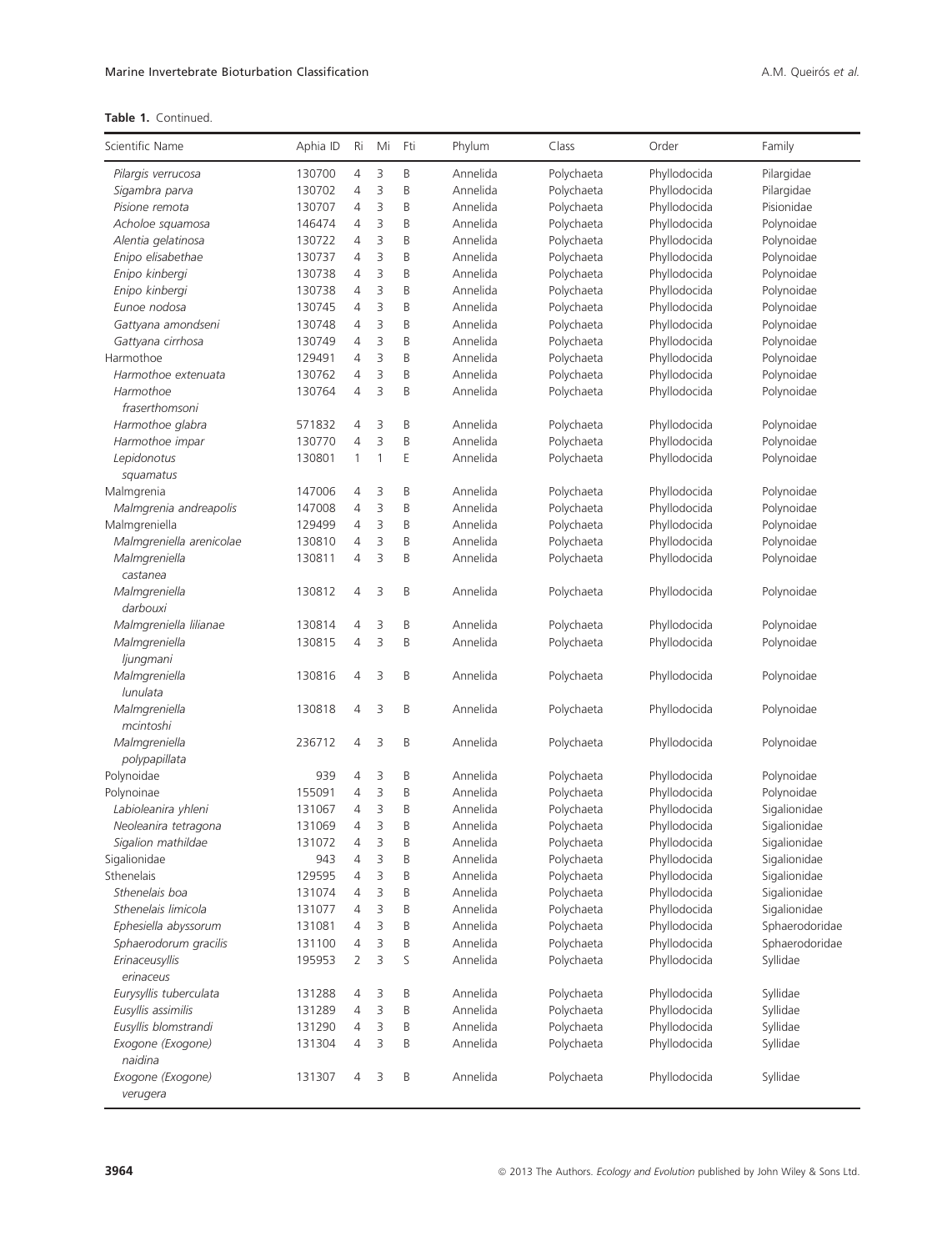| Scientific Name               | Aphia ID | Ri             | Mi             | Fti | Phylum   | Class      | Order        | Family        |
|-------------------------------|----------|----------------|----------------|-----|----------|------------|--------------|---------------|
| Exogone (Parexogone)<br>hebes | 131302   | 4              | 3              | B   | Annelida | Polychaeta | Phyllodocida | Syllidae      |
| Myrianida                     | 129659   | 2              | $\overline{2}$ | S   | Annelida | Polychaeta | Phyllodocida | Syllidae      |
| Myrianida prolifera           | 238200   | $\overline{2}$ | $\overline{2}$ | S   | Annelida | Polychaeta | Phyllodocida | Syllidae      |
| Odontosyllis                  | 131325   | 4              | 3              | B   | Annelida | Polychaeta | Phyllodocida | Syllidae      |
| ctenostoma                    |          |                |                |     |          |            |              |               |
| Odontosyllis gibba            | 131328   | 4              | 3              | B   | Annelida | Polychaeta | Phyllodocida | Syllidae      |
| Pionosyllis                   | 129669   | $\overline{4}$ | 3              | B   | Annelida | Polychaeta | Phyllodocida | Syllidae      |
| Proceraea                     | 129671   | 2              | $\overline{2}$ | S   | Annelida | Polychaeta | Phyllodocida | Syllidae      |
| Prosphaerosyllis              | 195980   | $\overline{2}$ | 3              | S   | Annelida | Polychaeta | Phyllodocida | Syllidae      |
| tetralix                      |          |                |                |     |          |            |              |               |
| Sphaerosyllis bulbosa         | 131379   | 2              | 3              | S   | Annelida | Polychaeta | Phyllodocida | Syllidae      |
| Sphaerosyllis hystrix         | 131388   | $\overline{2}$ | 3              | S   | Annelida | Polychaeta | Phyllodocida | Syllidae      |
| Sphaerosyllis taylori         | 131394   | $\overline{2}$ | 3              | S   | Annelida | Polychaeta | Phyllodocida | Syllidae      |
| Streptodonta                  | 238207   | $\overline{4}$ | 3              | B   | Annelida | Polychaeta | Phyllodocida | Syllidae      |
| pterochaeta                   |          |                |                |     |          |            |              |               |
| Streptosyllis websteri        | 131402   | 2              | 3              | S   | Annelida | Polychaeta | Phyllodocida | Syllidae      |
| Syllidae                      | 948      | $\overline{2}$ | 3              | S   | Annelida | Polychaeta | Phyllodocida | Syllidae      |
| Syllides benedicti            | 131405   | $\overline{2}$ | 3              | S   | Annelida | Polychaeta | Phyllodocida | Syllidae      |
| Syllis                        | 129680   | $\overline{2}$ | 3              | S   | Annelida | Polychaeta | Phyllodocida | Syllidae      |
| Syllis armillaris             | 131415   | $\overline{2}$ | 3              | S   | Annelida | Polychaeta | Phyllodocida | Syllidae      |
| Syllis cornuta                | 157583   | 4              | 3              | B   | Annelida | Polychaeta | Phyllodocida | Syllidae      |
| Syllis gracilis               | 131435   | $\overline{2}$ | 3              | S   | Annelida | Polychaeta | Phyllodocida | Syllidae      |
| Syllis hyalina                | 131436   | 2              | 3              | S   | Annelida | Polychaeta | Phyllodocida | Syllidae      |
| Syllis prolifera              | 131452   | $\overline{2}$ | 3              | S   | Annelida | Polychaeta | Phyllodocida | Syllidae      |
| Trypanosyllis                 | 335151   | $\overline{2}$ | 3              | S   | Annelida | Polychaeta | Phyllodocida | Syllidae      |
| (Trypanosyllis)<br>coeliaca   |          |                |                |     |          |            |              |               |
| Trypanosyllis zebra           | 131467   | 2              | 3              | S   | Annelida | Polychaeta | Phyllodocida | Syllidae      |
| Tomopteris                    | 334946   | $\mathbf{1}$   | $\overline{2}$ | E   | Annelida | Polychaeta | Phyllodocida | Tomopteridae  |
| (Johnstonella)                |          |                |                |     |          |            |              |               |
| helgolandica                  |          |                |                |     |          |            |              |               |
| Galathowenia                  | 146950   | 2              | 1              | S   | Annelida | Polychaeta | Sabellida    | Oweniidae     |
| oculata                       |          |                |                |     |          |            |              |               |
| Myriochele                    | 129426   | 2              | 1              | S   | Annelida | Polychaeta | Sabellida    | Oweniidae     |
| Myriochele heeri              | 130542   | $\overline{2}$ | 1              | S   | Annelida | Polychaeta | Sabellida    | Oweniidae     |
| Owenia fusiformis             | 130544   | $\overline{2}$ | 1              | S   | Annelida | Polychaeta | Sabellida    | Oweniidae     |
| Oweniidae                     | 975      | $\overline{2}$ | 1              | S   | Annelida | Polychaeta | Sabellida    | Oweniidae     |
| Sabellaria spinulosa          | 130867   | 1              | 1              | E   | Annelida | Polychaeta | Sabellida    | Sabellariidae |
| Sabellariidae                 | 979      | 1              | 1              | E   | Annelida | Polychaeta | Sabellida    | Sabellariidae |
| Branchiomma                   | 130878   | $\overline{2}$ | $\overline{2}$ | S   | Annelida | Polychaeta | Sabellida    | Sabellidae    |
| bombyx                        |          |                |                |     |          |            |              |               |
| Chone                         | 129525   | 2              | 1              | S   | Annelida | Polychaeta | Sabellida    | Sabellidae    |
| Chone acustica                | 130885   | $\overline{2}$ | 1              | S   | Annelida | Polychaeta | Sabellida    | Sabellidae    |
| Chone duneri                  | 130888   | $\overline{2}$ | 1              | S   | Annelida | Polychaeta | Sabellida    | Sabellidae    |
| Euchone                       | 129528   | $\overline{2}$ | 1              | S   | Annelida | Polychaeta | Sabellida    | Sabellidae    |
| Euchone rubrocincta           | 130909   | $\overline{2}$ | 1              | S   | Annelida | Polychaeta | Sabellida    | Sabellidae    |
| Euchone southerni             | 130910   | $\overline{2}$ | 1              | S   | Annelida | Polychaeta | Sabellida    | Sabellidae    |
| Jasmineira candela            | 130919   | $\overline{2}$ | 1              | S   | Annelida | Polychaeta | Sabellida    | Sabellidae    |
| Jasmineira caudata            | 130920   | $\overline{2}$ | 1              | S   | Annelida | Polychaeta | Sabellida    | Sabellidae    |
| Jasmineira elegans            | 130921   | $\overline{2}$ | 1              | S   | Annelida | Polychaeta | Sabellida    | Sabellidae    |
| Paradialychone                | 558743   | $\overline{2}$ | 1              | S   | Annelida | Polychaeta | Sabellida    | Sabellidae    |
| filicaudata                   |          |                |                |     |          |            |              |               |
| Potamethus murrayi            | 416508   | 2              | 1              | S   | Annelida | Polychaeta | Sabellida    | Sabellidae    |
| Potamilla reniformis          | 155389   | $\overline{2}$ | 1              | S   | Annelida | Polychaeta | Sabellida    | Sabellidae    |
| Pseudopotamilla reniformis    | 130963   | $\overline{2}$ | 1              | S   | Annelida | Polychaeta | Sabellida    | Sabellidae    |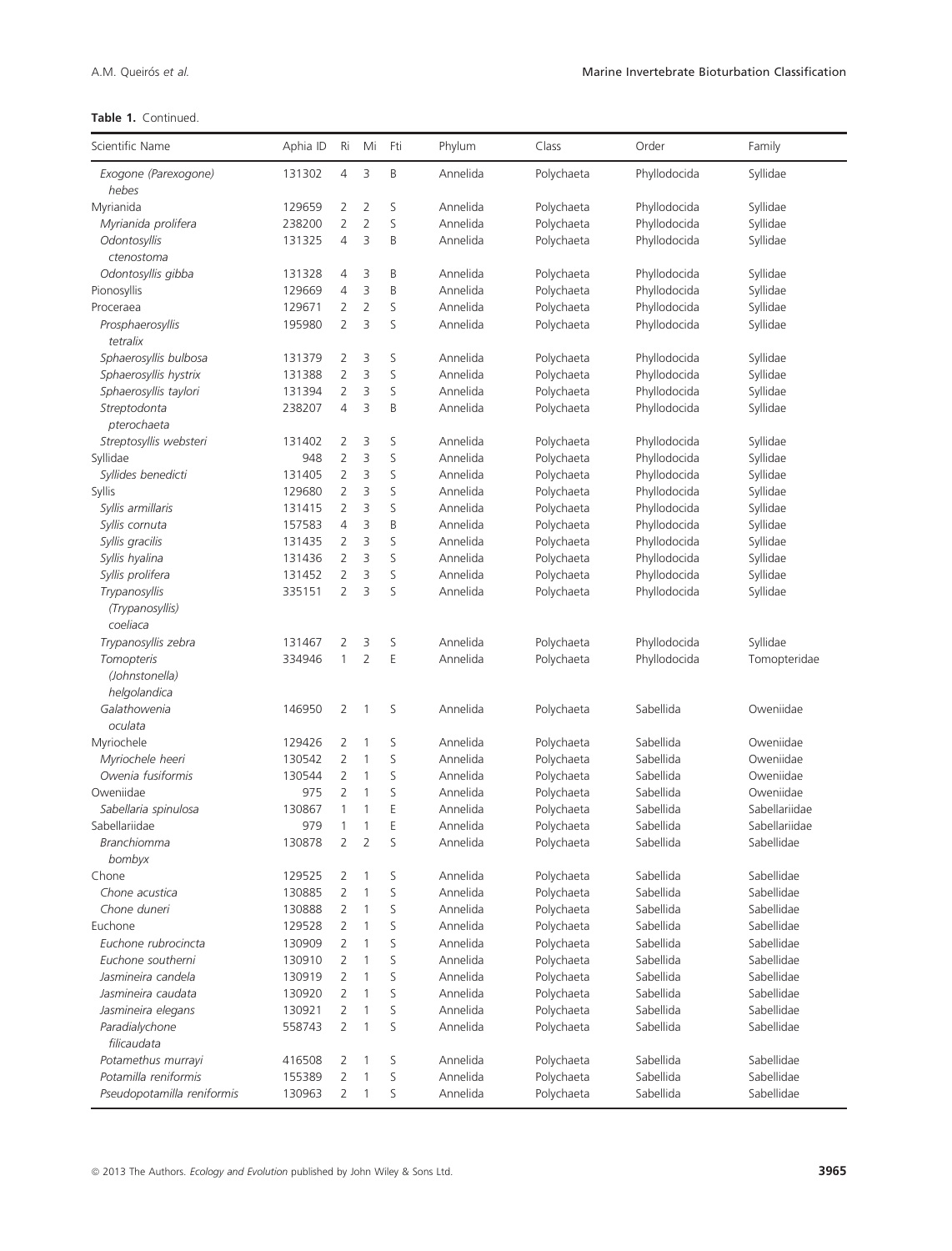| Scientific Name       | Aphia ID | Ri             | Mi                  | Fti            | Phylum   | Class                    | Order                | Family                 |
|-----------------------|----------|----------------|---------------------|----------------|----------|--------------------------|----------------------|------------------------|
| Sabella pavonina      | 130967   | 2              | 1                   | S              | Annelida | Polychaeta               | Sabellida            | Sabellidae             |
| Sabellidae            | 985      | $\overline{2}$ | 1                   | S              | Annelida | Polychaeta               | Sabellida            | Sabellidae             |
| Apistobranchus        | 129198   | 2              | 3                   | S              | Annelida | Polychaeta               | Spionida             | Apistobranchidae       |
| Apistobranchus tenuis | 129850   | $\overline{2}$ | 3                   | S              | Annelida | Polychaeta               | Spionida             | Apistobranchidae       |
| Apistobranchus        | 129851   | $\overline{2}$ | 3                   | S              | Annelida | Polychaeta               | Spionida             | Apistobranchidae       |
| tullbergi             |          |                |                     |                |          |                          |                      |                        |
| Chaetopteridae        | 918      | 3              | 1                   | UC/DC          | Annelida | Polychaeta               | Spionida             | Chaetopteridae         |
| Chaetopterus          | 129914   | 3              | 1                   | UC/DC          | Annelida | Polychaeta               | Spionida             | Chaetopteridae         |
| variopedatus          |          |                |                     |                |          |                          |                      |                        |
| Spiochaetopterus      | 129922   | 3              | 1                   | UC/DC          | Annelida | Polychaeta               | Spionida             | Chaetopteridae         |
| costarum              |          |                |                     |                |          |                          |                      |                        |
| Spiochaetopterus      | 129924   | 3              | 1                   | UC/DC          | Annelida | Polychaeta               | Spionida             | Chaetopteridae         |
| typicus               |          |                |                     |                |          |                          |                      |                        |
| Magelona              | 129341   | 2              | $\overline{2}$      | S              | Annelida | Polychaeta               | Spionida             | Magelonidae            |
| Magelona alleni       | 130266   | 2              | 1                   | S              | Annelida | Polychaeta               | Spionida             | Magelonidae            |
| Magelona filiformis   | 130268   | 2              | 2                   | S              | Annelida | Polychaeta               | Spionida             | Magelonidae            |
| Magelona johnstoni    | 130269   | 2              | $\overline{2}$      | S              | Annelida | Polychaeta               | Spionida             | Magelonidae            |
| Magelona minuta       | 130270   | $\overline{2}$ | $\overline{2}$      | S              | Annelida | Polychaeta               | Spionida             | Magelonidae            |
| Magelona mirabilis    | 130271   | 2              | $\overline{2}$      | S              | Annelida | Polychaeta               | Spionida             | Magelonidae            |
| Magelonidae           | 914      | 2              | $\overline{2}$      | S              | Annelida | Polychaeta               | Spionida             | Magelonidae            |
| Poecilochaetidae      | 916      | $\overline{2}$ | $\overline{2}$      | S              | Annelida | Polychaeta               | Spionida             | Poecilochaetidae       |
| Poecilochaetus        | 130711   | 2              | $\overline{2}$      | S              | Annelida | Polychaeta               | Spionida             | Poecilochaetidae       |
| serpens               |          |                |                     |                |          |                          |                      |                        |
| Aonides               | 129605   | 3              | $\overline{2}$      | UC/DC          | Annelida | Polychaeta               | Spionida             | Spionidae              |
| Aonides oxycephala    | 131106   | 3              | $\overline{2}$      | UC/DC          | Annelida | Polychaeta               | Spionida             | Spionidae              |
| Aonides               | 131107   | 3              | $\overline{2}$      | UC/DC          | Annelida | Polychaeta               | Spionida             | Spionidae              |
| paucibranchiata       |          |                |                     |                |          |                          |                      |                        |
| Aurospio banyulensis  | 146532   | 3              | $\overline{2}$      | UC/DC          | Annelida | Polychaeta               | Spionida             | Spionidae              |
| Dipolydora caulleryi  | 131116   | 4              | 3                   | B              | Annelida | Polychaeta               | Spionida             | Spionidae              |
| Dipolydora coeca      | 131117   | 3              | 1                   | UC/DC          | Annelida | Polychaeta               | Spionida             | Spionidae              |
| Dipolydora socialis   | 131124   | 4              | 3                   | B              | Annelida | Polychaeta               | Spionida             | Spionidae              |
| Laonice               | 129613   | 3              | 1                   | UC/DC          | Annelida | Polychaeta               | Spionida             | Spionidae              |
| Laonice bahusiensis   | 131127   | 3              | 1                   | UC/DC          | Annelida | Polychaeta               | Spionida             | Spionidae              |
| Laonice cirrata       | 131128   | 3              | 1                   | UC/DC          | Annelida | Polychaeta               | Spionida             | Spionidae              |
| Laonice sarsi         | 131129   | 3              | 1                   | UC/DC          | Annelida | Polychaeta               | Spionida             | Spionidae              |
| Malacoceros           | 131131   | 3              | $\overline{2}$      | UC/DC          | Annelida | Polychaeta               | Spionida             | Spionidae              |
| fuliginosus           |          |                |                     |                |          |                          |                      |                        |
| Microspio atlantica   | 131137   | 3              | $\overline{2}$      | UC/DC          | Annelida | Polychaeta               | Spionida             | Spionidae              |
| Minuspio cirrifera    | 152392   | 3              | $\overline{2}$      | UC/DC          | Annelida | Polychaeta               | Spionida             | Spionidae              |
| Paraprionospio        | 131140   | 3              | $\overline{2}$      | UC/DC          | Annelida | Polychaeta               | Spionida             | Spionidae              |
| pinnata               |          |                |                     |                |          |                          |                      |                        |
| Paraspio decorata     | 334397   | 3              | 2                   | UC/DC          | Annelida | Polychaeta               | Spionida             | Spionidae              |
| Polydora              | 129619   | 3              | 1                   | UC/DC          | Annelida | Polychaeta               | Spionida             | Spionidae              |
| Polydora ciliata      | 131141   | 3              | 1                   | UC/DC          | Annelida | Polychaeta               | Spionida             | Spionidae              |
| Polydora cornuta      | 131143   | 3              | 1                   | UC/DC          | Annelida | Polychaeta               | Spionida             | Spionidae              |
| Prionospio            | 129620   | 3              | $\overline{2}$      | UC/DC          | Annelida | Polychaeta               | Spionida             | Spionidae              |
| Prionospio caspersi   | 131152   |                |                     |                | Annelida |                          |                      |                        |
| Prionospio cirrifera  | 131153   | 3<br>3         | 2<br>$\overline{2}$ | UC/DC<br>UC/DC | Annelida | Polychaeta<br>Polychaeta | Spionida<br>Spionida | Spionidae<br>Spionidae |
|                       |          | 3              | $\overline{2}$      | UC/DC          | Annelida |                          |                      |                        |
| Prionospio dubia      | 131155   |                |                     |                |          | Polychaeta               | Spionida             | Spionidae              |
| Prionospio ehlersi    | 131156   | 3              | 2                   | UC/DC          | Annelida | Polychaeta               | Spionida             | Spionidae              |
| Prionospio fallax     | 131157   | 3              | 2                   | UC/DC          | Annelida | Polychaeta               | Spionida             | Spionidae              |
| Prionospio malmgreni  | 131159   | 3              | $\overline{2}$      | UC/DC          | Annelida | Polychaeta               | Spionida             | Spionidae              |
| Prionospio            | 131160   | 3              | $\overline{2}$      | UC/DC          | Annelida | Polychaeta               | Spionida             | Spionidae              |
| multibranchiata       |          |                |                     |                |          |                          |                      |                        |
| Prionospio saldanha   | 338540   | 3              | 2                   | UC/DC          | Annelida | Polychaeta               | Spionida             | Spionidae              |
| Prionospio sexoculata | 131163   | 3              | $\overline{2}$      | UC/DC          | Annelida | Polychaeta               | Spionida             | Spionidae              |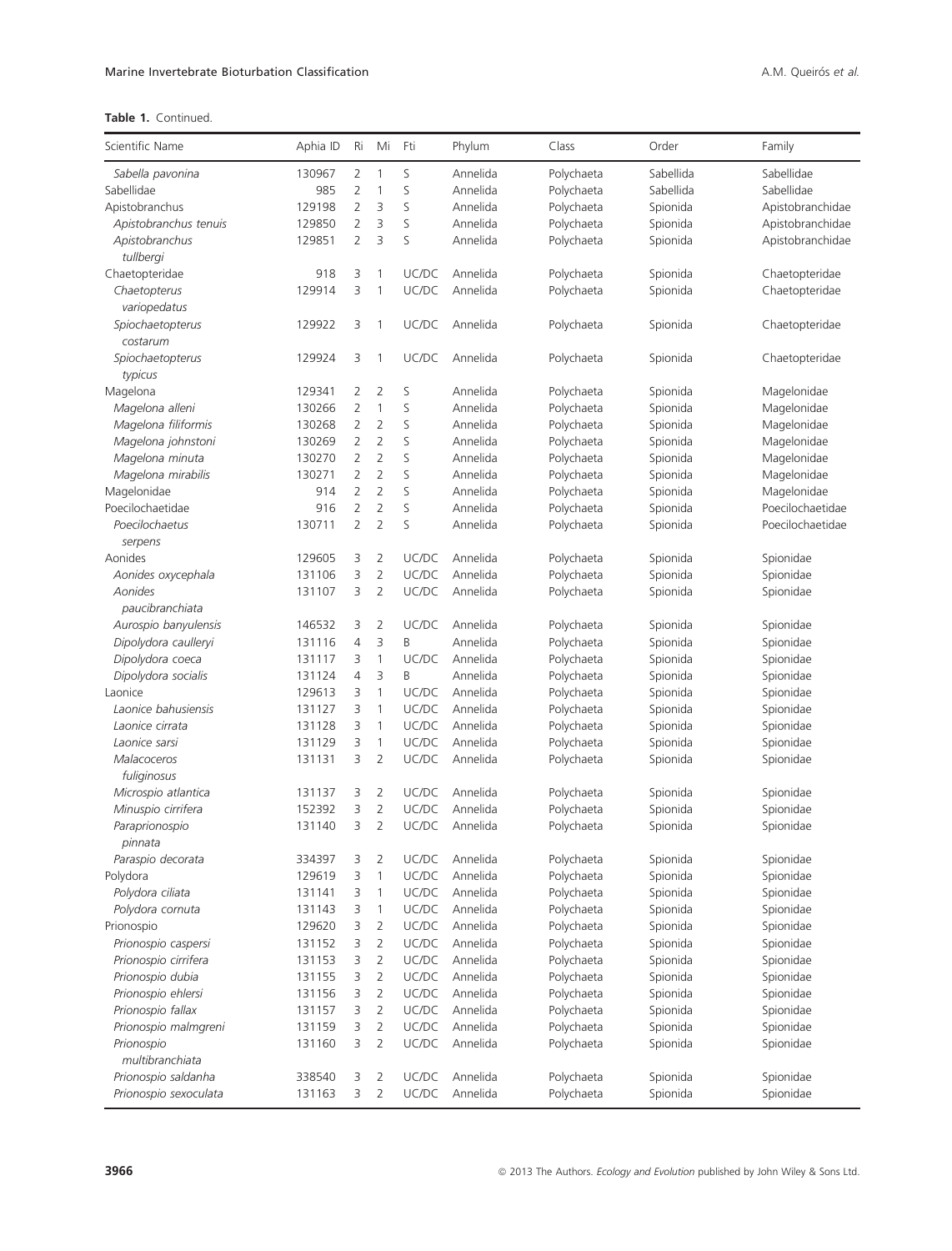| Scientific Name                      | Aphia ID | Ri             | Mi                  | Fti        | Phylum               | Class      | Order                   | Family                    |
|--------------------------------------|----------|----------------|---------------------|------------|----------------------|------------|-------------------------|---------------------------|
| Prionospio steenstrupi               | 131164   | 3              | 2                   | UC/DC      | Annelida             | Polychaeta | Spionida                | Spionidae                 |
| Pseudopolydora                       | 131166   | 3              | 1                   | UC/DC      | Annelida             | Polychaeta | Spionida                | Spionidae                 |
| antennata                            |          |                |                     |            |                      |            |                         |                           |
| Pseudopolydora                       | 131168   | 3              | 1                   | UC/DC      | Annelida             | Polychaeta | Spionida                | Spionidae                 |
| paucibranchiata                      |          |                |                     |            |                      |            |                         |                           |
| Pseudopolydora                       | 131169   | 3              | 1                   | UC/DC      | Annelida             | Polychaeta | Spionida                | Spionidae                 |
| pulchra                              |          |                |                     |            |                      |            |                         |                           |
| Pygospio elegans                     | 131170   | 3              | 1                   | UC/DC      | Annelida             | Polychaeta | Spionida                | Spionidae                 |
| Scolelepis                           | 129623   | 3              | $\overline{2}$      | UC/DC      | Annelida             | Polychaeta | Spionida                | Spionidae                 |
| Scolelepis (Scolelepis)              | 334741   | 3              | $\overline{2}$      | UC/DC      | Annelida             | Polychaeta | Spionida                | Spionidae                 |
| foliosa                              |          |                |                     |            |                      |            |                         |                           |
| Scolelepis (Scolelepis)              | 157566   | 3              | $\overline{2}$      | UC/DC      | Annelida             | Polychaeta | Spionida                | Spionidae                 |
| squamata                             |          |                |                     |            |                      |            |                         |                           |
| Scolelepis bonnieri                  | 131171   | 3              | $\overline{2}$      | UC/DC      | Annelida             | Polychaeta | Spionida                | Spionidae                 |
| Scolelepis korsuni                   | 131174   | 3              | $\overline{2}$      | UC/DC      | Annelida             | Polychaeta | Spionida                | Spionidae                 |
| Scolelepis tridentata                | 131178   | 3              | $\overline{2}$      | UC/DC      | Annelida             | Polychaeta | Spionida                | Spionidae                 |
| Spio                                 | 129625   | 3              | $\overline{2}$      | UC/DC      | Annelida             | Polychaeta | Spionida                | Spionidae                 |
| Spio armata                          | 131180   | 3              | $\overline{2}$      | UC/DC      | Annelida             | Polychaeta | Spionida                | Spionidae                 |
| Spio filicornis                      | 131183   | 3              | $\overline{2}$      | UC/DC      | Annelida             | Polychaeta | Spionida                | Spionidae                 |
| Spio goniocephala                    | 131184   | 3              | $\overline{2}$      | UC/DC      | Annelida             | Polychaeta | Spionida                | Spionidae                 |
| Spio martinensis                     | 131185   | 3              | $\overline{2}$      | UC/DC      | Annelida             | Polychaeta | Spionida                | Spionidae                 |
| Spio multioculata                    | 131186   | 3              | $\overline{2}$      | UC/DC      | Annelida             | Polychaeta | Spionida                | Spionidae                 |
| Spionidae                            | 913      | 3              | $\overline{2}$      | UC/DC      | Annelida             | Polychaeta | Spionida                | Spionidae                 |
| Spiophanes                           | 129626   | 3              | 1                   | UC/DC      | Annelida             | Polychaeta | Spionida                | Spionidae                 |
| Spiophanes bombyx                    | 131187   | 3              | 1                   | UC/DC      | Annelida             | Polychaeta | Spionida                | Spionidae                 |
| Spiophanes kroyeri                   | 131188   | 3              | 1                   | UC/DC      | Annelida             | Polychaeta | Spionida                | Spionidae                 |
| Spiophanes wigleyi                   | 131190   | 3<br>3         | 1<br>$\overline{2}$ | UC/DC      | Annelida             | Polychaeta | Spionida                | Spionidae                 |
| Streblospio benedicti<br>Macrochaeta | 131191   | $\overline{2}$ | $\overline{2}$      | UC/DC<br>S | Annelida<br>Annelida | Polychaeta | Spionida<br>Terebellida | Spionidae<br>Acrocirridae |
| clavicornis                          | 129745   |                |                     |            |                      | Polychaeta |                         |                           |
| Macrochaeta                          | 129746   | 2              | $\overline{2}$      | S          | Annelida             | Polychaeta | Terebellida             | Acrocirridae              |
| helgolandica                         |          |                |                     |            |                      |            |                         |                           |
| Ampharete                            | 129155   | 3              | $\overline{2}$      | UC/DC      | Annelida             | Polychaeta | Terebellida             | Ampharetidae              |
| Ampharete acutifrons                 | 129775   | 3              | $\overline{2}$      | UC/DC      | Annelida             | Polychaeta | Terebellida             | Ampharetidae              |
| Ampharete baltica                    | 129776   | 3              | $\overline{2}$      | UC/DC      | Annelida             | Polychaeta | Terebellida             | Ampharetidae              |
| Ampharete falcata                    | 129777   | 3              | $\overline{2}$      | UC/DC      | Annelida             | Polychaeta | Terebellida             | Ampharetidae              |
| Ampharete                            | 129778   | 3              | $\overline{2}$      | UC/DC      | Annelida             | Polychaeta | Terebellida             | Ampharetidae              |
| finmarchica                          |          |                |                     |            |                      |            |                         |                           |
| Ampharete grubei                     | 152272   | 3              | $\overline{2}$      | UC/DC      | Annelida             | Polychaeta | Terebellida             | Ampharetidae              |
| Ampharetidae                         | 981      | 3              | $\overline{2}$      | UC/DC      | Annelida             | Polychaeta | Terebellida             | Ampharetidae              |
| Amphicteis gunneri                   | 129784   | 3              | $\overline{2}$      | UC/DC      | Annelida             | Polychaeta | Terebellida             | Ampharetidae              |
| Amphicteis midas                     | 129785   | 3              | $\overline{2}$      | UC/DC      | Annelida             | Polychaeta | Terebellida             | Ampharetidae              |
| Amythasides macroglossus             | 129788   | 3              | $\overline{2}$      | UC/DC      | Annelida             | Polychaeta | Terebellida             | Ampharetidae              |
| Anobothrus gracilis                  | 129789   | 3              | 1                   | UC/DC      | Annelida             | Polychaeta | Terebellida             | Ampharetidae              |
| Melinna cristata                     | 129804   | 3              | 1                   | UC/DC      | Annelida             | Polychaeta | Terebellida             | Ampharetidae              |
| Melinna elisabethae                  | 129805   | 3              | 1                   | UC/DC      | Annelida             | Polychaeta | Terebellida             | Ampharetidae              |
| Melinna palmata                      | 129808   | 3              | 1                   | UC/DC      | Annelida             | Polychaeta | Terebellida             | Ampharetidae              |
| Mugga wahrbergi                      | 129813   | 3              | 2                   | UC/DC      | Annelida             | Polychaeta | Terebellida             | Ampharetidae              |
| Pterolysippe vanelli                 | 334692   | 3              | 1                   | UC/DC      | Annelida             | Polychaeta | Terebellida             | Ampharetidae              |
| Samytha sexcirrata                   | 129819   | 3              | $\overline{2}$      | UC/DC      | Annelida             | Polychaeta | Terebellida             | Ampharetidae              |
| Sosane sulcata                       | 129821   | 3              | $\overline{2}$      | UC/DC      | Annelida             | Polychaeta | Terebellida             | Ampharetidae              |
| Aphelochaeta                         | 129240   | 2              | $\overline{2}$      | S          | Annelida             | Polychaeta | Terebellida             | Cirratulidae              |
| Aphelochaeta                         | 129937   | $\overline{2}$ | $\overline{2}$      | S          | Annelida             | Polychaeta | Terebellida             | Cirratulidae              |
| filiformis                           |          |                |                     |            |                      |            |                         |                           |
| Aphelochaeta marioni                 | 129938   | 2              | 2                   | S          | Annelida             | Polychaeta | Terebellida             | Cirratulidae              |
| Caulleriella                         | 129241   | $\overline{2}$ | $\overline{2}$      | S          | Annelida             | Polychaeta | Terebellida             | Cirratulidae              |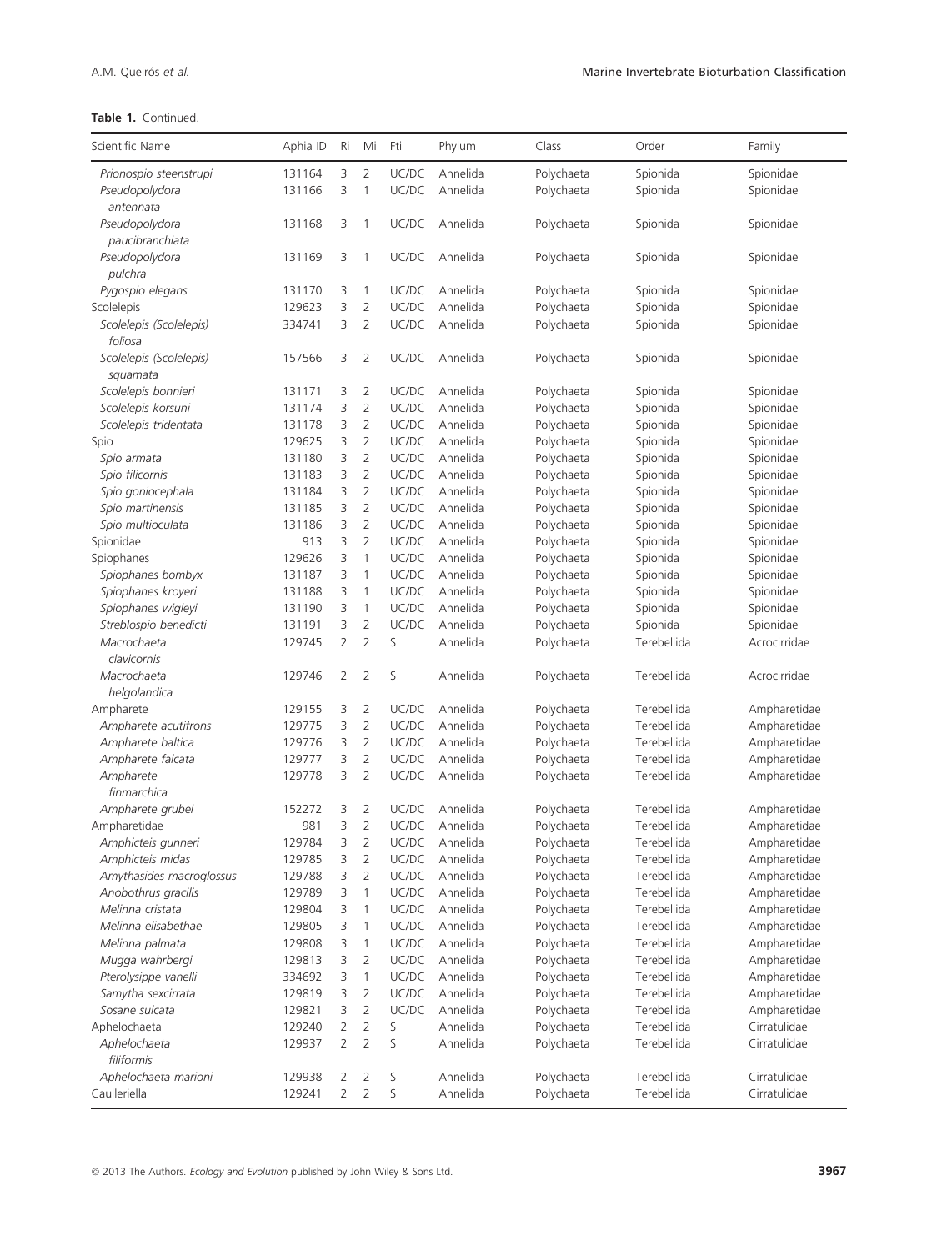| Scientific Name           | Aphia ID | Ri             | Mi             | Fti   | Phylum   | Class      | Order       | Family          |
|---------------------------|----------|----------------|----------------|-------|----------|------------|-------------|-----------------|
| Caulleriella alata        | 129943   | 2              | $\overline{2}$ | S     | Annelida | Polychaeta | Terebellida | Cirratulidae    |
| Caulleriella bioculata    | 129944   | $\overline{2}$ | $\overline{2}$ | S     | Annelida | Polychaeta | Terebellida | Cirratulidae    |
| Caulleriella killariensis | 129945   | $\overline{2}$ | $\overline{2}$ | S     | Annelida | Polychaeta | Terebellida | Cirratulidae    |
| Caulleriella zetlandica   | 129948   | $\overline{2}$ | $\overline{2}$ | S     | Annelida | Polychaeta | Terebellida | Cirratulidae    |
| Caulleriella zetlandica   | 129948   | $\overline{2}$ | $\overline{2}$ | S     | Annelida | Polychaeta | Terebellida | Cirratulidae    |
| Chaetozone                | 129242   | $\overline{2}$ | $\overline{2}$ | S     | Annelida | Polychaeta | Terebellida | Cirratulidae    |
| Chaetozone christiei      | 152217   | $\overline{2}$ | $\overline{2}$ | S     | Annelida | Polychaeta | Terebellida | Cirratulidae    |
| Chaetozone gibber         | 129953   | $\overline{2}$ | $\overline{2}$ | S     | Annelida | Polychaeta | Terebellida | Cirratulidae    |
| Chaetozone setosa         | 129955   | $\overline{2}$ | $\overline{2}$ | S     | Annelida | Polychaeta | Terebellida | Cirratulidae    |
| Cirratulidae              | 919      | $\overline{2}$ | $\overline{2}$ | S     | Annelida | Polychaeta | Terebellida | Cirratulidae    |
| Cirratulus                | 129243   | $\overline{2}$ | $\overline{2}$ | S     | Annelida | Polychaeta | Terebellida | Cirratulidae    |
| Cirratulus caudatus       | 129957   | $\overline{2}$ | $\overline{2}$ | S     | Annelida | Polychaeta | Terebellida | Cirratulidae    |
| Cirriformia               | 129964   | $\overline{2}$ | $\overline{2}$ | S     | Annelida | Polychaeta | Terebellida | Cirratulidae    |
| tentaculata               |          |                |                |       |          |            |             |                 |
| Monticellina              | 129972   | $\overline{2}$ | $\overline{2}$ | S     | Annelida | Polychaeta | Terebellida | Cirratulidae    |
| dorsobranchialis          |          |                |                |       |          |            |             |                 |
| Monticellina              | 129973   | 2              | 2              | S     | Annelida | Polychaeta | Terebellida | Cirratulidae    |
| heterochaeta              |          |                |                |       |          |            |             |                 |
| Tharyx                    | 129249   | 2              | 2              | S     | Annelida | Polychaeta | Terebellida | Cirratulidae    |
| Fauveliopsis              | 129288   | $\overline{2}$ | $\overline{2}$ | S     | Annelida | Polychaeta | Terebellida | Fauveliopsidae  |
| Brada villosa             | 130099   | 3              | $\overline{2}$ | UC/DC | Annelida | Polychaeta | Terebellida | Flabelligeridae |
| Diplocirrus glaucus       | 130100   | 3              | $\overline{2}$ | UC    | Annelida | Polychaeta | Terebellida | Flabelligeridae |
| Flabelligeridae           | 976      | 3              | $\overline{2}$ | UC    | Annelida | Polychaeta | Terebellida | Flabelligeridae |
| Pherusa monilifera        | 130112   | 3              | $\overline{2}$ | UC    | Annelida | Polychaeta | Terebellida | Flabelligeridae |
| Pherusa plumosa           | 130113   | 3              | $\overline{2}$ | UC    | Annelida | Polychaeta | Terebellida | Flabelligeridae |
| Amphictene auricoma       | 152448   | 3              | $\mathbf{1}$   | UC    | Annelida | Polychaeta | Terebellida | Pectinariidae   |
| Lagis koreni              | 152367   | 3              | 1              | UC    | Annelida | Polychaeta | Terebellida | Pectinariidae   |
| Pectinaria                | 129437   | 3              | 1              | UC    | Annelida | Polychaeta | Terebellida | Pectinariidae   |
| Pectinaria                | 130590   | 3              | $\mathbf{1}$   | UC    | Annelida | Polychaeta | Terebellida | Pectinariidae   |
| (Amphictene)              |          |                |                |       |          |            |             |                 |
| auricoma                  |          |                |                |       |          |            |             |                 |
| Pectinariidae             | 980      | 3              | 1              | UC    | Annelida | Polychaeta | Terebellida | Pectinariidae   |
| Sternaspis scutata        | 131242   | $\overline{4}$ | 3              | B     | Annelida | Polychaeta | Terebellida | Sternaspidae    |
| Amaeana trilobata         | 131471   | 3              | 1              | UC/DC | Annelida | Polychaeta | Terebellida | Terebellidae    |
| Axionice maculata         | 131484   | 3              | $\mathbf{1}$   | DC    | Annelida | Polychaeta | Terebellida | Terebellidae    |
| Eupolymnia nesidensis     | 131490   | 1              | $\mathbf{1}$   | E     | Annelida | Polychaeta | Terebellida | Terebellidae    |
| Hauchiella tribullata     | 152389   | 3              | $\mathbf{1}$   | DC    | Annelida | Polychaeta | Terebellida | Terebellidae    |
| Lanice                    | 129697   | 3              | 1              | DC    | Annelida | Polychaeta | Terebellida | Terebellidae    |
| Lanice conchilega         | 131495   | 3              | $\mathbf{1}$   | DC    | Annelida | Polychaeta | Terebellida | Terebellidae    |
| Lysilla loveni            | 131500   | 3              | 1              | DC    | Annelida | Polychaeta | Terebellida | Terebellidae    |
| Neoamphitrite affinis     | 131502   | 3              | $\mathbf{1}$   | DC    | Annelida | Polychaeta | Terebellida | Terebellidae    |
| Nicolea zostericola       | 131508   | 3              | 1              | DC    | Annelida | Polychaeta | Terebellida | Terebellidae    |
| Paramphitrite birulai     | 152454   | 2              | 2              | S     | Annelida | Polychaeta | Terebellida | Terebellidae    |
| Phisidia aurea            | 131513   | 3              | 1              | DC    | Annelida | Polychaeta | Terebellida | Terebellidae    |
| Pista cristata            | 131516   | 3              | 1              | DC    | Annelida | Polychaeta | Terebellida | Terebellidae    |
| Pista lornensis           | 154972   | 3              | 1              | DC    | Annelida | Polychaeta | Terebellida | Terebellidae    |
| Pistella lornensis        | 131522   | 3              | 1              | DC    | Annelida | Polychaeta | Terebellida | Terebellidae    |
| Polycirrus                | 129710   | 3              | 1              | DC    | Annelida | Polychaeta | Terebellida | Terebellidae    |
| Polycirrus medusa         | 131531   | 3              | 1              | DC    | Annelida | Polychaeta | Terebellida | Terebellidae    |
| Streblosoma bairdi        | 131538   | 3              | 1              | DC    | Annelida | Polychaeta | Terebellida | Terebellidae    |
| Streblosoma               | 131540   | 3              | 1              | DC    | Annelida | Polychaeta | Terebellida | Terebellidae    |
| intestinale               |          |                |                |       |          |            |             |                 |
| Terebella                 | 129713   | 3              | 1              | DC    | Annelida | Polychaeta | Terebellida | Terebellidae    |
| Terebellidae              | 982      | 3              | 1              | DC    | Annelida | Polychaeta | Terebellida | Terebellidae    |
| Thelepus cincinnatus      | 131543   | 3              | 1              | DC    | Annelida | Polychaeta | Terebellida | Terebellidae    |
| Thelepus setosus          | 131544   | 3              | 1              | DC    | Annelida | Polychaeta | Terebellida | Terebellidae    |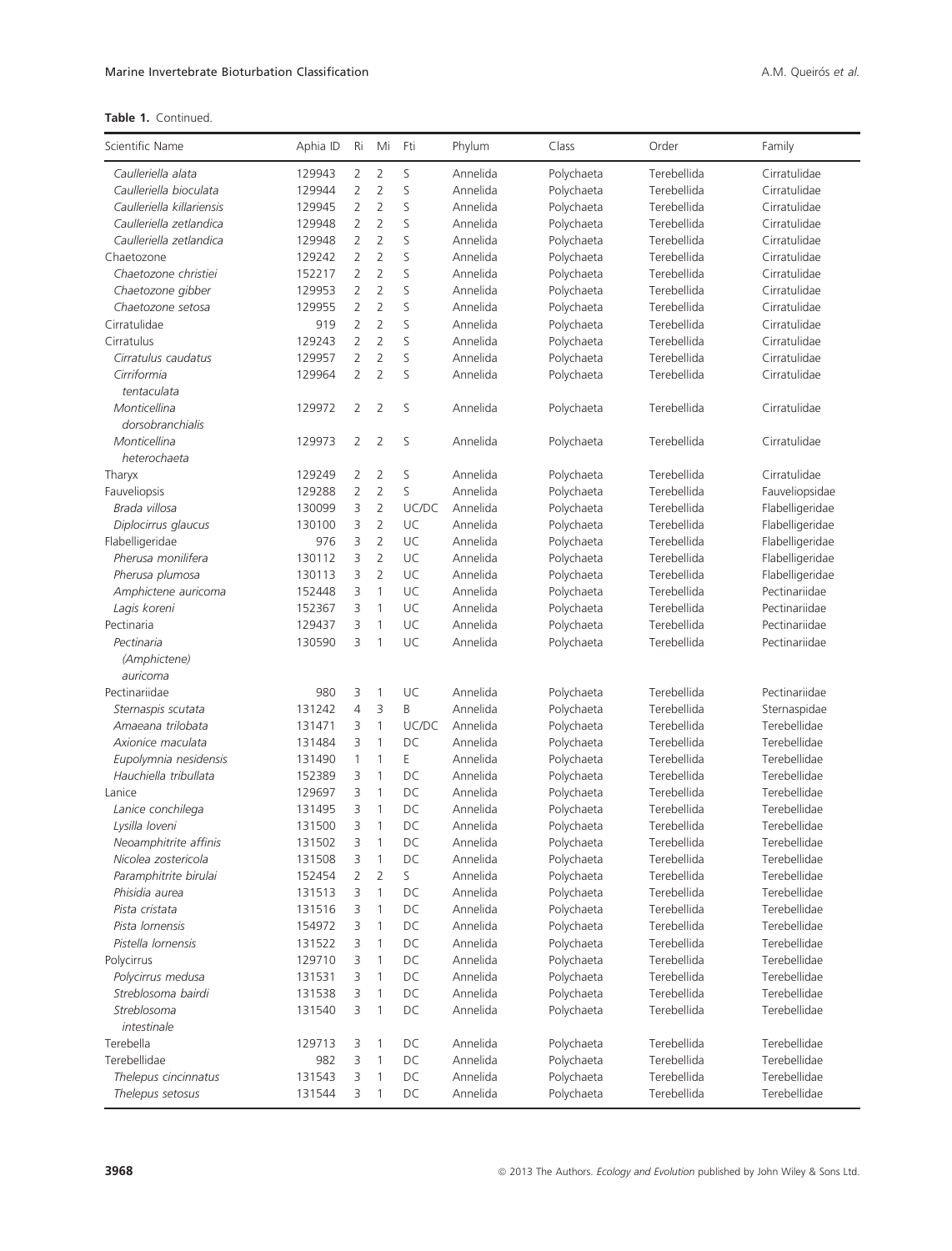| Scientific Name                  | Aphia ID         | Ri                               | Mi             | Fti    | Phylum               | Class                    | Order       | Family                   |
|----------------------------------|------------------|----------------------------------|----------------|--------|----------------------|--------------------------|-------------|--------------------------|
| Terebellides stroemii            | 131573           | 3                                | 1              | DC     | Annelida             | Polychaeta               | Terebellida | Trichobranchidae         |
| Trichobranchidae                 | 983              | 3                                | 1              | DC     | Annelida             | Polychaeta               | Terebellida | Trichobranchidae         |
| Trichobranchus                   | 131574           | 3                                | $\mathbf{1}$   | DC     | Annelida             | Polychaeta               | Terebellida | Trichobranchidae         |
| glacialis                        |                  |                                  |                |        |                      |                          |             |                          |
| Trichobranchus roseus            | 131575           | 3                                | 1              | DC     | Annelida             | Polychaeta               | Terebellida | Trichobranchidae         |
| Arenicolides                     | 129207           | 3                                | $\overline{2}$ | UC     | Annelida             | Polychaeta               |             | Arenicolidae             |
| Capitella                        | 129211           | 3                                | $\overline{2}$ | UC     | Annelida             | Polychaeta               |             | Capitellidae             |
| Capitella capitata               | 129876           | 3                                | $\overline{2}$ | UC     | Annelida             | Polychaeta               |             | Capitellidae             |
| Capitella minima                 | 129879           | 3                                | $\overline{2}$ | UC     | Annelida             | Polychaeta               |             | Capitellidae             |
| Capitellidae                     | 921              | 3                                | $\overline{2}$ | UC     | Annelida             | Polychaeta               |             | Capitellidae             |
| Heteromastus<br>filiformis       | 129884           | 3                                | $\overline{2}$ | UC     | Annelida             | Polychaeta               |             | Capitellidae             |
| Mediomastus fragilis             | 129892           | 3                                | $\overline{2}$ | UC     | Annelida             | Polychaeta               |             | Capitellidae             |
| Notomastus                       | 129220           | 3                                | $\overline{2}$ | UC     | Annelida             | Polychaeta               |             | Capitellidae             |
| Notomastus latericeus            | 129898           | 3                                | $\overline{2}$ | UC     | Annelida             | Polychaeta               |             | Capitellidae             |
| Peresiella clymenoides           | 129906           | 3                                | $\mathbf 2$    | UC     | Annelida             | Polychaeta               |             | Capitellidae             |
| Pseudoleiocapitella              | 129226           | 3                                | $\overline{2}$ | UC     | Annelida             | Polychaeta               |             | Capitellidae             |
| Cossuridae                       | 908              | $\overline{2}$                   | 3              | S      | Annelida             | Polychaeta               |             | Cossuridae               |
| Asychis biceps                   | 146523           | 3                                | 1              | UC     | Annelida             | Polychaeta               |             | Maldanidae               |
| Clymenella torquata              | 130279           | 3                                | 1              | UC     | Annelida             | Polychaeta               |             | Maldanidae               |
| Clymenura                        | 129346           | 3                                | 1              | UC     | Annelida             | Polychaeta               |             | Maldanidae               |
| Euclymene                        | 130291           | 3                                | 1              | UC     | Annelida             | Polychaeta               |             | Maldanidae               |
| droebachiensis                   |                  |                                  |                |        |                      |                          |             |                          |
| Euclymene                        | 209899           | 3                                | 1              | UC     | Annelida             | Polychaeta               |             | Maldanidae               |
| <i>lombricoides</i>              |                  |                                  |                |        |                      |                          |             |                          |
| Euclymene oerstedi               | 130294           | 3                                | 1              | UC     | Annelida             | Polychaeta               |             | Maldanidae               |
| Heteroclymene                    | 146978           | 3                                | 1              | UC     | Annelida             | Polychaeta               |             | Maldanidae               |
| robusta                          |                  |                                  |                |        |                      |                          |             |                          |
| Johnstonia                       | 130298           | 3                                | 1              | UC     | Annelida             | Polychaeta               |             | Maldanidae               |
| clymenoides                      |                  |                                  |                |        |                      |                          |             |                          |
| Macroclymene                     | 130301           | 3                                | 1              | UC     | Annelida             | Polychaeta               |             | Maldanidae               |
| santandarensis                   |                  |                                  |                |        |                      |                          |             |                          |
| Maldanidae                       | 923              | 3                                | 1              | UC     | Annelida             | Polychaeta               |             | Maldanidae               |
| Notoproctus                      | 129358           | 3                                | 1              | UC     | Annelida             | Polychaeta               |             | Maldanidae               |
| Praxillella affinis              | 130322           | 3                                | 1              | UC     | Annelida             | Polychaeta               |             | Maldanidae               |
| Praxillella gracilis             | 130324           | 3                                | 1              | UC     | Annelida<br>Annelida | Polychaeta               |             | Maldanidae               |
| Rhodine gracilior                | 130330           | 3                                | $\mathbf{1}$   | UC     |                      | Polychaeta               |             | Maldanidae               |
| Euzonus flabelligerus            | 130487<br>130494 | 4                                | 3<br>3         | B<br>B | Annelida<br>Annelida | Polychaeta               |             | Opheliidae<br>Opheliidae |
| Ophelia limacina                 | 924              | 4<br>$\overline{4}$              | 3              | B      | Annelida             | Polychaeta               |             | Opheliidae               |
| Opheliidae<br>Ophelina acuminata | 130500           | $\overline{4}$                   | 3              | B      | Annelida             | Polychaeta<br>Polychaeta |             | Opheliidae               |
| Polyophthalmus pictus            | 130510           | 4                                | 3              | B      | Annelida             | Polychaeta               |             | Opheliidae               |
| Orbinia (Orbinia)                | 334310           | 4                                | 3              | B      | Annelida             | Polychaeta               |             | Orbiniidae               |
| sertulata                        |                  |                                  |                |        |                      |                          |             |                          |
| Orbiniidae                       | 902              | 4                                | 3              | Β      | Annelida             | Polychaeta               |             | Orbiniidae               |
| Scoloplos                        | 129425           | 4                                | 3              | B      | Annelida             | Polychaeta               |             | Orbiniidae               |
| Scoloplos (Scoloplos)            | 334772           | 4                                | 3              | B      | Annelida             | Polychaeta               |             | Orbiniidae               |
| armiger                          |                  |                                  |                |        |                      |                          |             |                          |
| Aedicira mediterranea            | 130546           | 2                                | 3              | S      | Annelida             | Polychaeta               |             | Paraonidae               |
| Aricidea<br>Aricidea (Acmira)    | 129430           | $\overline{2}$<br>$\overline{2}$ | 3<br>3         | S<br>S | Annelida<br>Annelida | Polychaeta               |             | Paraonidae<br>Paraonidae |
| catherinae                       | 333034           |                                  |                |        |                      | Polychaeta               |             |                          |
| Aricidea (Acmira)                |                  | $\overline{2}$                   | 3              | S      | Annelida             | Polychaeta               |             | Paraonidae               |
| cerrutii                         | 525497           |                                  |                |        |                      |                          |             |                          |
| Aricidea (Acmira)<br>lopezi      | 333036           | $\overline{2}$                   | 3              | S      | Annelida             | Polychaeta               |             | Paraonidae               |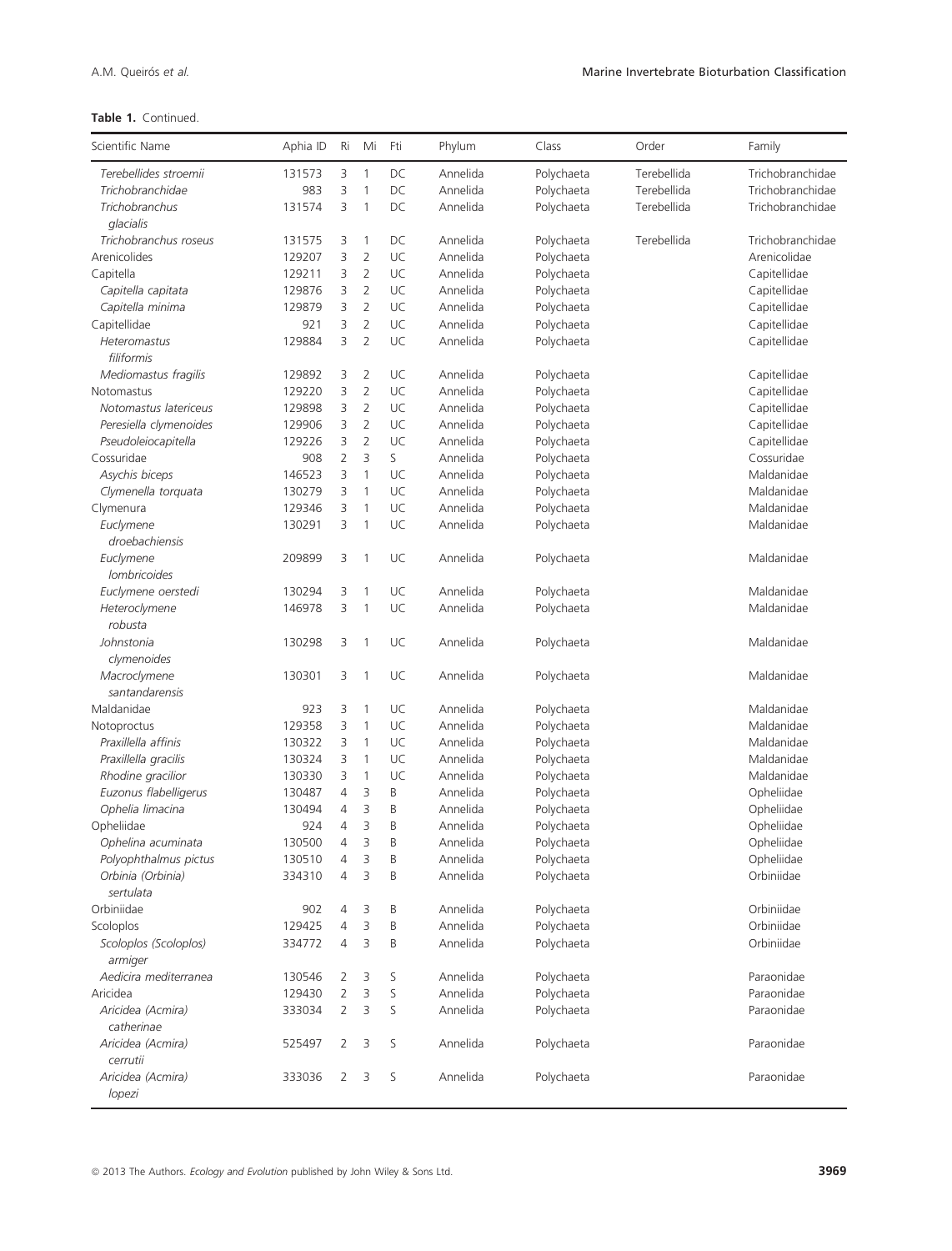| Scientific Name       | Aphia ID | Ri             | Mi             | Fti | Phylum     | Class        | Order     | Family           |
|-----------------------|----------|----------------|----------------|-----|------------|--------------|-----------|------------------|
| Aricidea minuta       | 130564   | $\overline{2}$ | 3              | S   | Annelida   | Polychaeta   |           | Paraonidae       |
| Cirrophorus           | 130576   | $\overline{2}$ | 3              | S   | Annelida   | Polychaeta   |           | Paraonidae       |
| branchiatus           |          |                |                |     |            |              |           |                  |
| Levinsenia gracilis   | 130578   | 2              | 3              | S   | Annelida   | Polychaeta   |           | Paraonidae       |
| Paradoneis lyra       | 130585   | $\overline{2}$ | 3              | S   | Annelida   | Polychaeta   |           | Paraonidae       |
| Paraonidae            | 903      | $\overline{2}$ | 3              | S   | Annelida   | Polychaeta   |           | Paraonidae       |
| Polygordius           | 130712   | $\overline{2}$ | $\overline{2}$ | S   | Annelida   | Polychaeta   |           | Polygordiidae    |
| appendiculatus        |          |                |                |     |            |              |           |                  |
| Polygordius lacteus   | 130714   | 2              | $\overline{2}$ | S   | Annelida   | Polychaeta   |           | Polygordiidae    |
| Protodriloides        | 129513   | $\overline{2}$ | 2              | S   | Annelida   | Polychaeta   |           | Protodriloididae |
| Asclerocheilus        | 130974   | 4              | 4              | B   | Annelida   | Polychaeta   |           | Scalibregmatidae |
| intermedius           |          |                |                |     |            |              |           |                  |
| Scalibregma celticum  | 130979   | 4              | 4              | B   | Annelida   | Polychaeta   |           | Scalibregmatidae |
| Scalibregma inflatum  | 130980   | 4              | 4              | B   | Annelida   | Polychaeta   |           | Scalibregmatidae |
| Scalibregmatidae      | 925      | 4              | 4              | B   | Annelida   | Polychaeta   |           | Scalibregmatidae |
| Acidostoma            | 101586   | $\overline{2}$ | 3              | S   | Arthropoda | Malacostraca | Amphipoda | Acidostomatidae  |
| Ampelisca             | 101445   | $\overline{2}$ | 1              | S   | Arthropoda | Malacostraca | Amphipoda | Ampeliscidae     |
| Ampelisca armoricana  | 101888   | $\overline{2}$ | 1              | S   | Arthropoda | Malacostraca | Amphipoda | Ampeliscidae     |
| Ampelisca brevicornis | 101891   | $\overline{2}$ | 1              | S   | Arthropoda | Malacostraca | Amphipoda | Ampeliscidae     |
| Ampelisca diadema     | 101896   | $\overline{2}$ | 1              | S   | Arthropoda | Malacostraca | Amphipoda | Ampeliscidae     |
| Ampelisca gibba       | 101898   | $\overline{2}$ | 1              | S   | Arthropoda | Malacostraca | Amphipoda | Ampeliscidae     |
| Ampelisca             | 101908   | $\overline{2}$ | 1              | S   | Arthropoda | Malacostraca | Amphipoda | Ampeliscidae     |
| macrocephala          |          |                |                |     |            |              |           |                  |
| Ampelisca sarsi       | 101923   | 2              | 1              | S   | Arthropoda | Malacostraca | Amphipoda | Ampeliscidae     |
| Ampelisca spinipes    | 101928   | $\overline{2}$ | 1              | S   | Arthropoda | Malacostraca | Amphipoda | Ampeliscidae     |
| Ampelisca tenuicornis | 101930   | $\overline{2}$ | 1              | S   | Arthropoda | Malacostraca | Amphipoda | Ampeliscidae     |
| Ampelisca typica      | 101933   | $\overline{2}$ | 1              | S   | Arthropoda | Malacostraca | Amphipoda | Ampeliscidae     |
| Ampelisca vervecei    | 101937   | $\overline{2}$ | 1              | S   | Arthropoda | Malacostraca | Amphipoda | Ampeliscidae     |
| <b>Byblis</b>         | 101446   | $\overline{2}$ | 4              | S   | Arthropoda | Malacostraca | Amphipoda | Ampeliscidae     |
| Haploops tubicola     | 101958   | $\overline{2}$ | 1              | S   | Arthropoda | Malacostraca | Amphipoda | Ampeliscidae     |
| Amphilochoides        | 101960   | $\overline{2}$ | 3              | B   | Arthropoda | Malacostraca | Amphipoda | Amphilochidae    |
| boecki                |          |                |                |     |            |              |           |                  |
| Amphilochoides        | 101963   | $\overline{2}$ | 3              | B   | Arthropoda | Malacostraca | Amphipoda | Amphilochidae    |
| serratipes            |          |                |                |     |            |              |           |                  |
| Amphilochus           | 101967   | 2              | 3              | B   | Arthropoda | Malacostraca | Amphipoda | Amphilochidae    |
| manudens              |          |                |                |     |            |              |           |                  |
| Amphilochus           | 101968   | $\overline{2}$ | 3              | B   | Arthropoda | Malacostraca | Amphipoda | Amphilochidae    |
| neapolitanus          |          |                |                |     |            |              |           |                  |
| Gitana sarsi          | 101977   | 2              | 3              | B   | Arthropoda | Malacostraca | Amphipoda | Amphilochidae    |
| Paramphilochoides     | 101982   | $\overline{2}$ | 3              | B   | Arthropoda | Malacostraca | Amphipoda | Amphilochidae    |
| odontonyx             |          |                |                |     |            |              |           |                  |
| Ampithoe ramondi      | 102000   |                | 1              | Ε   | Arthropoda | Malacostraca | Amphipoda | Ampithoidae      |
| Aora gracilis         | 102012   | 1              | 3              | S   | Arthropoda | Malacostraca | Amphipoda | Aoridae          |
| Aora typica           | 146895   | 1              | 3              | S   | Arthropoda | Malacostraca | Amphipoda | Aoridae          |
| Aoridae               | 101368   | $\mathbf{1}$   | 3              | S   | Arthropoda | Malacostraca | Amphipoda | Aoridae          |
| Autonoe longipes      | 102021   | 1              | 3              | S   | Arthropoda | Malacostraca | Amphipoda | Aoridae          |
| Microdeutopus         | 101471   | $\mathbf{1}$   | 3              | S   | Arthropoda | Malacostraca | Amphipoda | Aoridae          |
| Argissa hamatipes     | 102064   | 2              | 3              | S   | Arthropoda | Malacostraca | Amphipoda | Argissidae       |
| Atylus                | 101497   | $\overline{2}$ | 3              | S   | Arthropoda | Malacostraca | Amphipoda | Atylidae         |
| Atylus guttatus       | 102127   | 2              | 3              | S   | Arthropoda | Malacostraca | Amphipoda | Atylidae         |
| Atylus swammerdami    | 102131   | $\overline{2}$ | 3              | S   | Arthropoda | Malacostraca | Amphipoda | Atylidae         |
| Atylus vedlomensis    | 102132   | 2              | 3              | S   | Arthropoda | Malacostraca | Amphipoda | Atylidae         |
| Nototropis falcatus   | 102139   | 2              | 3              | S   | Arthropoda | Malacostraca | Amphipoda | Atylidae         |
| Apherusa              | 101509   | 2              | 3              | S   | Arthropoda | Malacostraca | Amphipoda | Calliopiidae     |
| Apherusa bispinosa    | 102160   | $\overline{2}$ | 3              | S   | Arthropoda | Malacostraca | Amphipoda | Calliopiidae     |
| Apherusa clevei       | 102164   | $\overline{2}$ | 3              | S   | Arthropoda | Malacostraca | Amphipoda | Calliopiidae     |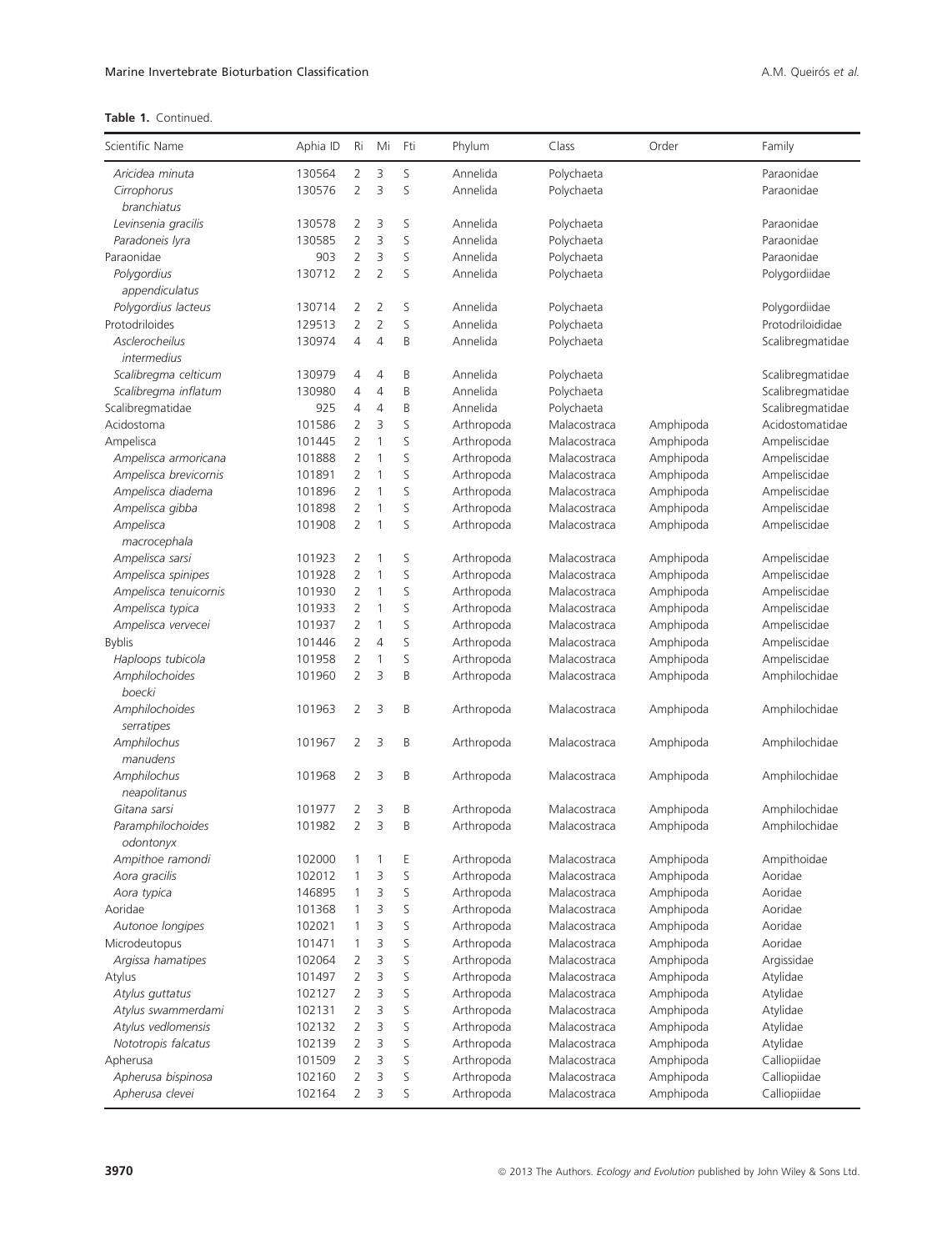| Scientific Name                | Aphia ID         | Ri             | Mi             | Fti | Phylum                   | Class        | Order                  | Family                           |
|--------------------------------|------------------|----------------|----------------|-----|--------------------------|--------------|------------------------|----------------------------------|
| Apherusa jurinei               | 102168           | $\overline{2}$ | 3              | S   | Arthropoda               | Malacostraca | Amphipoda              | Calliopiidae                     |
| Apherusa ovalipes              | 102172           | $\overline{2}$ | 3              | S   | Arthropoda               | Malacostraca | Amphipoda              | Calliopiidae                     |
| Caprella acanthifera           | 101822           | 2              | $\overline{2}$ | S   | Arthropoda               | Malacostraca | Amphipoda              | Caprellidae                      |
| Caprella linearis              | 101839           | $\overline{2}$ | $\overline{2}$ | S   | Arthropoda               | Malacostraca | Amphipoda              | Caprellidae                      |
| Pariambus typicus              | 101857           | $\overline{2}$ | $\mathbf 2$    | S   | Arthropoda               | Malacostraca | Amphipoda              | Caprellidae                      |
| Parvipalpus<br>capillaceus     | 101858           | $\overline{2}$ | $\overline{2}$ | S   | Arthropoda               | Malacostraca | Amphipoda              | Caprellidae                      |
| Phtisica marina                | 101864           | 2              | $\overline{2}$ | S   | Arthropoda               | Malacostraca | Amphipoda              | Caprellidae                      |
| Pseudoprotella                 | 101871           | $\overline{2}$ | $\overline{2}$ | S   | Arthropoda               | Malacostraca | Amphipoda              | Caprellidae                      |
| phasma                         |                  |                |                |     |                          |              |                        |                                  |
| Cheirocratus                   | 101669           | 2              | 3              | S   | Arthropoda               | Malacostraca | Amphipoda              | Cheirocratidae                   |
| Cheirocratus<br>intermedius    | 102795           | $\overline{2}$ | 3              | S   | Arthropoda               | Malacostraca | Amphipoda              | Cheirocratidae                   |
| Cheirocratus<br>sundevalli     | 102798           | 2              | 3              | S   | Arthropoda               | Malacostraca | Amphipoda              | Cheirocratidae                   |
| Apocorophium<br>lacustre       | 148594           | $\overline{2}$ | $\overline{4}$ | S   | Arthropoda               | Malacostraca | Amphipoda              | Corophiidae                      |
| Corophium                      | 101489           | 2              | $\overline{4}$ | S   | Arthropoda               | Malacostraca | Amphipoda              | Corophiidae                      |
| Crassicorophium<br>bonellii    | 237004           | $\overline{2}$ | $\overline{4}$ | S   | Arthropoda               | Malacostraca | Amphipoda              | Corophiidae                      |
| Leptocheirus                   | 101470           | 2              | $\overline{4}$ | S   | Arthropoda               | Malacostraca | Amphipoda              | Corophiidae                      |
| Leptocheirus                   | 102036           | $\overline{2}$ | $\overline{4}$ | S   | Arthropoda               |              | Amphipoda              | Corophiidae                      |
| hirsutimanus                   |                  |                |                |     |                          | Malacostraca |                        |                                  |
| Leptocheirus mariae            | 102038           | 2              | $\overline{4}$ | S   | Arthropoda               | Malacostraca | Amphipoda              | Corophiidae                      |
| Leptocheirus<br>pectinatus     | 102039           | $\overline{2}$ | $\overline{4}$ | S   | Arthropoda               | Malacostraca | Amphipoda              | Corophiidae                      |
| Leptocheirus<br>tricristatus   | 102041           | 2              | $\overline{4}$ | S   | Arthropoda               | Malacostraca | Amphipoda              | Corophiidae                      |
| Medicorophium affine           | 423507           | 2              | $\overline{4}$ | S   | Arthropoda               | Malacostraca | Amphipoda              | Corophiidae                      |
| Monocorophium                  | 225814           | $\overline{2}$ | $\overline{4}$ | S   | Arthropoda               | Malacostraca | Amphipoda              | Corophiidae                      |
| acherusicum                    |                  |                |                |     |                          |              |                        |                                  |
| Monocorophium                  | 148592           | $\overline{2}$ | $\overline{4}$ | S   | Arthropoda               | Malacostraca | Amphipoda              | Corophiidae                      |
| insidiosum                     |                  |                |                |     |                          |              |                        |                                  |
| Monocorophium                  | 148603           | 2              | $\overline{4}$ | S   | Arthropoda               | Malacostraca | Amphipoda              | Corophiidae                      |
| sextonae                       |                  |                |                |     |                          |              |                        |                                  |
| Protomedeia                    | 101574           | 2              | $\overline{4}$ | S   | Arthropoda               | Malacostraca | Amphipoda              | Corophiidae                      |
| Peltocoxa brevirostris         | 101983           | 2              | 3              | S   | Arthropoda               | Malacostraca | Amphipoda              | Cyproideidae                     |
| Dexamine                       | 101498           | $\overline{2}$ | 3              | S   | Arthropoda               | Malacostraca | Amphipoda              | Dexaminidae                      |
| Dexamine spinosa               | 102135           | $\overline{2}$ | 3              | S   | Arthropoda               | Malacostraca | Amphipoda              | Dexaminidae                      |
| Guernea (Guernea)<br>coalita   | 102137           | $\overline{2}$ | 3              | S   | Arthropoda               | Malacostraca | Amphipoda              | Dexaminidae                      |
| Tritaeta gibbosa               | 102141           | 2              | 3              | S   | Arthropoda               | Malacostraca | Amphipoda              | Dexaminidae                      |
| Dyopedos                       | 101736           | $\overline{2}$ | 3              | S   | Arthropoda               | Malacostraca | Amphipoda              | Dulichiidae                      |
| Dyopedos<br>monacantha         | 103042           | $\overline{2}$ | 3              | S   | Arthropoda               | Malacostraca | Amphipoda              | Dulichiidae                      |
| Eusirus longipes               | 102202           | 2              | 3              | S   | Arthropoda               | Malacostraca | Amphipoda              | Eusiridae                        |
| Haustorius arenarius           | 102317           | $\overline{2}$ | 3              | S   | Arthropoda               | Malacostraca | Amphipoda              | Haustoriidae                     |
| Hyperia galba                  | 103251           | 2              | 3              | S   | Arthropoda               | Malacostraca | Amphipoda              | Hyperiidae                       |
| Iphimedia                      | 101554           | 2              | 3              | S   | Arthropoda               | Malacostraca | Amphipoda              | Iphimediidae                     |
| Iphimedia minuta               | 102345           | 2              | 3              | S   | Arthropoda               | Malacostraca | Amphipoda              | Iphimediidae                     |
| Iphimedia obesa                | 102347           | $\overline{2}$ | 3              | S   | Arthropoda               | Malacostraca | Amphipoda              | Iphimediidae                     |
| Ericthonius punctatus          | 102408           | $\overline{2}$ | 1              | S   | Arthropoda               | Malacostraca | Amphipoda              | Ischyroceridae                   |
| Jassa falcata                  |                  | 1              | 1              | Ε   |                          | Malacostraca |                        |                                  |
| Siphonoecetes                  | 102431<br>102111 | 2              | 1              | S   | Arthropoda<br>Arthropoda | Malacostraca | Amphipoda<br>Amphipoda | Ischyroceridae<br>Ischyroceridae |
| (Centraloecetes)<br>kroyeranus |                  |                |                |     |                          |              |                        |                                  |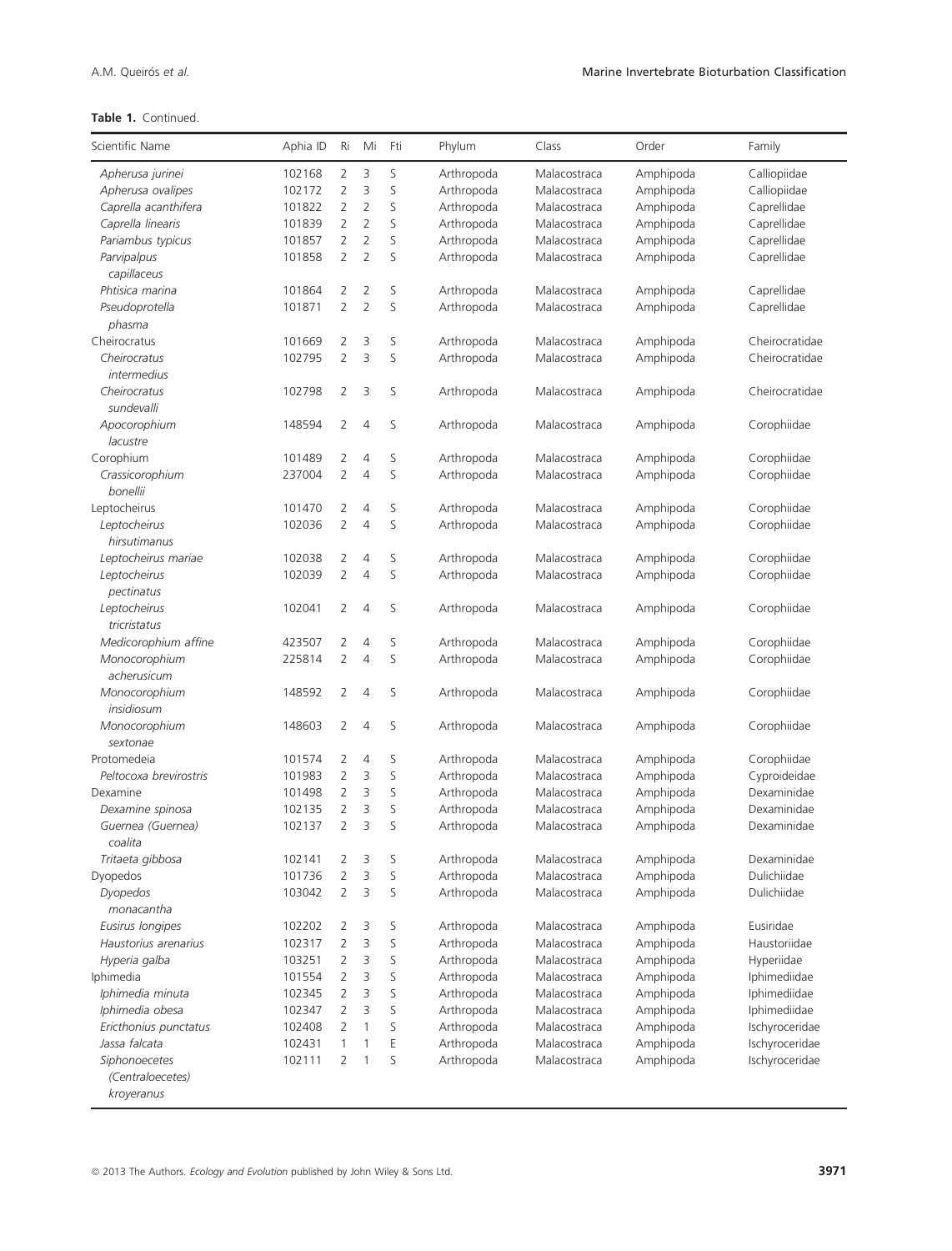| Scientific Name                   | Aphia ID | Ri             | Mi             | Fti | Phylum     | Class        | Order     | Family             |
|-----------------------------------|----------|----------------|----------------|-----|------------|--------------|-----------|--------------------|
| Siphonoecetes<br>(Centraloecetes) | 102112   | 2              | $\mathbf{1}$   | S   | Arthropoda | Malacostraca | Amphipoda | Ischyroceridae     |
| neapolitanus                      |          |                |                |     |            |              |           |                    |
| Siphonoecetes                     | 102115   | 1              | 1              | S   | Arthropoda | Malacostraca | Amphipoda | Ischyroceridae     |
| (Centraloecetes)                  |          |                |                |     |            |              |           |                    |
| striatus                          |          |                |                |     |            |              |           |                    |
| Leucothoe incisa                  | 102460   | 2              | 3              | S   | Arthropoda | Malacostraca | Amphipoda | Leucothoidae       |
| Leucothoe lilljeborgi             | 102462   | 2              | 3              | S   | Arthropoda | Malacostraca | Amphipoda | Leucothoidae       |
| Leucothoe richiardii              | 212784   | $\overline{2}$ | 3              | S   | Arthropoda | Malacostraca | Amphipoda | Leucothoidae       |
| Leucothoe spinicarpa              | 102470   | $\overline{2}$ | 3              | S   | Arthropoda | Malacostraca | Amphipoda | Leucothoidae       |
| Liljeborgia                       | 101582   | 2              | 3              | S   | Arthropoda | Malacostraca | Amphipoda | Liljeborgiidae     |
| Liljeborgia kinahani              | 102483   | $\overline{2}$ | 3              | S   | Arthropoda | Malacostraca | Amphipoda | Liljeborgiidae     |
| Liljeborgia pallida               | 102485   | $\overline{2}$ | 3              | S   | Arthropoda | Malacostraca | Amphipoda | Liljeborgiidae     |
| Liljeborgia psaltrica             | 102486   | $\overline{2}$ | 3              | S   | Arthropoda | Malacostraca | Amphipoda | Liljeborgiidae     |
| Listriella mollis                 | 102488   | $\overline{2}$ | 3              | S   | Arthropoda | Malacostraca | Amphipoda | Liljeborgiidae     |
| Hippomedon<br>bidentatus          | 102569   | $\overline{2}$ | 3              | S   | Arthropoda | Malacostraca | Amphipoda | Lysianassidae      |
| Hippomedon                        | 102570   | 2              | 3              | S   | Arthropoda | Malacostraca | Amphipoda | Lysianassidae      |
| denticulatus                      |          |                |                |     |            |              |           |                    |
| Hippomedon<br>massiliensis        | 102576   | 2              | 3              | S   | Arthropoda | Malacostraca | Amphipoda | Lysianassidae      |
| Lepidepecreum                     | 102599   | 2              | 3              | S   | Arthropoda | Malacostraca | Amphipoda | Lysianassidae      |
| longicornis                       |          |                |                |     |            |              |           |                    |
| Lysianassidae                     | 101395   | 2              | 3              | S   | Arthropoda | Malacostraca | Amphipoda | Lysianassidae      |
| Orchomene humilis                 | 102665   | 2              | 3              | S   | Arthropoda | Malacostraca | Amphipoda | Lysianassidae      |
| Orchomenella nana                 | 102691   | $\overline{2}$ | 3              | S   | Arthropoda | Malacostraca | Amphipoda | Lysianassidae      |
| Tryphosella sarsi                 | 102771   | $\overline{2}$ | 3              | S   | Arthropoda | Malacostraca | Amphipoda | Lysianassidae      |
| Tryphosella simillima             | 102773   | $\overline{2}$ | 3              | S   | Arthropoda | Malacostraca | Amphipoda | Lysianassidae      |
| Tryphosites longipes              | 102779   | $\overline{2}$ | 3              | S   | Arthropoda | Malacostraca | Amphipoda | Lysianassidae      |
| Acidostoma<br>nodiferum           | 102496   | $\overline{2}$ | 3              | S   | Arthropoda | Malacostraca | Amphipoda | Lysianassidae s.l. |
| Acidostoma obesum                 | 102497   | 2              | 3              | S   | Arthropoda | Malacostraca | Amphipoda | Lysianassidae s.l. |
| Animoceradocus                    | 531364   | $\overline{2}$ | 3              | S   | Arthropoda | Malacostraca | Amphipoda | Maeridae           |
| semiserratus                      |          |                |                |     |            |              |           |                    |
| Maera                             | 101675   | 2              | 3              | S   | Arthropoda | Malacostraca | Amphipoda | Maeridae           |
| Maera grossimana                  | 102815   | 2              | 3              | S   | Arthropoda | Malacostraca | Amphipoda | Maeridae           |
| Maera loveni                      | 102820   | 2              | 3              | S   | Arthropoda | Malacostraca | Amphipoda | Maeridae           |
| Maera schmidti                    | 102826   | $\overline{2}$ | 3              | S   | Arthropoda | Malacostraca | Amphipoda | Maeridae           |
| Othomaera othonis                 | 534781   | 2              | 3              | S   | Arthropoda | Malacostraca | Amphipoda | Maeridae           |
| Megaluropus agilis                | 102783   | $\overline{2}$ | 3              | S   | Arthropoda | Malacostraca | Amphipoda | Megaluropidae      |
| Abludomelita<br>obtusata          | 102788   | $\overline{2}$ | 2              | S   | Arthropoda | Malacostraca | Amphipoda | Melitidae          |
| Eriopisa elongata                 | 102807   | 2              | 2              | S   | Arthropoda | Malacostraca | Amphipoda | Melitidae          |
| Maerella tenuimana                | 102831   | 2              | $\overline{2}$ | S   | Arthropoda | Malacostraca | Amphipoda | Melitidae          |
| Microprotopus                     | 101561   | $\overline{2}$ | 3              | S   | Arthropoda | Malacostraca | Amphipoda | Microprotopidae    |
| Microprotopus<br>maculatus        | 102380   | $\overline{2}$ | 3              | S   | Arthropoda | Malacostraca | Amphipoda | Microprotopidae    |
| Odius carinatus                   | 102861   | 1              | 3              | Ε   | Arthropoda | Malacostraca | Amphipoda | Odiidae            |
| Deflexilodes acutipes             | 236538   | 2              | 3              | S   | Arthropoda | Malacostraca | Amphipoda | Oedicerotidae      |
| Deflexilodes gibbosus             | 236539   | 2              | 3              | S   | Arthropoda | Malacostraca | Amphipoda | Oedicerotidae      |
| Monoculodes                       | 102882   | $\overline{2}$ | 3              | S   | Arthropoda | Malacostraca | Amphipoda | Oedicerotidae      |
| carinatus<br>Perioculodes         | 102915   | 2              | 3              | S   | Arthropoda | Malacostraca | Amphipoda | Oedicerotidae      |
| longimanus                        |          |                |                |     |            |              |           |                    |
| Pontocrates<br>altamarinus        | 102916   | 2              | 3              | S   | Arthropoda | Malacostraca | Amphipoda | Oedicerotidae      |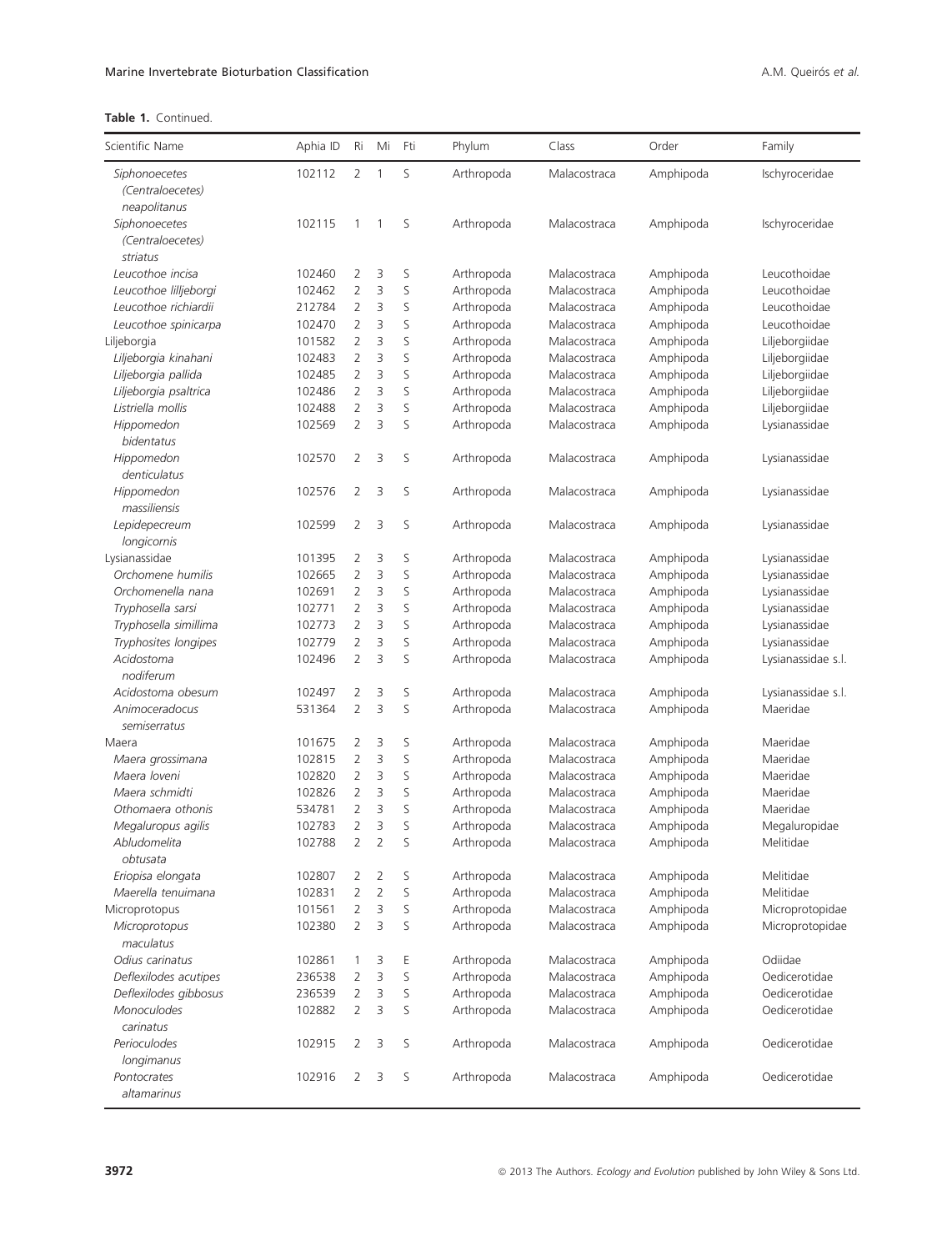| Scientific Name                     | Aphia ID         | Ri                               | Mi                  | Fti    | Phylum                   | Class                        | Order                  | Family                       |
|-------------------------------------|------------------|----------------------------------|---------------------|--------|--------------------------|------------------------------|------------------------|------------------------------|
| Pontocrates arenarius               | 102918           | $\overline{2}$                   | 3                   | S      | Arthropoda               | Malacostraca                 | Amphipoda              | Oedicerotidae                |
| Synchelidium                        | 102924           | $\overline{2}$                   | $\overline{2}$      | S      | Arthropoda               | Malacostraca                 | Amphipoda              | Oedicerotidae                |
| haplocheles                         |                  |                                  |                     |        |                          |                              |                        |                              |
| Synchelidium                        | 102928           | 2                                | 2                   | S      | Arthropoda               | Malacostraca                 | Amphipoda              | Oedicerotidae                |
| maculatum                           |                  |                                  |                     |        |                          |                              |                        |                              |
| Westwoodilla caecula                | 102932           | 2                                | 3                   | B      | Arthropoda               | Malacostraca                 | Amphipoda              | Oedicerotidae                |
| Westwoodilla                        | 102937           | $\overline{2}$                   | 3                   | B      | Arthropoda               | Malacostraca                 | Amphipoda              | Oedicerotidae                |
| rectirostris                        |                  |                                  |                     |        |                          |                              |                        |                              |
| Gammaropsis cornuta                 | 148545           | 2                                | 2                   | S      | Arthropoda               | Malacostraca                 | Amphipoda              | Photidae                     |
| Gammaropsis                         | 102364           | $\overline{2}$                   | $\overline{2}$      | S      | Arthropoda               | Malacostraca                 | Amphipoda              | Photidae                     |
| maculata                            |                  |                                  |                     |        |                          |                              |                        |                              |
| Gammaropsis nitida                  | 102367           | 1                                | $\overline{2}$      | S      | Arthropoda               | Malacostraca                 | Amphipoda              | Photidae                     |
| Gammaropsis palmata                 | 102369           | $\overline{2}$                   | $\overline{2}$      | S      | Arthropoda               | Malacostraca                 | Amphipoda              | Photidae                     |
| Gammaropsis sophiae                 | 102371<br>102377 | $\overline{2}$<br>$\overline{2}$ | $\overline{2}$<br>3 | S<br>S | Arthropoda               | Malacostraca                 | Amphipoda              | Photidae<br>Photidae         |
| Megamphopus<br>cornutus             |                  |                                  |                     |        | Arthropoda               | Malacostraca                 | Amphipoda              |                              |
| Photis longicaudata                 | 102383           | 2                                | 1                   | S      | Arthropoda               | Malacostraca                 | Amphipoda              | Photidae                     |
| Photis reinhardi                    | 102387           | $\overline{2}$                   | 1                   | S      | Arthropoda               | Malacostraca                 | Amphipoda              | Photidae                     |
| Harpinia                            | 101716           | $\overline{2}$                   | 3                   | S      | Arthropoda               | Malacostraca                 | Amphipoda              | Phoxocephalidae              |
| Harpinia agna                       | 102957           | $\overline{2}$                   | 3                   | S      | Arthropoda               | Malacostraca                 | Amphipoda              | Phoxocephalidae              |
| Harpinia ala                        | 102958           | $\overline{2}$                   | 3                   | S      | Arthropoda               | Malacostraca                 | Amphipoda              | Phoxocephalidae              |
| Harpinia antennaria                 | 102960           | $\overline{2}$                   | 3                   | S      | Arthropoda               | Malacostraca                 | Amphipoda              | Phoxocephalidae              |
| Harpinia crenulata                  | 102963           | $\overline{2}$                   | 3                   | S      | Arthropoda               | Malacostraca                 | Amphipoda              | Phoxocephalidae              |
| Harpinia dellavallei                | 102966           | 2                                | 3                   | S      | Arthropoda               | Malacostraca                 | Amphipoda              | Phoxocephalidae              |
| Harpinia pectinata                  | 102972           | 2                                | 3                   | S      | Arthropoda               | Malacostraca                 | Amphipoda              | Phoxocephalidae              |
| Harpinia plumosa                    | 102973           | $\overline{2}$                   | 3                   | S      | Arthropoda               | Malacostraca                 | Amphipoda              | Phoxocephalidae              |
| Metaphoxus                          | 101720           | $\overline{2}$                   | 3                   | S      | Arthropoda               | Malacostraca                 | Amphipoda              | Phoxocephalidae              |
| Metaphoxus                          | 102983           | $\overline{2}$                   | 3                   | S      | Arthropoda               | Malacostraca                 | Amphipoda              | Phoxocephalidae              |
| pectinatus                          |                  |                                  |                     |        |                          |                              |                        |                              |
| Parametaphoxus                      | 549079           | $\overline{2}$                   | 3                   | S      | Arthropoda               | Malacostraca                 | Amphipoda              | Phoxocephalidae              |
| tulearensis                         |                  |                                  |                     |        |                          |                              |                        |                              |
| Phoxocephalus                       | 102989           | $\overline{2}$                   | 3                   | S      | Arthropoda               | Malacostraca                 | Amphipoda              | Phoxocephalidae              |
| holbolli                            |                  |                                  |                     |        |                          |                              |                        |                              |
| Pleustidae                          | 101404           | $\overline{2}$                   | 3                   | S      | Arthropoda               | Malacostraca                 | Amphipoda              | Pleustidae                   |
| Bathyporeia                         | 101742           | $\overline{2}$                   | 3                   | S      | Arthropoda               | Malacostraca                 | Amphipoda              | Pontoporeiidae               |
| Bathyporeia elegans                 | 103058           | $\overline{2}$                   | 3                   | S      | Arthropoda               | Malacostraca                 | Amphipoda              | Pontoporeiidae               |
| Bathyporeia                         | 103060           | $\overline{2}$                   | 3                   | S      | Arthropoda               | Malacostraca                 | Amphipoda              | Pontoporeiidae               |
| guilliamsoniana<br>Bathyporeia nana | 103064           | 2                                | 3                   | S      | Arthropoda               | Malacostraca                 | Amphipoda              | Pontoporeiidae               |
| Bathyporeia pelagica                | 103066           | $\overline{2}$                   | 3                   | S      | Arthropoda               | Malacostraca                 | Amphipoda              | Pontoporeiidae               |
| Bathyporeia pilosa                  | 103068           | $\overline{2}$                   | 3                   | S      | Arthropoda               | Malacostraca                 | Amphipoda              | Pontoporeiidae               |
| Bathyporeia sarsi                   | 103073           | 2                                | 3                   | S      | Arthropoda               | Malacostraca                 | Amphipoda              | Pontoporeiidae               |
| Bathyporeia tenuipes                | 103076           | $\overline{2}$                   | 3                   | S      | Arthropoda               | Malacostraca                 | Amphipoda              | Pontoporeiidae               |
| Scopelocheirus hopei                | 102720           | 2                                | 3                   | S      | Arthropoda               | Malacostraca                 | Amphipoda              | Scopelocheiridae             |
| Stegocephaloides                    | 103102           | $\overline{2}$                   | 3                   | S      | Arthropoda               | Malacostraca                 | Amphipoda              | Stegocephalidae              |
| christianiensis                     |                  |                                  |                     |        |                          |                              |                        |                              |
| Metopa                              | 101764           | 2                                | 3                   | S      | Arthropoda               | Malacostraca                 | Amphipoda              | Stenothoidae                 |
| Metopa alderi<br>Metopa latimana    | 103116           | 2<br>$\overline{2}$              | 3<br>3              | S      | Arthropoda               | Malacostraca<br>Malacostraca | Amphipoda              | Stenothoidae<br>Stenothoidae |
|                                     | 103125           |                                  |                     | S      | Arthropoda               | Malacostraca                 | Amphipoda              | Stenothoidae                 |
| Stenothoe marina<br>Austrosyrrhoe   | 103166<br>103179 | $\overline{2}$<br>$\overline{2}$ | 3<br>3              | S<br>S | Arthropoda<br>Arthropoda | Malacostraca                 | Amphipoda<br>Amphipoda | Synopiidae                   |
| fimbriatus                          |                  |                                  |                     |        |                          |                              |                        |                              |
| Unciola crenatipalma                | 102057           | 2                                | 3                   | Β      | Arthropoda               | Malacostraca                 | Amphipoda              | Unciolidae                   |
| Unciola planipes                    | 102061           | $\overline{2}$                   | 3                   | B      | Arthropoda               | Malacostraca                 | Amphipoda              | Unciolidae                   |
| Tmetonyx cicada                     | 102736           | 2                                | 1                   | Β      | Arthropoda               | Malacostraca                 | Amphipoda              | Uristidae                    |
| Urothoe                             | 101789           | $\overline{2}$                   | 3                   | S      | Arthropoda               | Malacostraca                 | Amphipoda              | Urothoidae                   |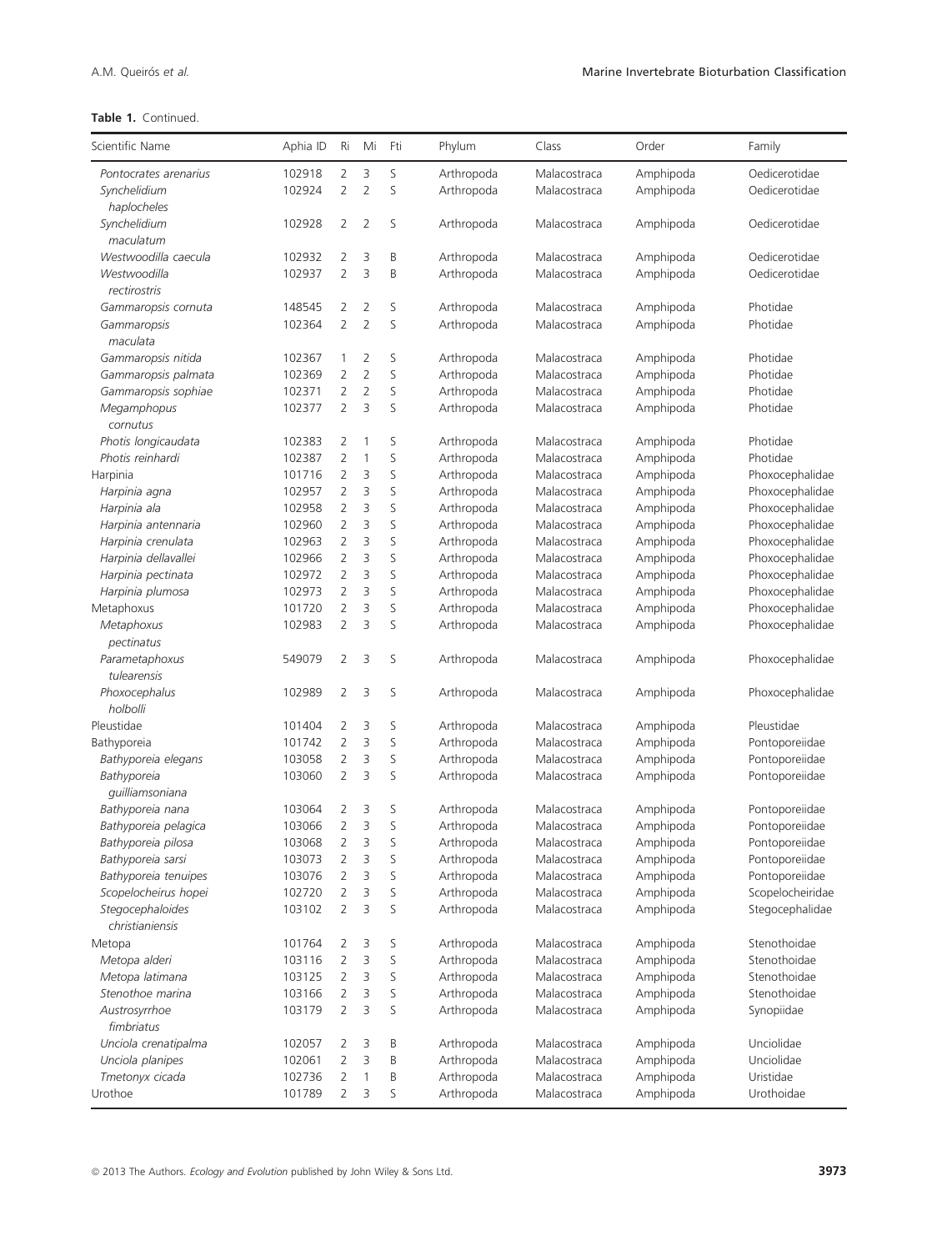| Scientific Name                          | Aphia ID | Ri             | Mi             | Fti | Phylum     | Class        | Order     | Family          |
|------------------------------------------|----------|----------------|----------------|-----|------------|--------------|-----------|-----------------|
| Urothoe brevicornis                      | 103226   | 2              | 3              | S   | Arthropoda | Malacostraca | Amphipoda | Urothoidae      |
| Urothoe elegans                          | 103228   | 2              | 3              | S   | Arthropoda | Malacostraca | Amphipoda | Urothoidae      |
| Urothoe marina                           | 103233   | $\overline{2}$ | 3              | S   | Arthropoda | Malacostraca | Amphipoda | Urothoidae      |
| Urothoe poseidonis                       | 103235   | $\overline{2}$ | 3              | S   | Arthropoda | Malacostraca | Amphipoda | Urothoidae      |
| Bodotria scorpioides                     | 110445   | 2              | 3              | S   | Arthropoda | Malacostraca | Cumacea   | Bodotriidae     |
| Iphinoe                                  | 110391   | 2              | 3              | S   | Arthropoda | Malacostraca | Cumacea   | Bodotriidae     |
| Iphinoe serrata                          | 110460   | $\overline{2}$ | 3              | S   | Arthropoda | Malacostraca | Cumacea   | Bodotriidae     |
| Iphinoe tenella                          | 110461   | $\overline{2}$ | 3              | S   | Arthropoda | Malacostraca | Cumacea   | Bodotriidae     |
| Iphinoe trispinosa                       | 110462   | $\overline{2}$ | 3              | S   | Arthropoda | Malacostraca | Cumacea   | Bodotriidae     |
| Diastylidae                              | 110380   | 2              | 3              | S   | Arthropoda | Malacostraca | Cumacea   | Diastylidae     |
| Diastylis                                | 110398   | $\overline{2}$ | 3              | S   | Arthropoda | Malacostraca | Cumacea   | Diastylidae     |
| Diastylis bradyi                         | 110472   | $\overline{2}$ | 3              | S   | Arthropoda | Malacostraca | Cumacea   | Diastylidae     |
| Diastylis cornuta                        | 110474   | 2              | 3              | S   | Arthropoda | Malacostraca | Cumacea   | Diastylidae     |
| Diastylis laevis                         | 110481   | $\overline{2}$ | 3              | S   | Arthropoda | Malacostraca | Cumacea   | Diastylidae     |
| Diastylis lucifera                       | 110483   | $\overline{2}$ | 3              | S   | Arthropoda | Malacostraca | Cumacea   | Diastylidae     |
| Diastylis neapolitana                    | 110484   | $\overline{2}$ | 3              | S   | Arthropoda | Malacostraca | Cumacea   | Diastylidae     |
| Diastylis rathkei                        | 110487   | 2              | 3              | S   | Arthropoda | Malacostraca | Cumacea   | Diastylidae     |
| Diastylis rugosa                         | 110488   | 2              | 3              | S   | Arthropoda | Malacostraca | Cumacea   | Diastylidae     |
| Diastyloides biplicatus                  | 110494   | $\overline{2}$ | $\overline{2}$ | S   | Arthropoda | Malacostraca | Cumacea   | Diastylidae     |
| Hemilamprops roseus                      | 110514   | 2              | 3              | S   | Arthropoda | Malacostraca | Cumacea   | Lampropidae     |
| Lamprops fasciatus                       | 110516   | 2              | 3              | S   | Arthropoda | Malacostraca | Cumacea   | Lampropidae     |
| Eudorella emarginata                     | 110524   | 2              | 3              | S   | Arthropoda | Malacostraca | Cumacea   | Leuconidae      |
| Eudorella truncatula                     | 110535   | 2              | 3              | S   | Arthropoda | Malacostraca | Cumacea   | Leuconidae      |
| Eudorellopsis deformis                   | 110536   | 2              | 3              | S   | Arthropoda | Malacostraca | Cumacea   | Leuconidae      |
| Leucon (Leucon)<br>nasica                | 110618   | $\overline{2}$ | 3              | S   | Arthropoda | Malacostraca | Cumacea   | Leuconidae      |
| Cumella (Cumella)<br>pygmaea             | 110567   | $\overline{2}$ | 3              | S   | Arthropoda | Malacostraca | Cumacea   | Nannastacidae   |
| Nannastacus<br>unquiculatus              | 110574   | $\overline{2}$ | 3              | S   | Arthropoda | Malacostraca | Cumacea   | Nannastacidae   |
| Monopseudocuma<br>gilsoni                | 422916   | 2              | 3              | S   | Arthropoda | Malacostraca | Cumacea   | Pseudocumatidae |
| Pseudocuma                               | 110427   | 2              | 3              | S   | Arthropoda | Malacostraca | Cumacea   | Pseudocumatidae |
| Pseudocuma<br>(Pseudocuma)<br>longicorne | 110627   | 2              | 3              | S   | Arthropoda | Malacostraca | Cumacea   | Pseudocumatidae |
| Pseudocuma<br>(Pseudocuma) simile        | 110628   | $\overline{2}$ | 3              | S   | Arthropoda | Malacostraca | Cumacea   | Pseudocumatidae |
| Alpheus glaber                           | 107477   | 4              | 4              | B   | Arthropoda | Malacostraca | Decapoda  | Alpheidae       |
| Athanas nitescens                        | 107486   | 2              | $\overline{2}$ | S   | Arthropoda | Malacostraca | Decapoda  | Alpheidae       |
| Aristaeomorpha<br>foliacea               | 158326   | 1              | 4              | E   | Arthropoda | Malacostraca | Decapoda  | Aristeidae      |
| Atelecyclus<br>rotundatus                | 107273   | 5              | $\overline{4}$ | R   | Arthropoda | Malacostraca | Decapoda  | Atelecyclidae   |
| Calocaris macandreae                     | 107726   | 4              | 4              | Β   | Arthropoda | Malacostraca | Decapoda  | Axiidae         |
| Callianassa                              | 107072   | 4              | $\overline{4}$ | B   | Arthropoda | Malacostraca | Decapoda  | Callianassidae  |
| Callianassa<br>subterranea               | 107729   | 4              | $\overline{4}$ | B   | Arthropoda | Malacostraca | Decapoda  | Callianassidae  |
| Callianassidae                           | 106800   | 4              | $\overline{4}$ | B   | Arthropoda | Malacostraca | Decapoda  | Callianassidae  |
| Pestarella tyrrhena                      | 238027   | 4              | $\overline{4}$ | B   | Arthropoda | Malacostraca | Decapoda  | Callianassidae  |
| Corystes cassivelaunus                   | 107277   | 5              | $\overline{4}$ | R   | Arthropoda | Malacostraca | Decapoda  | Corystidae      |
| Crangon                                  | 107007   | 2              | 4              | S   | Arthropoda | Malacostraca | Decapoda  | Crangonidae     |
| Crangon allmanni                         | 107551   | 2              | $\overline{4}$ | S   | Arthropoda | Malacostraca | Decapoda  | Crangonidae     |
| Crangon crangon                          | 107552   | 2              | $\overline{4}$ | S   | Arthropoda | Malacostraca | Decapoda  | Crangonidae     |
| Crangonidae                              | 106782   | 2              | $\overline{4}$ | S   | Arthropoda | Malacostraca | Decapoda  | Crangonidae     |
| Philocheras bispinosus bispinosus        | 108207   | 2              | $\overline{4}$ | S   | Arthropoda | Malacostraca | Decapoda  | Crangonidae     |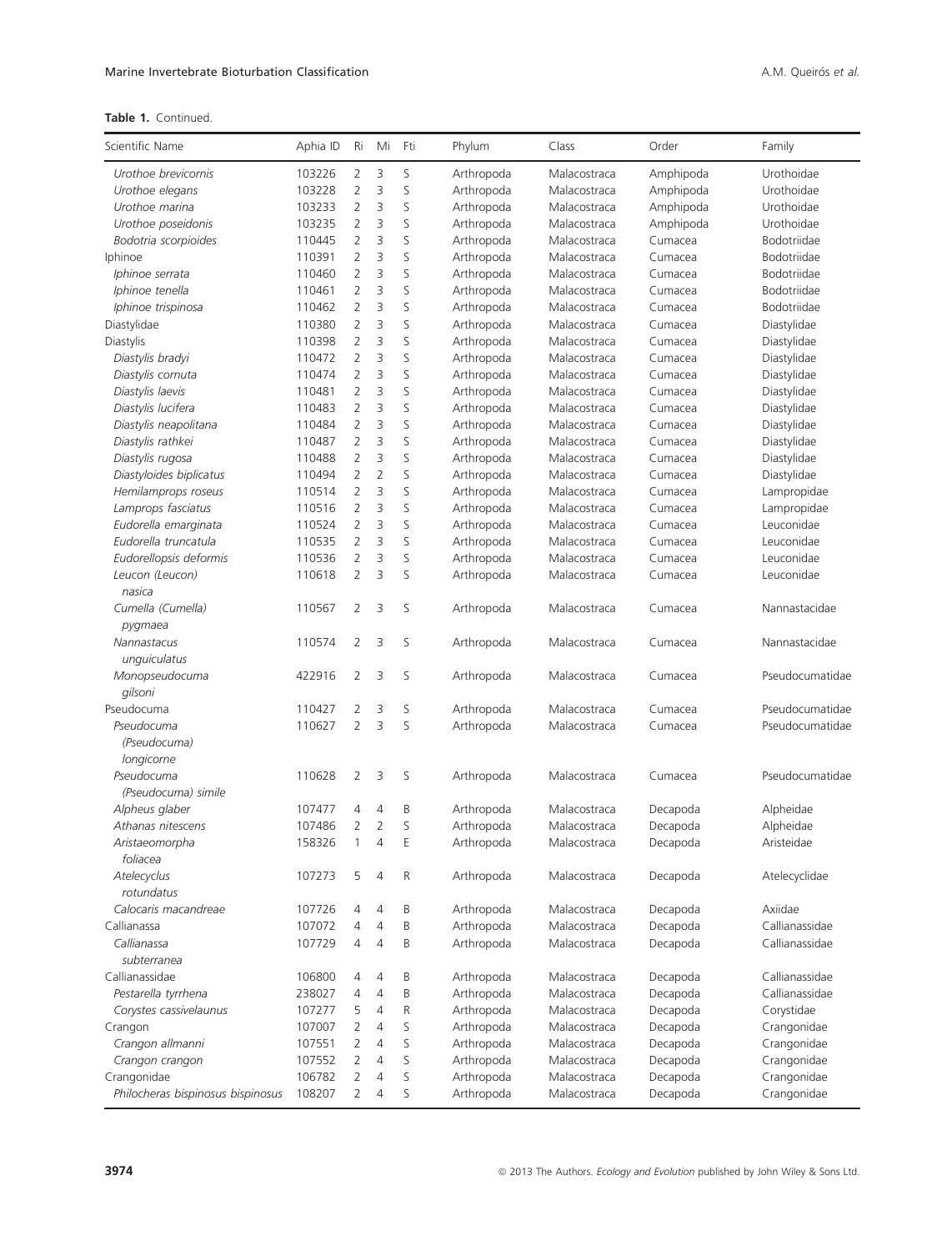| Scientific Name            | Aphia ID | Ri             | Mi             | Fti | Phylum     | Class        | Order    | Family        |
|----------------------------|----------|----------------|----------------|-----|------------|--------------|----------|---------------|
| Philocheras trispinosus    | 107562   | 2              | $\overline{4}$ | S   | Arthropoda | Malacostraca | Decapoda | Crangonidae   |
| Diogenes pugilator         | 107199   | 1              | $\overline{4}$ | E   | Arthropoda | Malacostraca | Decapoda | Diogenidae    |
| Galathea                   | 106834   | 4              | 3              | B   | Arthropoda | Malacostraca | Decapoda | Galatheidae   |
| Galathea dispersa          | 107148   | 4              | 3              | B   | Arthropoda | Malacostraca | Decapoda | Galatheidae   |
| Galathea intermedia        | 107150   | 4              | 3              | B   | Arthropoda | Malacostraca | Decapoda | Galatheidae   |
| Eualus cranchii            | 156083   | $\overline{2}$ | $\overline{4}$ | S   | Arthropoda | Malacostraca | Decapoda | Hippolytidae  |
| Inachus                    | 106905   | $\mathbf{1}$   | 3              | E   | Arthropoda | Malacostraca | Decapoda | Inachidae     |
| Inachus dorsettensis       | 107327   | 1              | 3              | E   | Arthropoda | Malacostraca | Decapoda | Inachidae     |
| Macropodia                 | 205077   | 1              | 3              | E   | Arthropoda | Malacostraca | Decapoda | Inachidae     |
| Macropodia deflexa         | 107338   | $\mathbf{1}$   | 3              | E   | Arthropoda | Malacostraca | Decapoda | Inachidae     |
| Macropodia rostrata        | 107345   | 1              | 3              | E   | Arthropoda | Malacostraca | Decapoda | Inachidae     |
| Jaxea nocturna             | 107737   | $\overline{4}$ | $\overline{4}$ | B   | Arthropoda | Malacostraca | Decapoda | Laomediidae   |
| Ebalia                     | 106889   | 1              | 3              | E   | Arthropoda | Malacostraca | Decapoda | Leucosiidae   |
| Ebalia cranchii            | 107294   | $\mathbf{1}$   | 3              | E   | Arthropoda | Malacostraca | Decapoda | Leucosiidae   |
| Ebalia granulosa           | 107298   | $\mathbf{1}$   | 3              | Ē   | Arthropoda | Malacostraca | Decapoda | Leucosiidae   |
| Ebalia tuberosa            | 107301   | 1              | 3              | E   | Arthropoda | Malacostraca | Decapoda | Leucosiidae   |
| Nephrops norvegicus        | 107254   | 4              | $\overline{4}$ | B   | Arthropoda | Malacostraca | Decapoda | Nephropidae   |
| Anapagurus                 | 106849   | 1              | 4              | E   | Arthropoda | Malacostraca | Decapoda | Paguridae     |
| Anapagurus                 | 107213   | 1              | 4              | E   | Arthropoda | Malacostraca | Decapoda | Paguridae     |
| bicorniger                 |          |                |                |     |            |              |          |               |
| Anapagurus laevis          | 107218   | 1              | $\overline{4}$ | Ε   | Arthropoda | Malacostraca | Decapoda | Paguridae     |
| Paguridae                  | 106738   | 1              | 4              | E   | Arthropoda | Malacostraca | Decapoda | Paguridae     |
| Pagurus                    | 106854   | 1              | 4              | E   | Arthropoda | Malacostraca | Decapoda | Paguridae     |
| Pagurus bernhardus         | 107232   | 1              | $\overline{4}$ | E   | Arthropoda | Malacostraca | Decapoda | Paguridae     |
| Pagurus cuanensis          | 107235   | 1              | $\overline{4}$ | E   | Arthropoda | Malacostraca | Decapoda | Paguridae     |
| Palaemon elegans           | 107614   | 1              | $\overline{4}$ | E   | Arthropoda | Malacostraca | Decapoda | Palaemonidae  |
| Pandalus montaqui          | 107651   | 1              | $\overline{4}$ | E   | Arthropoda | Malacostraca | Decapoda | Pandalidae    |
| Pilumnus hirtellus         | 107418   | $\overline{2}$ | 3              | S   | Arthropoda | Malacostraca | Decapoda | Pilumnidae    |
| Liocarcinus                | 106925   | 5              | $\overline{4}$ | R   | Arthropoda | Malacostraca |          | Polybiidae    |
| Liocarcinus depurator      | 107387   | 5              | $\overline{4}$ | R   |            | Malacostraca | Decapoda | Polybiidae    |
| Liocarcinus holsatus       | 107388   | 5              | $\overline{4}$ | R   | Arthropoda | Malacostraca | Decapoda |               |
|                            |          | 5              | $\overline{4}$ | R   | Arthropoda |              | Decapoda | Polybiidae    |
| Liocarcinus marmoreus      | 107390   |                | $\overline{4}$ |     | Arthropoda | Malacostraca | Decapoda | Polybiidae    |
| Liocarcinus navigator      | 107392   | 5              | $\overline{4}$ | R   | Arthropoda | Malacostraca | Decapoda | Polybiidae    |
| Liocarcinus pusillus       | 107393   | 5              |                | R   | Arthropoda | Malacostraca | Decapoda | Polybiidae    |
| Pisidia longicornis        | 107188   | 1              | 3              | E   | Arthropoda | Malacostraca | Decapoda | Porcellanidae |
| Carcinus maenas            | 107381   | 5              | $\overline{4}$ | R   | Arthropoda | Malacostraca | Decapoda | Portunidae    |
| Processa                   | 107054   | $\mathbf{1}$   | $\overline{4}$ | E   | Arthropoda | Malacostraca | Decapoda | Processidae   |
| Processa acutirostris      | 107681   | 1              | 4              | E   | Arthropoda | Malacostraca | Decapoda | Processidae   |
| Processa canaliculata      | 107682   | 1              | 4              | E   | Arthropoda | Malacostraca | Decapoda | Processidae   |
| Processa elegantula        | 107684   | 1              | 4              | E   | Arthropoda | Malacostraca | Decapoda | Processidae   |
| Processa modica modica     | 108343   | $\mathbf{1}$   | 4              | E   | Arthropoda | Malacostraca | Decapoda | Processidae   |
| Processa nouveli holthuisi | 108344   | 1              | 4              | Ε   | Arthropoda | Malacostraca | Decapoda | Processidae   |
| Solenocera<br>membranacea  | 107120   | 1              | $\overline{4}$ | E   | Arthropoda | Malacostraca | Decapoda | Solenoceridae |
| Thia scutellata            | 107281   | 2              | 4              | S   | Arthropoda | Malacostraca | Decapoda | Thiidae       |
| Upogebia deltaura          | 107739   | 3              | $\overline{4}$ | DC  | Arthropoda | Malacostraca | Decapoda | Upogebiidae   |
| Upogebia pusilla           | 107741   | 3              | 4              | DC  | Arthropoda | Malacostraca | Decapoda | Upogebiidae   |
| Upogebia stellata          | 107742   | 3              | 4              | DC  | Arthropoda | Malacostraca | Decapoda | Upogebiidae   |
| Upogebiidae                | 106803   | 3              | $\overline{4}$ | DC  | Arthropoda | Malacostraca | Decapoda | Upogebiidae   |
| Anthura gracilis           | 118467   | $\overline{2}$ | $\overline{2}$ | S   | Arthropoda | Malacostraca | Isopoda  | Anthuridae    |
| Astacilla longicornis      | 119024   | 4              | 3              | Β   | Arthropoda | Malacostraca | Isopoda  | Arcturidae    |
| Cirolana cranchi           | 118839   | 2              | 3              | S   | Arthropoda | Malacostraca | Isopoda  | Cirolanidae   |
| Conilera cylindracea       | 118842   | 1              | $\overline{2}$ | E   | Arthropoda | Malacostraca | Isopoda  | Cirolanidae   |
| Eurydice pulchra           | 118852   | $\overline{2}$ | 3              | S   | Arthropoda | Malacostraca | Isopoda  | Cirolanidae   |
| Eurydice spinigera         | 148637   | $\overline{2}$ | 3              | S   | Arthropoda | Malacostraca | Isopoda  | Cirolanidae   |
| Natatolana borealis        | 118859   | $\overline{2}$ | 3              | S   | Arthropoda | Malacostraca | Isopoda  | Cirolanidae   |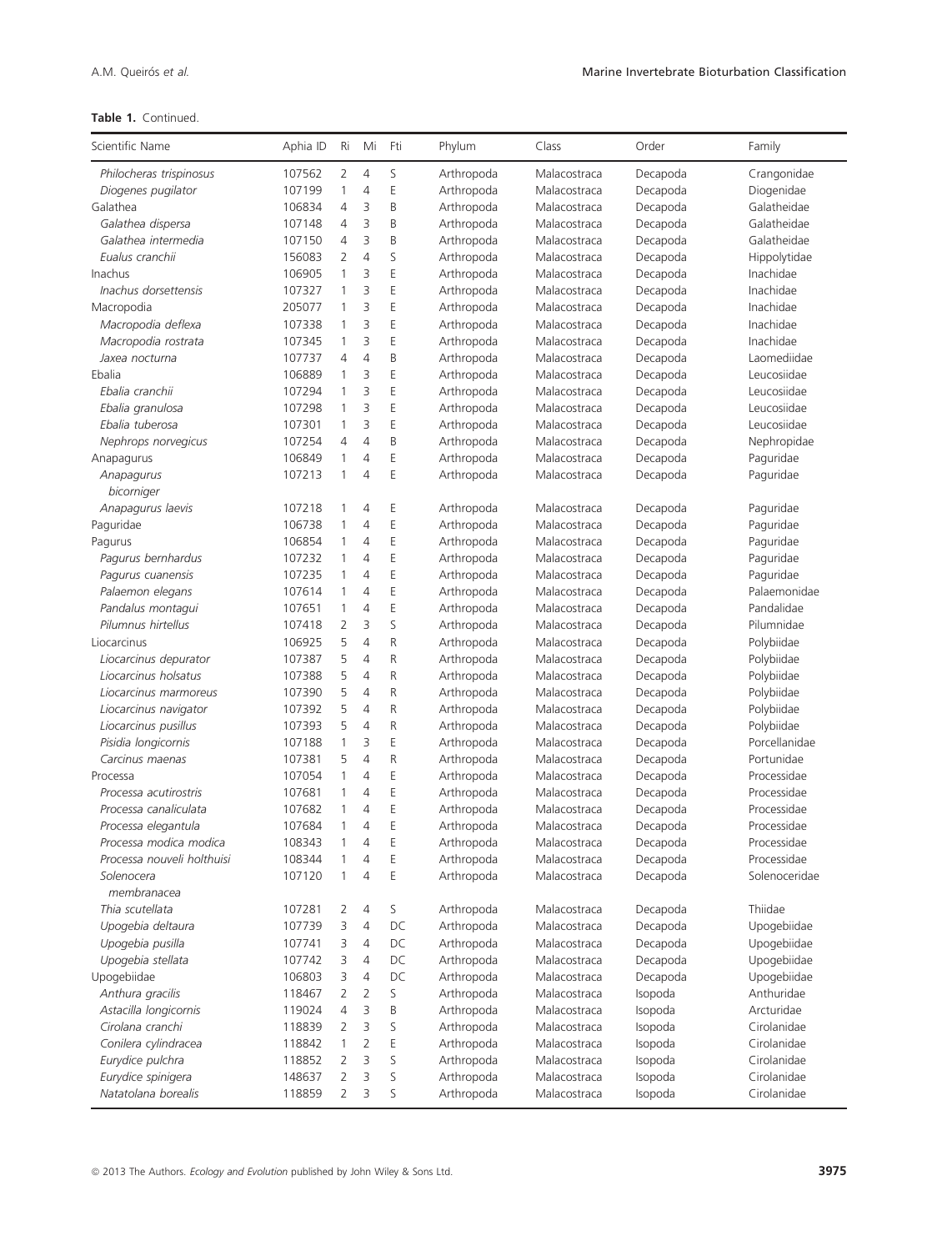| Scientific Name                           | Aphia ID | Ri             | Mi             | Fti | Phylum         | Class        | Order           | Family                          |
|-------------------------------------------|----------|----------------|----------------|-----|----------------|--------------|-----------------|---------------------------------|
| Gnathia maxillaris                        | 118994   | 2              | 3              | S   | Arthropoda     | Malacostraca | Isopoda         | Gnathiidae                      |
| Gnathia oxyuraea                          | 118995   | $\overline{2}$ | 3              | S   | Arthropoda     | Malacostraca | Isopoda         | Gnathiidae                      |
| Gnathiidae                                | 118278   | $\overline{2}$ | 3              | S   | Arthropoda     | Malacostraca | Isopoda         | Gnathiidae                      |
| Paragnathia formica                       | 119001   | $\overline{2}$ | 3              | S   | Arthropoda     | Malacostraca | Isopoda         | Gnathiidae                      |
| Idotea                                    | 118454   | $\overline{2}$ | 3              | S   | Arthropoda     | Malacostraca | Isopoda         | Idoteidae                       |
| Janira maculosa                           | 118732   | $\overline{2}$ | $\overline{3}$ | S   | Arthropoda     | Malacostraca | Isopoda         | Janiridae                       |
| Sphaeroma serratum                        | 118973   | $\overline{2}$ | 3              | S   | Arthropoda     | Malacostraca | Isopoda         | Sphaeromatidae                  |
| Gastrosaccus spinifer                     | 120020   | $\overline{2}$ | 3              | S   | Arthropoda     | Malacostraca | Mysida          | Mysidae                         |
| Haplostylus normani                       | 148698   | 1              | $\mathbf{1}$   | E   | Arthropoda     | Malacostraca | Mysida          | Mysidae                         |
| Nebalia bipes                             | 147032   | $\mathbf{1}$   | 3              | E   | Arthropoda     | Malacostraca | Nebaliacea      | Nebaliidae                      |
| Apseudes spinosus                         | 136284   | $\overline{2}$ | $\overline{2}$ | S   | Arthropoda     | Malacostraca | Tanaidacea      | Apseudidae                      |
| Apseudes talpa                            | 136285   | $\overline{2}$ | $\overline{2}$ | S   | Arthropoda     | Malacostraca | Tanaidacea      | Apseudidae                      |
| Apseudopsis latreillii                    | 247077   | $\overline{2}$ | $\overline{2}$ | S   | Arthropoda     | Malacostraca | Tanaidacea      | Apseudidae                      |
| Akanthophoreus gracilis                   | 136340   | $\overline{2}$ | $\overline{2}$ | S   | Arthropoda     | Malacostraca | Tanaidacea      | Leptognathiidae                 |
| Pseudoparatanais batei                    | 136457   | $\overline{2}$ | $\overline{2}$ | S   | Arthropoda     | Malacostraca | Tanaidacea      | Paratanaoidea<br>incertae sedis |
| Tanaopsis graciloides                     | 136458   | $\overline{2}$ | $\overline{2}$ | S   | Arthropoda     | Malacostraca | Tanaidacea      | Paratanaoidea<br>incertae sedis |
| Pseudosphyrapus<br>anomalus               | 136319   | $\overline{2}$ | $\overline{2}$ | S   | Arthropoda     | Malacostraca | Tanaidacea      | Sphyrapidae                     |
| Tanaissus lilljeborgi                     | 136486   | 2              | $\overline{2}$ | S   | Arthropoda     | Malacostraca | Tanaidacea      | Tanaissuidae                    |
| Stomatopoda                               | 14355    | $\overline{4}$ | $\overline{4}$ | B   | Arthropoda     | Malacostraca |                 |                                 |
| Longipedia coronata                       | 116368   | 2              | 3              | S   | Arthropoda     | Maxillopoda  | Harpacticoida   | Longipediidae                   |
| Cylindroleberis mariae                    | 238708   | $\overline{2}$ | 3              | S   | Arthropoda     | Ostracoda    | Myodocopida     | Cylindroleberididae             |
| Philomedes<br>(Philomedes)<br>lilljeborgi | 128460   | $\overline{2}$ | $\overline{4}$ | S   | Arthropoda     | Ostracoda    | Myodocopida     | Philomedidae                    |
| Philomedes brenda                         | 127718   | 2              | 3              | S   | Arthropoda     | Ostracoda    | Myodocopida     | Philomedidae                    |
| Myodocopida                               | 2104     | $\overline{2}$ | 3              | S   | Arthropoda     | Ostracoda    | Myodocopida     |                                 |
| Achelia echinata                          | 134599   | $\overline{2}$ | $\overline{2}$ | S   | Arthropoda     | Pycnogonida  | Pantopoda       | Ammotheidae                     |
| Callipallene brevirostris                 | 134643   | 1              | $\mathbf{1}$   | E   | Arthropoda     | Pycnogonida  | Pantopoda       | Callipallenidae                 |
| Nymphon brevirostre                       | 150520   | 1              | 1              | S   | Arthropoda     | Pycnogonida  | Pantopoda       | Nymphonidae                     |
| Anoplodactylus                            | 134592   | 1              | $\overline{4}$ | Ε   | Arthropoda     | Pycnogonida  | Pantopoda       | Phoxichilidiidae                |
| Anoplodactylus<br>petiolatus              | 134723   | $\mathbf{1}$   | $\overline{4}$ | E   | Arthropoda     | Pycnogonida  | Pantopoda       | Phoxichilidiidae                |
| Anoplodactylus<br>virescens               | 134730   | 1              | $\overline{4}$ | E   | Arthropoda     | Pycnogonida  | Pantopoda       | Phoxichilidiidae                |
| Pycnogonida                               | 1302     | 1              | $\overline{4}$ | Ε   | Arthropoda     | Pycnogonida  |                 |                                 |
| Priapulus caudatus                        | 101160   | 4              | $\overline{2}$ | B   | Cephalorhyncha | Priapulida   |                 | Priapulidae                     |
| Ascidiella aspersa                        | 103718   | 1              | $\mathbf{1}$   | E   | Chordata       | Ascidiacea   | Phlebobranchia  | Ascidiidae                      |
| Eugyra arenosa                            | 103764   | $\overline{2}$ | 3              | S   | Chordata       | Ascidiacea   | Stolidobranchia | Molgulidae                      |
| Styelidae                                 | 103450   | 1              | $\mathbf{1}$   | Ε   | Chordata       | Ascidiacea   | Stolidobranchia | Styelidae                       |
| <b>Branchiostoma</b><br>lanceolatum       | 104906   | 4              | 3              | B   | Chordata       | Leptocardii  |                 | Branchiostomidae                |
| Actinia equina                            | 100803   | 1              | 1              | Ε   | Cnidaria       | Anthozoa     | Actiniaria      | Actiniidae                      |
| Urticina felina                           | 100834   | 1              | $\mathbf{1}$   | Ε   | Cnidaria       | Anthozoa     | Actiniaria      | Actiniidae                      |
| Edwardsia                                 | 100730   | 2              | 2              | S   | Cnidaria       | Anthozoa     | Actiniaria      | Edwardsiidae                    |
| Edwardsia claparedii                      | 100880   | $\overline{2}$ | $\overline{2}$ | S   | Cnidaria       | Anthozoa     | Actiniaria      | Edwardsiidae                    |
| Edwardsiidae                              | 100665   | $\overline{2}$ | $\overline{2}$ | S   | Cnidaria       | Anthozoa     | Actiniaria      | Edwardsiidae                    |
| Scolanthus                                | 100910   | $\overline{2}$ | $\overline{2}$ | S   | Cnidaria       | Anthozoa     | Actiniaria      | Edwardsiidae                    |
| callimorphus<br>Halcampa                  | 100916   | 2              | 2              | S   | Cnidaria       | Anthozoa     | Actiniaria      | Halcampidae                     |
| chrysanthellum                            |          |                |                |     |                |              |                 |                                 |
| Calliactis parasitica                     | 100946   | 2              | 2              | S   | Cnidaria       | Anthozoa     | Actiniaria      | Hormathiidae                    |
| Sagartia troglodytes                      | 100994   | 1              | $\mathbf{1}$   | Ε   | Cnidaria       | Anthozoa     | Actiniaria      | Sagartiidae                     |
| Actiniaria                                | 1360     | 2              | $\overline{2}$ | S   | Cnidaria       | Anthozoa     | Actiniaria      |                                 |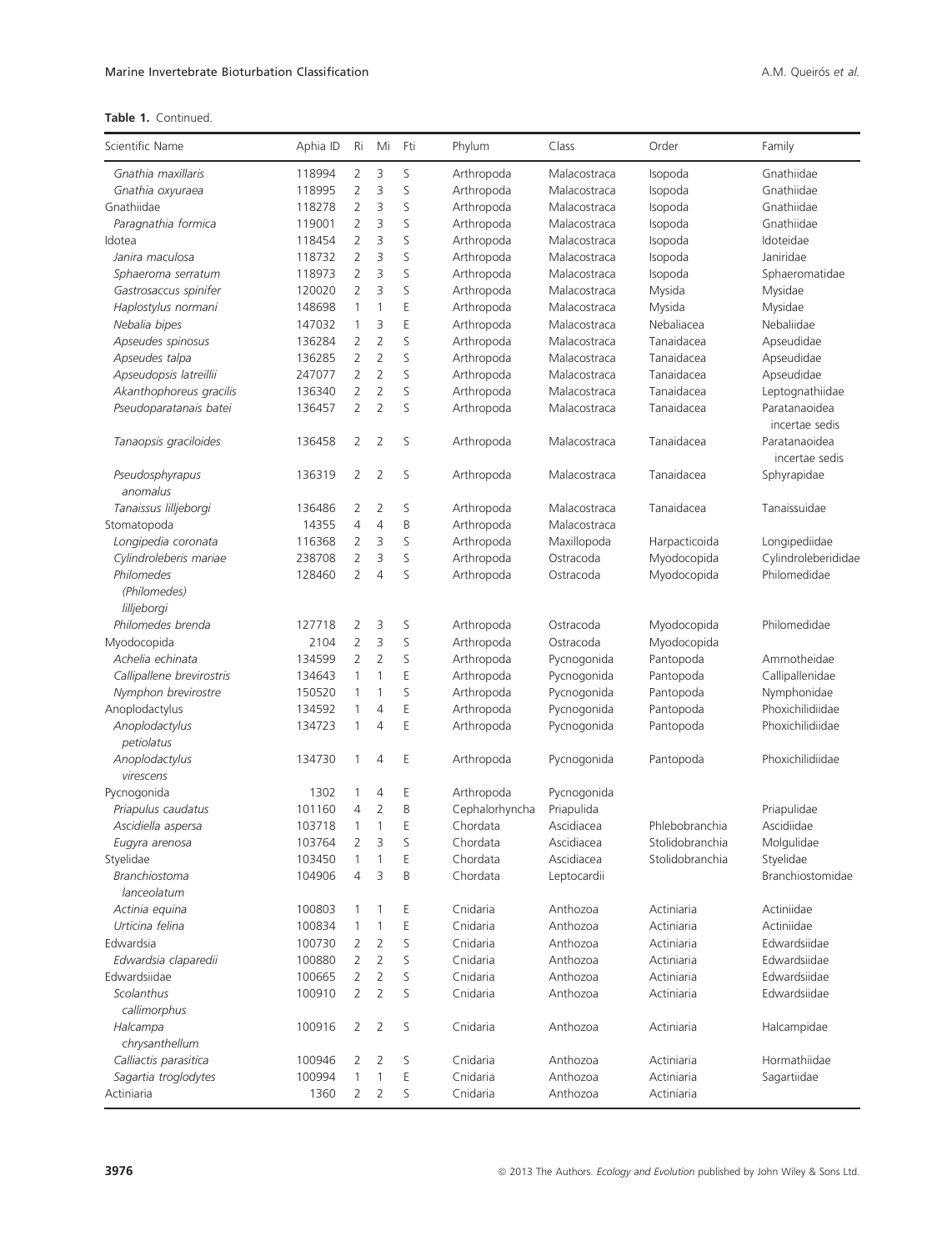| Scientific Name         | Aphia ID | Ri             | Mi             | Fti | Phylum        | Class           | Order           | Family           |
|-------------------------|----------|----------------|----------------|-----|---------------|-----------------|-----------------|------------------|
| Cerianthus              | 100782   | 2              | 1              | S   | Cnidaria      | Anthozoa        | Ceriantharia    | Cerianthidae     |
| Cerianthus lloydii      | 283798   | $\overline{2}$ | 1              | S   | Cnidaria      | Anthozoa        | Ceriantharia    | Cerianthidae     |
| Pteroeides griseum      | 181504   | $\overline{2}$ | $\overline{2}$ | S   | Cnidaria      | Anthozoa        | Pennatulacea    | Pennatulidae     |
| Virgularia mirabilis    | 128539   | $\overline{2}$ | $\overline{2}$ | S   | Cnidaria      | Anthozoa        | Pennatulacea    | Virgulariidae    |
| Asterias rubens         | 123776   | 1              | 3              | E   | Echinodermata | Asteroidea      | Forcipulatida   | Asteriidae       |
| Astropecten irregularis | 123867   | $\overline{2}$ | 3              | S   | Echinodermata | Asteroidea      | Paxillosida     | Astropectinidae  |
| Psammechinus miliaris   | 124319   | 1              | 3              | E   | Echinodermata | Echinoidea      | Camarodonta     | Parechinidae     |
| Echinocyamus pusillus   | 124273   | 2              | 3              | S   | Echinodermata | Echinoidea      | Clypeasteroida  | Echinocyamidae   |
| Echinidea               | 510534   | 4              | 3              | B   | Echinodermata | Echinoidea      | Echinoida       |                  |
| Brissopsis lyrifera     | 124373   | 4              | 3              | B   | Echinodermata | Echinoidea      | Spatangoida     | <b>Brissidae</b> |
| Echinocardium           | 123426   | 4              | 3              | B   | Echinodermata | Echinoidea      | Spatangoida     | Loveniidae       |
| Echinocardium cordatum  | 124392   | 4              | 3              | B   | Echinodermata | Echinoidea      | Spatangoida     | Loveniidae       |
| Echinocardium           | 124394   | $\overline{4}$ | 3              | B   | Echinodermata | Echinoidea      | Spatangoida     | Loveniidae       |
| flavescens              |          |                |                |     |               |                 |                 |                  |
| Spatangus purpureus     | 124418   | 4              | 3              | Β   | Echinodermata | Echinoidea      | Spatangoida     | Spatangidae      |
| Spatangoida             | 123106   | 4              | 3              | B   | Echinodermata | Echinoidea      | Spatangoida     |                  |
| Labidoplax buskii       | 124455   | $\overline{2}$ | 3              | S   | Echinodermata | Holothuroidea   | Apodida         | Synaptidae       |
| Leptosynapta            | 123449   | $\overline{2}$ | 3              | S   | Echinodermata | Holothuroidea   | Apodida         | Synaptidae       |
| Leptosynapta            | 124462   | $\overline{2}$ | 3              | S   | Echinodermata | Holothuroidea   | Apodida         | Synaptidae       |
|                         |          |                |                |     |               |                 |                 |                  |
| bergensis               | 124465   | $\overline{2}$ | 3              | S   | Echinodermata | Holothuroidea   | Apodida         |                  |
| Leptosynapta            |          |                |                |     |               |                 |                 | Synaptidae       |
| inhaerens               | 152547   |                |                |     |               |                 |                 |                  |
| Oestergrenia digitata   |          | 2              | 3              | S   | Echinodermata | Holothuroidea   | Apodida         | Synaptidae       |
| Synaptidae              | 123182   | $\overline{2}$ | 3              | S   | Echinodermata | Holothuroidea   | Apodida         | Synaptidae       |
| Leptopentacta           | 123481   | $\overline{2}$ | 3              | S   | Echinodermata | Holothuroidea   | Dendrochirotida | Cucumariidae     |
| Leptopentacta elongata  | 124635   | $\overline{2}$ | 3              | S   | Echinodermata | Holothuroidea   | Dendrochirotida | Cucumariidae     |
| Leptopentacta elongata  | 124635   | 2              | 3              | S   | Echinodermata | Holothuroidea   | Dendrochirotida | Cucumariidae     |
| Leptopentacta           | 124636   | $\overline{2}$ | 3              | S   | Echinodermata | Holothuroidea   | Dendrochirotida | Cucumariidae     |
| tergestina              |          |                |                |     |               |                 |                 |                  |
| Thyone fusus            | 124670   | 2              | 3              | S   | Echinodermata | Holothuroidea   | Dendrochirotida | Cucumariidae     |
| Amphilepis norvegica    | 125057   | 4              | 3              | B   | Echinodermata | Ophiuroidea     | Ophiurida       | Amphilepididae   |
| Acrocnida brachiata     | 236130   | 4              | 3              | B   | Echinodermata | Ophiuroidea     | Ophiurida       | Amphiuridae      |
| Amphipholis squamata    | 125064   | 4              | 3              | B   | Echinodermata | Ophiuroidea     | Ophiurida       | Amphiuridae      |
| Amphiura                | 123613   | 4              | 3              | B   | Echinodermata | Ophiuroidea     | Ophiurida       | Amphiuridae      |
| Amphiura                | 125195   | 4              | 3              | B   | Echinodermata | Ophiuroidea     | Ophiurida       | Amphiuridae      |
| (Ophiopeltis)           |          |                |                |     |               |                 |                 |                  |
| securigera              |          |                |                |     |               |                 |                 |                  |
| Amphiura chiajei        | 125073   | 4              | 3              | Β   | Echinodermata | Ophiuroidea     | Ophiurida       | Amphiuridae      |
| Amphiura filiformis     | 125080   | 4              | 3              | B   | Echinodermata | Ophiuroidea     | Ophiurida       | Amphiuridae      |
| Ophiocomina nigra       | 125027   | 2              | $\overline{2}$ | S   | Echinodermata | Ophiuroidea     | Ophiurida       | Ophiocomidae     |
| Ophiothrix fragilis     | 125131   | $\overline{2}$ | $\overline{2}$ | S   | Echinodermata | Ophiuroidea     | Ophiurida       | Ophiotrichidae   |
| Ophiocten affinis       | 124850   | 2              | 2              | S   | Echinodermata | Ophiuroidea     | Ophiurida       | Ophiuridae       |
| Ophiura                 | 123574   | 2              | $\overline{2}$ | S   | Echinodermata | Ophiuroidea     | Ophiurida       | Ophiuridae       |
| Ophiura albida          | 124913   | 2              | $\overline{2}$ | S   | Echinodermata | Ophiuroidea     | Ophiurida       | Ophiuridae       |
| Ophiura ophiura         | 124929   | $\overline{2}$ | $\overline{2}$ | S   | Echinodermata | Ophiuroidea     | Ophiurida       | Ophiuridae       |
| Ophiuridae              | 123200   | 2              | $\overline{2}$ | S   | Echinodermata | Ophiuroidea     | Ophiurida       | Ophiuridae       |
| Maxmuelleria gigas      | 110367   | 5              | $\overline{4}$ | R   | Echiura       | Echiuroidea     | Bonelliida      | Bonelliidae      |
| Echiurus echiurus       | 110377   | 3              | $\overline{2}$ | DC  | Echiura       | Echiuroidea     | Echiurida       | Echiuridae       |
| Thalassema              | 110375   | 3              | $\overline{2}$ | DC  | Echiura       | Echiuroidea     | Echiurida       | Echiuridae       |
| thalassemum             |          |                |                |     |               |                 |                 |                  |
| Echiurida               | 110345   | 3              | 2              | DC  | Echiura       | Echiuroidea     | Echiurida       |                  |
| Echiura                 | 1269     | 3              | $\overline{2}$ | DC  | Echiura       |                 |                 |                  |
| Glandiceps talaboti     | 137612   | 5              | $\overline{4}$ | R   | HemiChordata  | Enteropneusta   | Enteropneusta   | Spengelidae      |
| Enteroptneusta          | 178738   | 5              | 4              | R   | HemiChordata  | Enteropneusta   |                 |                  |
| Ensis magnus            | 160539   | $\overline{2}$ | 2              | S   | Mollusca      | <b>Bivalvia</b> |                 | Pharidae         |
|                         |          |                |                |     |               |                 |                 |                  |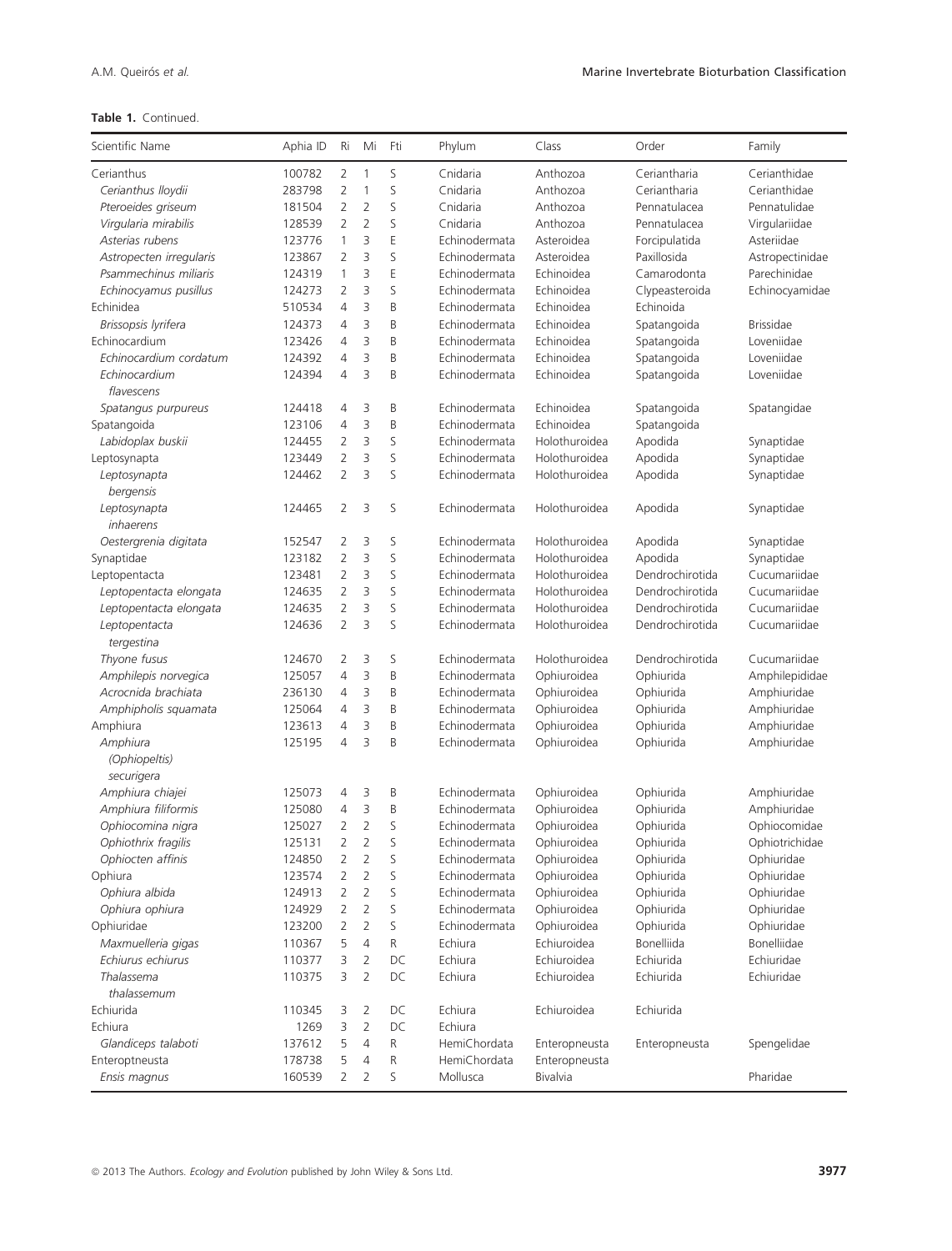| Scientific Name                             | Aphia ID         | Ri             | Mi                               | Fti     | Phylum               | Class                       | Order                         | Family                     |
|---------------------------------------------|------------------|----------------|----------------------------------|---------|----------------------|-----------------------------|-------------------------------|----------------------------|
|                                             |                  |                |                                  |         |                      |                             | [unassigned]                  |                            |
|                                             |                  |                |                                  |         |                      |                             | Euheterodonta                 |                            |
| Hiatella arctica                            | 140103           | 1              | $\overline{2}$                   | Ε       | Mollusca             | <b>Bivalvia</b>             | [unassigned]<br>Euheterodonta | Hiatellidae                |
| Saxicavella<br>jeffreysi                    | 140108           | 1              | $\overline{2}$                   | Ε       | Mollusca             | Bivalvia                    | [unassigned]<br>Euheterodonta | Hiatellidae                |
| Ensis                                       | 138333           | $\overline{2}$ | $\overline{2}$                   | S       | Mollusca             | Bivalvia                    | [unassigned]<br>Euheterodonta | Pharidae                   |
| Ensis directus                              | 140732           | 2              | $\overline{2}$                   | S       | Mollusca             | Bivalvia                    | [unassigned]<br>Euheterodonta | Pharidae                   |
| Ensis ensis                                 | 140733           | 2              | $\overline{2}$                   | S       | Mollusca             | Bivalvia                    | [unassigned]<br>Euheterodonta | Pharidae                   |
| Pharus legumen                              | 140736           | 2              | $\overline{2}$                   | S       | Mollusca             | Bivalvia                    | [unassigned]<br>Euheterodonta | Pharidae                   |
| Phaxas adriaticus                           | 156343           | $\overline{2}$ | $\overline{2}$                   | S       | Mollusca             | Bivalvia                    | [unassigned]<br>Euheterodonta | Pharidae                   |
| Phaxas pellucidus                           | 140737           | $\overline{2}$ | $\overline{2}$                   | S       | Mollusca             | <b>Bivalvia</b>             | [unassigned]<br>Euheterodonta | Pharidae                   |
| Cuspidaria obesa                            | 139450           | 3              | $\overline{2}$                   | UC/DC   | Mollusca             | <b>Bivalvia</b>             | Anomalodesmata                | Cuspidariidae              |
| Lyonsia norwegica                           | 140291           | $\overline{2}$ | $\overline{2}$                   | S       | Mollusca             | <b>Bivalvia</b>             | Anomalodesmata                | Lyonsiidae                 |
| Cochlodesma<br>praetenue                    | 181373           | 3              | $\overline{2}$                   | DC      | Mollusca             | <b>Bivalvia</b>             | Anomalodesmata                | Periplomatidae             |
| Thracia                                     | 138549           | 3              | $\overline{2}$                   | DC      | Mollusca             | <b>Bivalvia</b>             | Anomalodesmata                | Thraciidae                 |
| Thracia convexa                             | 141644           | 3              | $\overline{2}$                   | DC      | Mollusca             | <b>Bivalvia</b>             | Anomalodesmata                | Thraciidae                 |
| Thracia phaseolina                          | 152378           | 3              | $\overline{2}$                   | DC      | Mollusca             | <b>Bivalvia</b>             | Anomalodesmata                | Thraciidae                 |
| Thracia villosiuscula                       | 141651           | 3              | $\overline{2}$                   | DC      | Mollusca             | <b>Bivalvia</b>             | Anomalodesmata                | Thraciidae                 |
| Glycymeris glycymeris                       | 140025           | $\overline{2}$ | $\overline{2}$                   | S       | Mollusca             | <b>Bivalvia</b>             | Arcoida                       | Glycymerididae             |
| Limopsis cristata                           | 140253           | 1              | $\mathbf{1}$                     | Ε       | Mollusca             | <b>Bivalvia</b>             | Arcoida                       | Limopsidae                 |
| Astarte borealis                            | 138818           | 2              | $\overline{2}$                   | S       | Mollusca             | <b>Bivalvia</b>             | Carditoida                    | Astartidae                 |
| Astarte montaqui                            | 138823           | $\overline{2}$ | $\overline{2}$                   | S       | Mollusca             | <b>Bivalvia</b>             | Carditoida                    | Astartidae                 |
| Goodallia triangularis                      | 138831           | $\overline{2}$ | $\overline{2}$                   | S       | Mollusca             | <b>Bivalvia</b>             | Carditoida                    | Astartidae                 |
| Arcturellina                                | 492197           | 2              | $\overline{2}$                   | S       | Mollusca             | <b>Bivalvia</b>             | Carditoida                    | Carditidae                 |
| Limatula gwyni                              | 140237           | 1              | $\overline{2}$                   | E       | Mollusca             | <b>Bivalvia</b>             | Limoida                       | Limidae                    |
| Limatula subauriculata                      | 140242           | $\mathbf{1}$   | $\overline{2}$                   | E       | Mollusca             | <b>Bivalvia</b>             | Limoida                       | Limidae                    |
| Lucinella divaricata                        | 140282           | 2              | $\overline{2}$                   | S       | Mollusca             | <b>Bivalvia</b>             | Lucinoida                     | Lucinidae                  |
| Lucinoma borealis                           | 140283           | $\overline{2}$ | $\overline{2}$                   | S       | Mollusca             | <b>Bivalvia</b>             | Lucinoida                     | Lucinidae                  |
| Myrtea spinifera                            | 140287           | 2<br>3         | $\overline{2}$<br>$\overline{2}$ | S<br>DC | Mollusca<br>Mollusca | <b>Bivalvia</b><br>Bivalvia | Lucinoida                     | Lucinidae<br>Thyasiridae   |
| Axinulus croulinensis                       | 234161<br>234162 | 3              | $\overline{2}$                   | UC/DC   | Mollusca             | Bivalvia                    | Lucinoida<br>Lucinoida        |                            |
| Axinulus eumyarius<br>Mendicula ferruginosa | 152905           | 2              | $\overline{2}$                   | S       | Mollusca             | Bivalvia                    | Lucinoida                     | Thyasiridae<br>Thyasiridae |
| Mendicula pygmaea                           | 152424           | $\overline{2}$ | $\overline{2}$                   | S       | Mollusca             | Bivalvia                    | Lucinoida                     | Thyasiridae                |
| Thyasira                                    | 138552           | 3              | $\overline{2}$                   | DC      | Mollusca             | Bivalvia                    | Lucinoida                     | Thyasiridae                |
| Thyasira biplicata                          | 141655           | 3              | $\overline{2}$                   | DC      | Mollusca             | Bivalvia                    | Lucinoida                     | Thyasiridae                |
| Thyasira equalis                            | 141659           | 3              | 2                                | DC      | Mollusca             | Bivalvia                    | Lucinoida                     | Thyasiridae                |
| Thyasira flexuosa                           | 141662           | 3              | $\overline{2}$                   | DC      | Mollusca             | Bivalvia                    | Lucinoida                     | Thyasiridae                |
| Thyasira obsoleta                           | 141668           | 3              | $\overline{2}$                   | DC      | Mollusca             | Bivalvia                    | Lucinoida                     | Thyasiridae                |
| Thyasira sarsi                              | 141672           | 3              | $\overline{2}$                   | DC      | Mollusca             | Bivalvia                    | Lucinoida                     | Thyasiridae                |
| Thyasira succisa                            | 141676           | 3              | 2                                | DC      | Mollusca             | Bivalvia                    | Lucinoida                     | Thyasiridae                |
| Corbula gibba                               | 139410           | 2              | $\overline{2}$                   | S       | Mollusca             | Bivalvia                    | Myoida                        | Corbulidae                 |
| Mya                                         | 138211           | 2              | $\overline{2}$                   | S       | Mollusca             | <b>Bivalvia</b>             | Myoida                        | Myidae                     |
| Mya arenaria                                | 140430           | 2              | $\overline{2}$                   | S       | Mollusca             | Bivalvia                    | Myoida                        | Myidae                     |
| Mya truncata                                | 140431           | 2              | 2                                | S       | Mollusca             | Bivalvia                    | Myoida                        | Myidae                     |
| Sphenia binghami                            | 140432           | 2              | $\overline{2}$                   | S       | Mollusca             | Bivalvia                    | Myoida                        | Myidae                     |
| Crenella decussata                          | 140440           | 2              | 3                                | S       | Mollusca             | <b>Bivalvia</b>             | Mytiloida                     | Mytilidae                  |
| Modiolula phaseolina                        | 140461           | 2              | 2                                | S       | Mollusca             | Bivalvia                    | Mytiloida                     | Mytilidae                  |
| Modiolus modiolus                           | 140467           | 2              | 2                                | S       | Mollusca             | Bivalvia                    | Mytiloida                     | Mytilidae                  |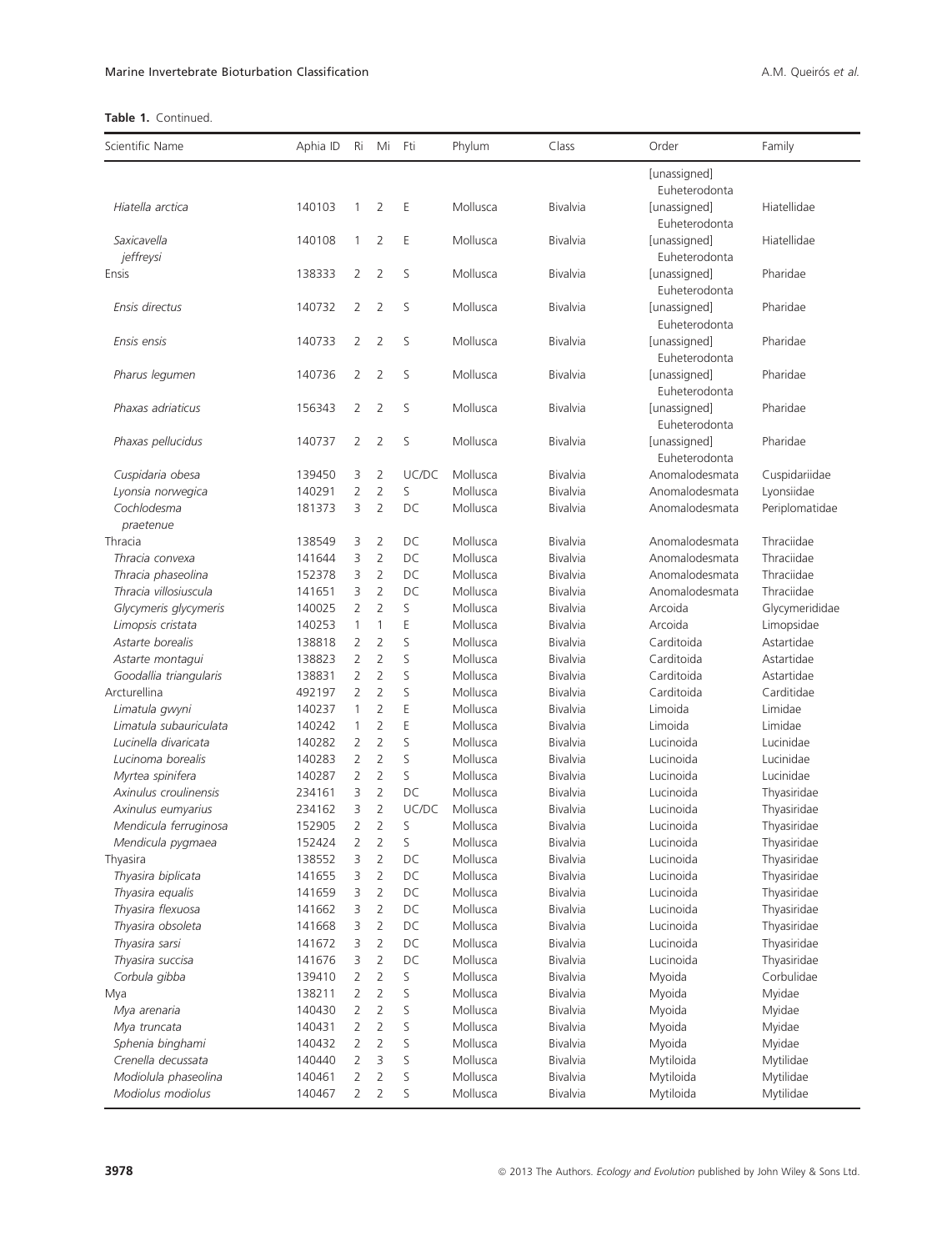| Scientific Name                            | Aphia ID         | Ri             | Mi             | Fti | Phylum   | Class           | Order                  | Family                 |
|--------------------------------------------|------------------|----------------|----------------|-----|----------|-----------------|------------------------|------------------------|
| Mytilus                                    | 138228           | 1              | 1              | Ε   | Mollusca | Bivalvia        | Mytiloida              | Mytilidae              |
| Mytilus edulis                             | 140480           | 1              | 1              | E   | Mollusca | Bivalvia        | Mytiloida              | Mytilidae              |
| Nuculana minuta                            | 140577           | $\overline{2}$ | 3              | S   | Mollusca | <b>Bivalvia</b> | Nuculanoida            | Nuculanidae            |
| Yoldiella lucida                           | 142002           | 2              | 3              | S   | Mollusca | <b>Bivalvia</b> | Nuculanoida            | Yoldiidae              |
| Ennucula tenuis                            | 140584           | $\overline{2}$ | 3              | S   | Mollusca | <b>Bivalvia</b> | Nuculida               | Nuculidae              |
| Nucula                                     | 138262           | $\overline{2}$ | 3              | S   | Mollusca | Bivalvia        | Nuculida               | Nuculidae              |
| Nucula hanleyi                             | 140588           | $\overline{2}$ | 3              | S   | Mollusca | <b>Bivalvia</b> | Nuculida               | Nuculidae              |
| Nucula nitidosa                            | 140589           | $\overline{2}$ | 3              | S   | Mollusca | <b>Bivalvia</b> | Nuculida               | Nuculidae              |
| Nucula nucleus                             | 140590           | 2              | 3              | S   | Mollusca | <b>Bivalvia</b> | Nuculida               | Nuculidae              |
| Nucula sulcata                             | 140592           | $\overline{2}$ | 3              | S   | Mollusca | <b>Bivalvia</b> | Nuculida               | Nuculidae              |
| Nucula turgida                             | 152274           | $\overline{2}$ | 3              | S   | Mollusca | <b>Bivalvia</b> | Nuculida               | Nuculidae              |
| Nuculidae                                  | 204              | $\overline{2}$ | 3              | S   | Mollusca | <b>Bivalvia</b> | Nuculida               | Nuculidae              |
| Anomiidae                                  | 214              | 1              | 1              | E   | Mollusca | <b>Bivalvia</b> | Pectinoida             | Anomiidae              |
| Monia patelliformis                        | 153027           | $\overline{2}$ | $\overline{2}$ | S   | Mollusca | <b>Bivalvia</b> | Pectinoida             | Anomiidae              |
| Aequipecten                                | 140687           | $\overline{2}$ | 3              | S   | Mollusca | <b>Bivalvia</b> | Pectinoida             | Pectinidae             |
| opercularis                                |                  |                |                |     |          |                 |                        |                        |
| Palliolum striatum                         | 140709           | $\overline{2}$ | 3              | S   | Mollusca | <b>Bivalvia</b> | Pectinoida             | Pectinidae             |
| Palliolum tigerinum                        | 140710           | $\overline{2}$ | 3              | S   | Mollusca | <b>Bivalvia</b> | Pectinoida             | Pectinidae             |
| Pectinidae                                 | 213              | $\overline{2}$ | 3              | S   | Mollusca | <b>Bivalvia</b> | Pectinoida             | Pectinidae             |
| Arctica islandica                          | 138802           | $\overline{2}$ | $\overline{2}$ | S   | Mollusca | <b>Bivalvia</b> | Veneroida              | Arcticidae             |
| Acanthocardia                              | 137732           | $\overline{2}$ | $\overline{2}$ | S   | Mollusca | <b>Bivalvia</b> | Veneroida              | Cardiidae              |
| Acanthocardia                              | 138990           | $\overline{2}$ | $\overline{2}$ | S   | Mollusca | <b>Bivalvia</b> | Veneroida              | Cardiidae              |
| aculeata                                   |                  |                |                |     |          |                 |                        |                        |
| Acanthocardia                              | 138992           | $\overline{2}$ | $\overline{2}$ | S   | Mollusca | Bivalvia        | Veneroida              | Cardiidae              |
| echinata                                   |                  |                |                |     |          |                 |                        |                        |
| Acanthocardia                              | 138993           | $\overline{2}$ | $\overline{2}$ | S   | Mollusca | <b>Bivalvia</b> | Veneroida              | Cardiidae              |
| paucicostata                               |                  |                |                |     |          |                 |                        |                        |
| Cardiidae                                  | 229              | 2              | $\overline{2}$ | S   | Mollusca | <b>Bivalvia</b> | Veneroida              | Cardiidae              |
| Cerastoderma edule                         | 138998           | $\overline{2}$ | $\overline{2}$ | S   | Mollusca | Bivalvia        | Veneroida              | Cardiidae              |
| Laevicardium crassum                       | 139004           | $\overline{2}$ | $\overline{2}$ | S   | Mollusca | <b>Bivalvia</b> | Veneroida              | Cardiidae              |
| Parvicardium exiguum                       | 139008           | $\overline{2}$ | $\overline{2}$ | S   | Mollusca | <b>Bivalvia</b> | Veneroida              | Cardiidae              |
| Parvicardium                               | 139010           | $\overline{2}$ | $\overline{2}$ | S   | Mollusca | <b>Bivalvia</b> | Veneroida              | Cardiidae              |
| minimum                                    |                  |                |                |     |          |                 |                        |                        |
| Parvicardium scabrum                       | 139012           | 2              | $\overline{2}$ | S   | Mollusca | <b>Bivalvia</b> | Veneroida              | Cardiidae              |
| Donax vittatus                             | 139604           | 2              | $\overline{2}$ | S   | Mollusca | <b>Bivalvia</b> | Veneroida              | Donacidae              |
| Kelliella miliaris                         | 152396           | 4              | $\overline{2}$ | B   | Mollusca | <b>Bivalvia</b> | Veneroida              | Kelliellidae           |
|                                            | 464333           | 4              | $\overline{2}$ | B   | Mollusca | <b>Bivalvia</b> | Veneroida              | Kelliellidae           |
| Vesicomya abyssicola<br>Hemilepton nitidum | 246148           | $\overline{2}$ | $\overline{2}$ | S   | Mollusca | Bivalvia        | Veneroida              | Lasaeidae              |
| Lepton squamosum                           | 140218           | $\overline{2}$ | $\overline{2}$ | S   | Mollusca | Bivalvia        | Veneroida              | Lasaeidae              |
| Lutraria lutraria                          |                  | $\overline{2}$ | $\overline{2}$ | S   | Mollusca | Bivalvia        | Veneroida              | Mactridae              |
|                                            | 140295<br>138158 | $\overline{2}$ | $\overline{2}$ | S   | Mollusca | Bivalvia        | Veneroida              |                        |
| Mactra                                     |                  |                | $\overline{2}$ |     |          |                 |                        | Mactridae<br>Mactridae |
| Mactra stultorum                           | 140299           | 2              |                | S   | Mollusca | <b>Bivalvia</b> | Veneroida<br>Veneroida |                        |
| Spisula                                    | 138159           | 2              | $\overline{2}$ | S   | Mollusca | Bivalvia        | Veneroida              | Mactridae<br>Mactridae |
| Spisula elliptica                          | 140300           | 2              | $\overline{2}$ | S   | Mollusca | <b>Bivalvia</b> |                        |                        |
| Spisula solida                             | 140301           | 2              | $\overline{2}$ | S   | Mollusca | <b>Bivalvia</b> | Veneroida              | Mactridae              |
| Spisula subtruncata                        | 140302           | $\overline{2}$ | $\overline{2}$ | S   | Mollusca | <b>Bivalvia</b> | Veneroida              | Mactridae              |
| Devonia perrieri                           | 140365           | 2              | $\overline{2}$ | S   | Mollusca | <b>Bivalvia</b> | Veneroida              | Montacutidae           |
| Epilepton clarkiae                         | 140366           | 2              | 2              | S   | Mollusca | <b>Bivalvia</b> | Veneroida              | Montacutidae           |
| Kurtiella bidentata                        | 345281           | 2              | $\overline{2}$ | S   | Mollusca | <b>Bivalvia</b> | Veneroida              | Montacutidae           |
| Montacuta                                  | 140374           | $\overline{2}$ | $\overline{2}$ | S   | Mollusca | <b>Bivalvia</b> | Veneroida              | Montacutidae           |
| phascolionis                               |                  |                |                |     |          |                 |                        |                        |
| Montacuta substriata                       | 140377           | 2              | 2              | S   | Mollusca | <b>Bivalvia</b> | Veneroida              | Montacutidae           |
| Tellimya ferruginosa                       | 146952           | 2              | $\overline{2}$ | S   | Mollusca | Bivalvia        | Veneroida              | Montacutidae           |
| Tellimya tenella                           | 152397           | 2              | $\overline{2}$ | S   | Mollusca | <b>Bivalvia</b> | Veneroida              | Montacutidae           |
| Gari                                       | 138388           | 2              | $\overline{2}$ | S   | Mollusca | <b>Bivalvia</b> | Veneroida              | Psammobiidae           |
| Gari costulata                             | 140868           | $\overline{2}$ | $\overline{2}$ | S   | Mollusca | <b>Bivalvia</b> | Veneroida              | Psammobiidae           |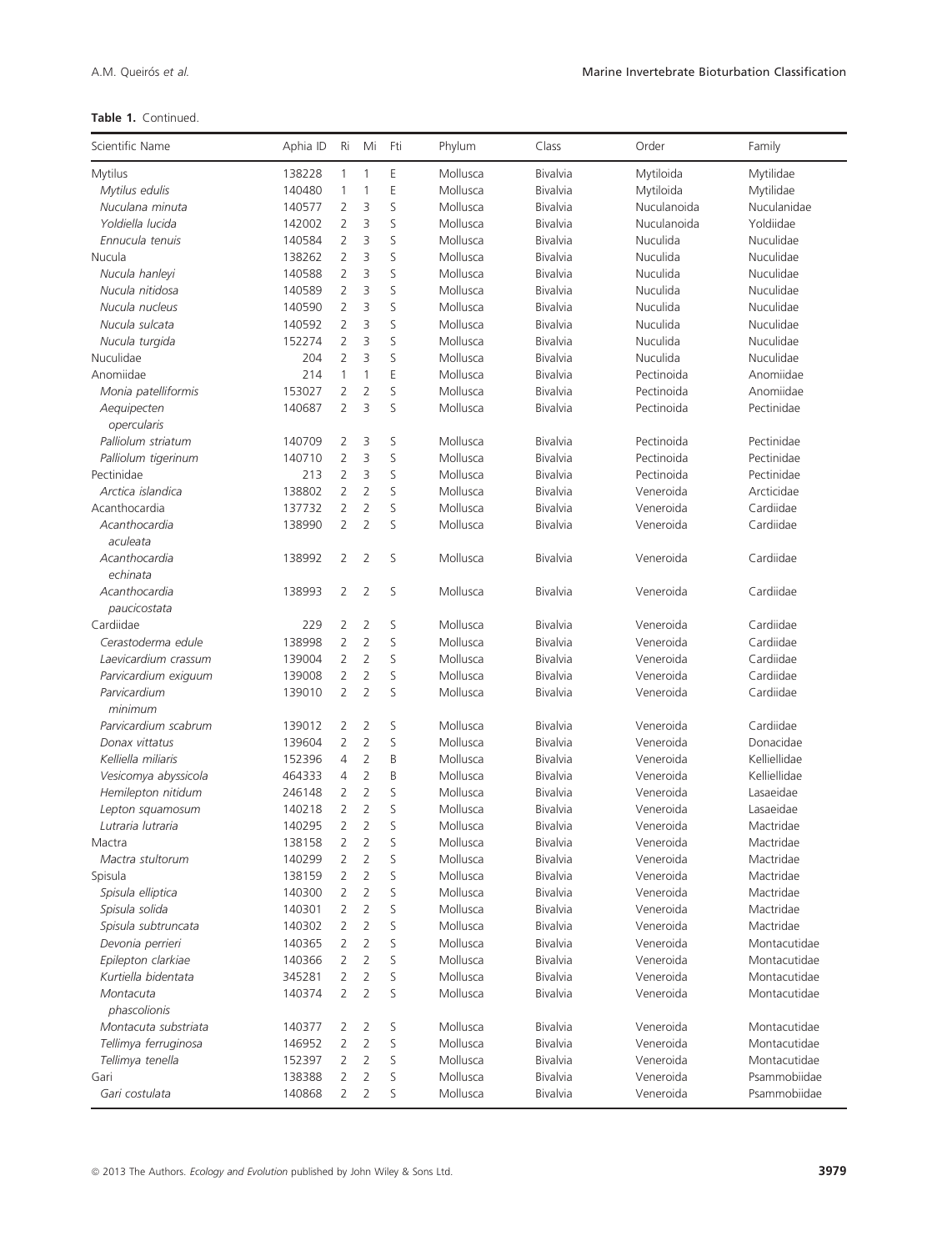| Scientific Name               | Aphia ID | Ri             | Mi             | Fti | Phylum   | Class           | Order                           | Family           |
|-------------------------------|----------|----------------|----------------|-----|----------|-----------------|---------------------------------|------------------|
| Gari depressa                 | 140869   | 2              | $\overline{2}$ | S   | Mollusca | Bivalvia        | Veneroida                       | Psammobiidae     |
| Gari fervensis                | 140870   | $\overline{2}$ | $\overline{2}$ | S   | Mollusca | Bivalvia        | Veneroida                       | Psammobiidae     |
| Gari tellinella               | 140873   | $\overline{2}$ | $\overline{2}$ | S   | Mollusca | Bivalvia        | Veneroida                       | Psammobiidae     |
| Abra                          | 138474   | 2              | $\overline{2}$ | S   | Mollusca | Bivalvia        | Veneroida                       | Semelidae        |
| Abra alba                     | 141433   | 2              | $\overline{2}$ | S   | Mollusca | Bivalvia        | Veneroida                       | Semelidae        |
| Abra nitida                   | 141435   | $\overline{2}$ | $\overline{2}$ | S   | Mollusca | Bivalvia        | Veneroida                       | Semelidae        |
| Abra prismatica               | 141436   | $\overline{2}$ | $\overline{2}$ | S   | Mollusca | Bivalvia        | Veneroida                       | Semelidae        |
| Azorinus chamasolen           | 141541   | $\overline{2}$ | $\overline{2}$ | S   | Mollusca | Bivalvia        | Veneroida                       | Solecurtidae     |
| Solecurtus scopula            | 141543   | 2              | $\overline{2}$ | S   | Mollusca | Bivalvia        | Veneroida                       | Solecurtidae     |
| Angulus                       | 146491   | $\overline{2}$ | $\overline{2}$ | S   | Mollusca | Bivalvia        | Veneroida                       | Tellinidae       |
| Angulus fabula                | 152829   | $\overline{2}$ | $\overline{2}$ | S   | Mollusca | Bivalvia        | Veneroida                       | Tellinidae       |
| Angulus incarnatus            | 594114   | 2              | $\overline{2}$ | S   | Mollusca | Bivalvia        | Veneroida                       | Tellinidae       |
| Angulus pygmaeus              | 152828   | 2              | $\overline{2}$ | S   | Mollusca | Bivalvia        | Veneroida                       | Tellinidae       |
| Angulus tenuis                | 146492   | $\overline{2}$ | $\overline{2}$ | S   | Mollusca | Bivalvia        | Veneroida                       | Tellinidae       |
| Arcopagia crassa              | 141577   | $\overline{2}$ | $\overline{2}$ | S   | Mollusca | Bivalvia        | Veneroida                       | Tellinidae       |
| Macoma balthica               | 141579   | $\overline{2}$ | $\overline{2}$ | S   | Mollusca | Bivalvia        | Veneroida                       | Tellinidae       |
| Moerella donacina             | 147021   | 2              | $\overline{2}$ | S   | Mollusca | Bivalvia        | Veneroida                       | Tellinidae       |
| Peronaea planata              | 605934   | $\overline{2}$ | $\overline{2}$ | S   | Mollusca | <b>Bivalvia</b> | Veneroida                       | Tellinidae       |
| Tellina distorta              | 141585   | $\overline{2}$ | $\overline{2}$ | S   | Mollusca | Bivalvia        | Veneroida                       | Tellinidae       |
| Tellina nitida                | 141589   | 2              | $\overline{2}$ | S   | Mollusca | <b>Bivalvia</b> | Veneroida                       | Tellinidae       |
| Turtonia minuta               | 141875   | $\overline{2}$ | $\overline{2}$ | S   | Mollusca | <b>Bivalvia</b> | Veneroida                       | Turtoniidae      |
| Chamelea gallina              | 141907   | $\overline{2}$ | $\overline{2}$ | S   | Mollusca | Bivalvia        | Veneroida                       | Veneridae        |
| Chamelea striatula            | 141908   | $\overline{2}$ | $\overline{2}$ | S   | Mollusca | Bivalvia        | Veneroida                       | Veneridae        |
| Clausinella fasciata          | 141909   | $\overline{2}$ | $\overline{2}$ | S   | Mollusca | Bivalvia        | Veneroida                       | Veneridae        |
| Dosinia                       | 138636   | $\overline{2}$ | $\overline{2}$ | S   | Mollusca | Bivalvia        | Veneroida                       | Veneridae        |
| Dosinia exoleta               | 141911   | $\overline{2}$ | $\overline{2}$ | S   | Mollusca | Bivalvia        | Veneroida                       | Veneridae        |
| Dosinia lupinus               | 141912   | $\overline{2}$ | $\overline{2}$ | S   | Mollusca | Bivalvia        | Veneroida                       | Veneridae        |
| Gouldia minima                | 141916   | 2              | $\overline{2}$ | S   | Mollusca | Bivalvia        | Veneroida                       | Veneridae        |
| Mysia undata                  | 140728   | $\overline{2}$ | $\overline{2}$ | S   | Mollusca | Bivalvia        | Veneroida                       | Veneridae        |
| Petricolaria<br>pholadiformis | 156961   | $\overline{2}$ | $\overline{2}$ | S   | Mollusca | Bivalvia        | Veneroida                       | Veneridae        |
| Polititapes virgineus         | 507877   | 2              | $\overline{2}$ | S   | Mollusca | Bivalvia        | Veneroida                       | Veneridae        |
| Timoclea ovata                | 141929   | 2              | $\overline{2}$ | S   | Mollusca | Bivalvia        | Veneroida                       | Veneridae        |
| Venerupis corrugata           | 181364   | $\overline{2}$ | $\overline{2}$ | S   | Mollusca | Bivalvia        | Veneroida                       | Veneridae        |
| Venerupis corrugata           | 181364   | $\overline{2}$ | $\overline{2}$ | S   | Mollusca | Bivalvia        | Veneroida                       | Veneridae        |
| Venus casina                  | 141934   | $\overline{2}$ | $\overline{2}$ | S   | Mollusca | Bivalvia        | Veneroida                       | Veneridae        |
| Chaetoderma                   | 139106   | $\overline{2}$ | $\overline{2}$ | S   | Mollusca | Caudofoveata    | Chaetodermatida                 | Chaetodermatidae |
| nitidulum                     |          |                |                |     |          |                 |                                 |                  |
| Caudofoveata                  | 151365   | 2              | $\overline{2}$ | S   | Mollusca | Caudofoveata    |                                 |                  |
| Odostomia scalaris            | 141014   | 4              | 3              | B   | Mollusca | Gastropoda      |                                 | Pyramidellidae   |
| Gibbula cineraria             | 141782   | 1              | 3              | E   | Mollusca | Gastropoda      |                                 | Trochidae        |
| Bittium reticulatum           | 139054   | 2              | 4              | S   | Mollusca | Gastropoda      | [unassigned]<br>Caenogastropoda | Cerithiidae      |
| Epitonium turtonis            | 139738   | 2              | $\overline{2}$ | S   | Mollusca | Gastropoda      | [unassigned]<br>Caenogastropoda | Epitoniidae      |
| Eulima bilineata              | 566940   | 4              | 3              | B   | Mollusca | Gastropoda      | [unassigned]<br>Caenogastropoda | Eulimidae        |
| Eulima glabra                 | 139805   | 4              | 3              | B   | Mollusca | Gastropoda      | [unassigned]<br>Caenogastropoda | Eulimidae        |
| Eulimidae                     | 135      | 4              | 3              | B   | Mollusca | Gastropoda      | [unassigned]<br>Caenogastropoda | Eulimidae        |
| Vitreolina philippi           | 139903   | 4              | 3              | B   | Mollusca | Gastropoda      | [unassigned]<br>Caenogastropoda | Eulimidae        |
| Turritella communis           | 141872   | 4              | 3              | B   | Mollusca | Gastropoda      | [unassigned]<br>Caenogastropoda | Turritellidae    |
| Hedylopsis spiculifera        | 140085   | 4              | 3              | B   | Mollusca | Gastropoda      | Acochlidiacea                   | Hedylopsidae     |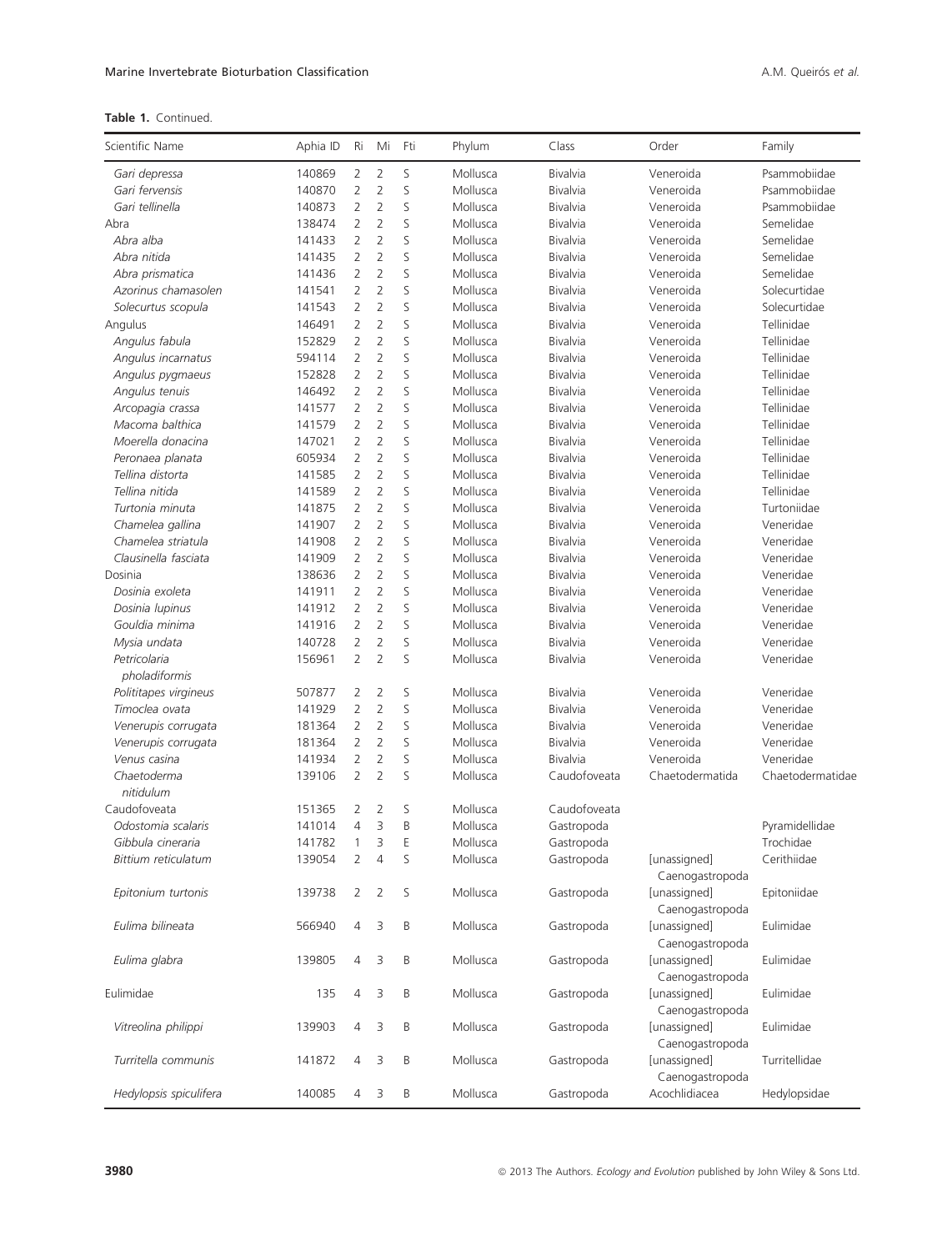| Scientific Name                             | Aphia ID | Ri             | Mi             | Fti   | Phylum   | Class          | Order           | Family          |
|---------------------------------------------|----------|----------------|----------------|-------|----------|----------------|-----------------|-----------------|
| Akera bullata                               | 138734   | $\overline{2}$ | 3              | S     | Mollusca | Gastropoda     | Anaspidea       | Akeridae        |
| Cylichna alba                               | 139474   | $\overline{2}$ | 3              | S     | Mollusca | Gastropoda     | Cephalaspidea   | Cylichnidae     |
| Cylichna cylindracea                        | 139476   | $\overline{2}$ | 3              | S     | Mollusca | Gastropoda     | Cephalaspidea   | Cylichnidae     |
| Philine                                     | 138339   | $\overline{2}$ | 3              | S     | Mollusca | Gastropoda     | Cephalaspidea   | Philinidae      |
| Philine aperta                              | 140744   | $\overline{2}$ | 3              | S     | Mollusca | Gastropoda     | Cephalaspidea   | Philinidae      |
| Philine scabra                              | 140761   | $\overline{2}$ | 3              | S     | Mollusca | Gastropoda     | Cephalaspidea   | Philinidae      |
| Retusa                                      | 138432   | $\overline{2}$ | $\overline{3}$ | S     | Mollusca | Gastropoda     | Cephalaspidea   | Retusidae       |
| Retusa truncatula                           | 141138   | $\overline{2}$ | 3              | S     | Mollusca | Gastropoda     | Cephalaspidea   | Retusidae       |
| Roxania utriculus                           | 139486   | $\overline{2}$ | 3              | S     | Mollusca | Gastropoda     | Cephalaspidea   | Scaphandridae   |
| Scaphander lignarius                        | 139488   | $\overline{2}$ | 3              | S     | Mollusca | Gastropoda     | Cephalaspidea   | Scaphandridae   |
| Aporrhais pespelecani                       | 138760   | $\overline{2}$ | 3              | S     | Mollusca | Gastropoda     | Littorinimorpha | Aporrhaidae     |
| Caecum glabrum                              | 138952   | 1              | $\overline{2}$ | E     | Mollusca | Gastropoda     | Littorinimorpha | Caecidae        |
| Crepidula fornicata                         | 138963   | $\mathbf{1}$   | $\mathbf{1}$   | E     | Mollusca | Gastropoda     | Littorinimorpha | Calyptraeidae   |
| Galeodea                                    | 139023   | $\mathbf{1}$   | $\overline{4}$ | E     | Mollusca | Gastropoda     | Littorinimorpha | Cassidae        |
| echinophora                                 |          |                |                |       |          |                |                 |                 |
| Hydrobiidae                                 | 120      | $\overline{2}$ | 3              | S     | Mollusca | Gastropoda     | Littorinimorpha | Hydrobiidae     |
| Ceratia                                     | 138082   | $\overline{2}$ | 3              | S     | Mollusca | Gastropoda     | Littorinimorpha | Iravadiidae     |
| Ceratia proxima                             | 140128   | $\overline{2}$ | 3              | S     | Mollusca | Gastropoda     | Littorinimorpha | Iravadiidae     |
| Hyala vitrea                                | 140129   | $\overline{2}$ | 3              | S     | Mollusca | Gastropoda     | Littorinimorpha | Iravadiidae     |
| Euspira pulchella                           | 140539   | $\overline{2}$ | 3              | S     | Mollusca | Gastropoda     | Littorinimorpha | Naticidae       |
| Lunatia catena                              | 150590   | $\overline{2}$ | 3              | S     | Mollusca | Gastropoda     | Littorinimorpha | Naticidae       |
| Lunatia montaqui                            | 150639   | $\overline{2}$ | 3              | S     | Mollusca | Gastropoda     | Littorinimorpha | Naticidae       |
| Naticidae                                   | 145      | $\overline{2}$ | 3              | S     | Mollusca | Gastropoda     | Littorinimorpha | Naticidae       |
| Alvania                                     | 138439   | $\overline{2}$ | 3              | S     | Mollusca | Gastropoda     | Littorinimorpha | Rissoidae       |
| Alvania cancellata                          | 141165   | $\overline{2}$ | 3              | S     | Mollusca | Gastropoda     | Littorinimorpha | Rissoidae       |
| Alvania cimicoides                          | 141168   | $\overline{2}$ | 3              | S     | Mollusca | Gastropoda     | Littorinimorpha | Rissoidae       |
| Alvania subsoluta                           | 141247   | $\overline{2}$ | 3              | S     | Mollusca | Gastropoda     | Littorinimorpha | Rissoidae       |
| Alvania testae                              | 141251   | $\overline{2}$ | 3              | S     | Mollusca | Gastropoda     | Littorinimorpha | Rissoidae       |
| Rissoa                                      | 138456   | $\overline{2}$ | 3              | S     | Mollusca | Gastropoda     | Littorinimorpha | Rissoidae       |
| Rissoa parva                                | 141365   | $\overline{2}$ | $\overline{3}$ | S     | Mollusca | Gastropoda     | Littorinimorpha | Rissoidae       |
| Lamellaria latens                           | 140172   | $\overline{2}$ | 3              | S     | Mollusca | Gastropoda     | Littorinimorpha | Velutinidae     |
| Buccinum undatum                            | 138878   | 2              | $\overline{4}$ | S     | Mollusca | Gastropoda     | Neogastropoda   | Buccinidae      |
| Neptunea antiqua                            | 138920   | $\overline{2}$ | $\overline{4}$ | S     | Mollusca | Gastropoda     | Neogastropoda   | Buccinidae      |
| Mangelia attenuata                          | 139265   | $\overline{2}$ | $\overline{4}$ | S     | Mollusca | Gastropoda     | Neogastropoda   | Conidae         |
| Raphitoma linearis                          | 139371   | $\overline{2}$ | $\overline{4}$ | S     | Mollusca | Gastropoda     | Neogastropoda   | Conidae         |
| Nassarius incrassatus                       | 140503   | $\overline{2}$ | 3              | S     | Mollusca | Gastropoda     | Neogastropoda   | Nassariidae     |
| Nassarius reticulatus                       | 140513   | $\overline{2}$ | 3              | S     | Mollusca | Gastropoda     | Neogastropoda   | Nassariidae     |
| Onchidoris                                  | 138288   | $\mathbf{1}$   | $\mathbf{1}$   | S     | Mollusca | Gastropoda     | Nudibranchia    | Onchidorididae  |
| Cuthona                                     | 138543   | 1              | $\overline{2}$ | E     | Mollusca | Gastropoda     | Nudibranchia    | Tergipedidae    |
| Acteon tornatilis                           | 138691   | $\overline{2}$ | 3              | S     | Mollusca | Gastropoda     |                 | Acteonidae      |
| Turbonilla                                  | 138421   | $\overline{2}$ | $\overline{2}$ | S     | Mollusca | Gastropoda     |                 | Pyramidellidae  |
| Turbonilla acuta                            | 141052   | 2              | $\overline{2}$ | S     | Mollusca | Gastropoda     |                 | Pyramidellidae  |
| Turbonilla crenata                          | 141057   | 2              | $\overline{2}$ | S     | Mollusca | Gastropoda     |                 | Pyramidellidae  |
| Rissoella                                   | 144173   | 2              | 3              | S     | Mollusca | Gastropoda     |                 | Rissoellidae    |
| Rissoella diaphana                          | 141147   | 2              | 3              | S     | Mollusca | Gastropoda     |                 | Rissoellidae    |
| Rissoella opalina                           | 141149   | $\overline{2}$ | 3              | S     | Mollusca | Gastropoda     |                 | Rissoellidae    |
| Lepidochitona<br>(Lepidochitona)<br>cinerea | 140143   | $\mathbf{1}$   | $\overline{2}$ | E     | Mollusca | Polyplacophora | Chitonida       | Tonicellidae    |
| Leptochiton asellus                         | 140199   | 1              | 2              | E     | Mollusca | Polyplacophora | Lepidopleurida  | Leptochitonidae |
| Antalis entalis                             | 150534   | 3              | $\overline{2}$ | UC    | Mollusca | Scaphopoda     | Dentaliida      | Dentaliidae     |
| Antalis vulgaris                            | 196380   | 3              | $\overline{2}$ | UC/DC | Mollusca | Scaphopoda     | Dentaliida      | Dentaliidae     |
| Entalina tetragona                          | 139691   | 2              | $\overline{2}$ | S     | Mollusca | Scaphopoda     | Gadilida        | Entalinidae     |
| Nematoda                                    | 799      | $\overline{2}$ | $\overline{2}$ | S     | Nematoda |                |                 |                 |
| Cerebratulus                                | 122348   | 4              | 3              | Β     | Nemertea | Anopla         |                 | Cerebratulidae  |
| Lineidae                                    | 122314   | 4              | 3              | B     | Nemertea | Anopla         |                 | Cerebratulidae  |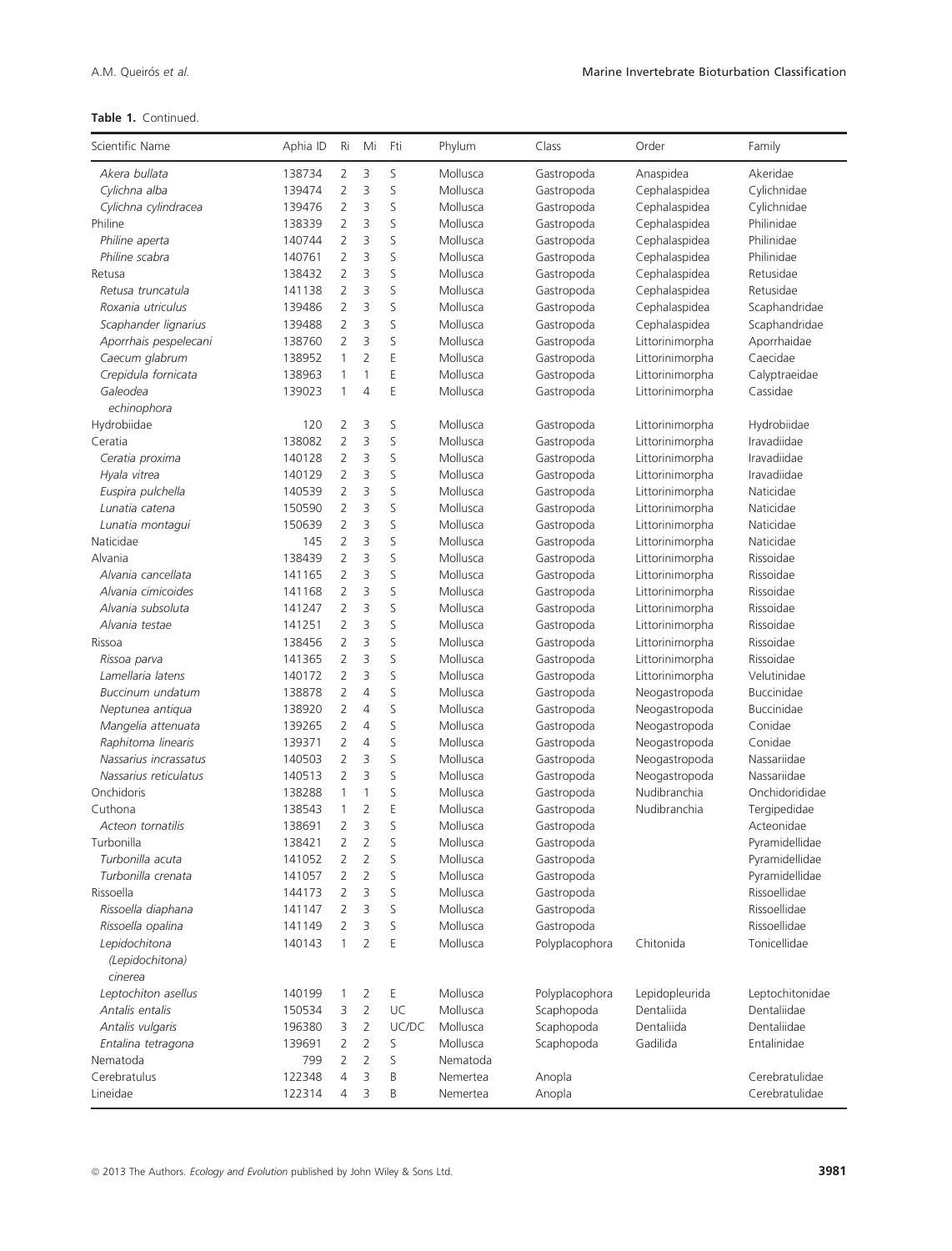| Scientific Name                                     | Aphia ID | Ri             | Mi             | Fti | Phylum          | Class             | Order        | Family         |
|-----------------------------------------------------|----------|----------------|----------------|-----|-----------------|-------------------|--------------|----------------|
| Nemertea                                            | 152391   | 4              | 3              | B   | Nemertea        |                   |              |                |
| Tubularia                                           | 600947   | 1              | $\mathbf{1}$   | E   | Ochrophyta      | Bacillariophyceae |              |                |
| Phoronida                                           | 1789     | $\overline{2}$ | $\mathbf{1}$   | S   | Phoronida       |                   |              | Phoronidae     |
| Phoronis                                            | 128545   | $\overline{2}$ | 1              | S   | Phoronida       |                   |              |                |
| Phoronis muelleri                                   | 128549   | $\overline{2}$ | $\mathbf{1}$   | S   | Phoronida       |                   |              |                |
| Phoronis pallida                                    | 128551   | $\overline{2}$ | $\mathbf{1}$   | S   | Phoronida       |                   |              |                |
| Turbellaria                                         | 794      | 2              | $\overline{2}$ | S   | Platyhelminthes | Turbellaria       |              |                |
| Platyhelminthes                                     | 793      | $\overline{2}$ | $\overline{2}$ | S   | Platyhelminthes |                   |              |                |
| Pachymatisma<br>johnstonia                          | 134057   | $\mathbf{1}$   | $\mathbf{1}$   | E   | Porifera        | Demospongiae      | Astrophorida | Geodiidae      |
| Golfingia                                           | 136021   | 4              | 3              | B   | Sipuncula       | Sipunculidea      | Golfingiida  | Golfingiidae   |
| Golfingia<br>(Golfingia)<br>elongata                | 175026   | $\overline{4}$ | 3              | B   | Sipuncula       | Sipunculidea      | Golfingiida  | Golfingiidae   |
| Golfingia (Golfingia)<br>iniqua                     | 136042   | 4              | 3              | B   | Sipuncula       | Sipunculidea      | Golfingiida  | Golfingiidae   |
| Golfingia (Golfingia)<br>vulgaris vulgaris          | 410724   | 4              | 3              | B   | Sipuncula       | Sipunculidea      | Golfingiida  | Golfingiidae   |
| Nephasoma<br>(Nephasoma)<br>minutum                 | 136060   | 4              | 3              | B   | Sipuncula       | Sipunculidea      | Golfingiida  | Golfingiidae   |
| Thysanocardia<br>procera                            | 136063   | $\overline{4}$ | 3              | B   | Sipuncula       | Sipunculidea      | Golfingiida  | Golfingiidae   |
| Onchnesoma                                          | 136024   | 4              | 3              | B   | Sipuncula       | Sipunculidea      | Golfingiida  | Phascolionidae |
| Onchnesoma                                          | 136064   | 4              | 3              | B   | Sipuncula       | Sipunculidea      | Golfingiida  | Phascolionidae |
| magnibathum                                         |          |                |                |     |                 |                   |              |                |
| Onchnesoma<br>steenstrupii<br>steenstrupii          | 410742   | 2              | $\overline{2}$ | S   | Sipuncula       | Sipunculidea      | Golfingiida  | Phascolionidae |
| Phascolion<br>(Phascolion)<br>strombus<br>strombus  | 410749   | $\overline{2}$ | $\overline{2}$ | S   | Sipuncula       | Sipunculidea      | Golfingiida  | Phascolionidae |
| Sipunculidea                                        | 1296     | 4              | 3              | B   | Sipuncula       | Sipunculidea      |              |                |
| Sipuncula                                           | 1268     | 4              | 3              | B   | Sipunculida     |                   |              |                |
| Aspidosiphon<br>(Aspidosiphon)<br>muelleri muelleri | 410717   | $\overline{4}$ | 3              | B   |                 |                   |              |                |
| Ericthonius                                         | 101567   | 2              | 1              | S   |                 |                   |              |                |
| Goneplax<br>rhomboides                              | 107292   | 4              | 4              | B   |                 |                   |              |                |
| Isaeidae                                            | 101388   | 2              | 3              | S   |                 |                   |              |                |
| Melitidae                                           | 101397   | $\overline{2}$ | $\overline{2}$ | S   |                 |                   |              |                |

M<sub>i</sub> scores: 1 for organisms that live in fixed tubes; 2 indicates limited movement; 3 indicates slow, free movement through the sediment matrix; 4 indicates free movement, that is, via burrow system. R<sub>i</sub> scores: 1 for epifauna; 2 for surficial modifiers; 3 for upward and downward conveyors; 4 for biodiffusors; and 5 for regenerators. Reworking types (Ft<sub>i</sub>): "S" for surficial modifiers; "B" for biodiffusors; "UC" and "DC" for upward and downward conveyors; "R" for regenerators; and "E" for epifauna.

Thus far, variation in burrowing behavior across life stages has been poorly documented in the literature. However, in some species, juveniles and adults are known to exhibit different burial behavior, which can also be modified during reproductive stages (Aguzzi and Sarda 2007; Schwalb and Pusch 2009). If such changes in behavior are known to occur, different trait scores should be attributed as appropriate to different genders or life stages.

3 Where no species level information exists, taxa are assumed to have a similar bioturbation mode to others, which are closely related taxonomically. The paucity of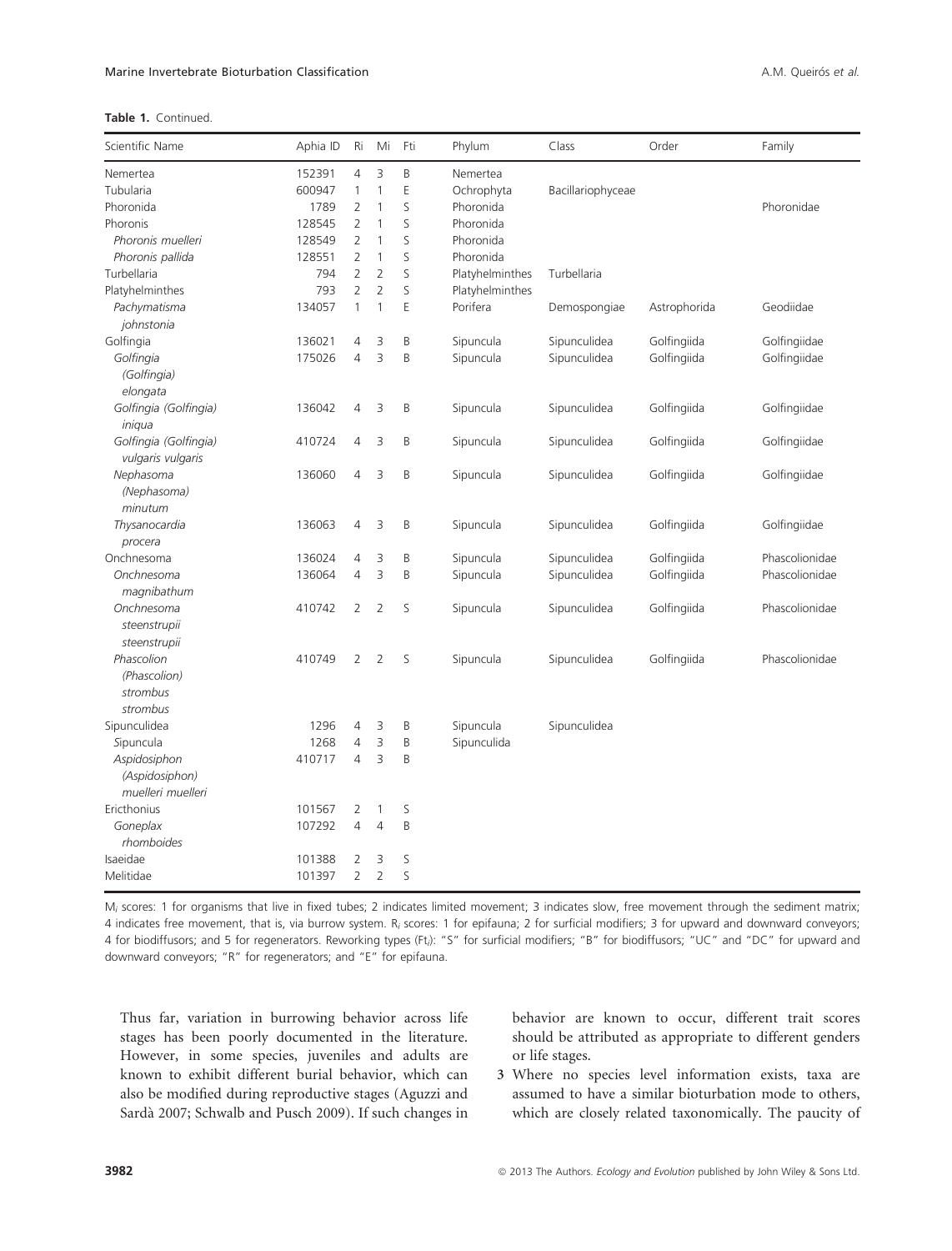information on many bioturbators (Teal et al. 2008) necessitates matching some species with the closest possible species or taxonomic group (e.g., genus or family). Regardless of whether taxonomic relatedness is a good indicator of the ecological characteristics of a species (Bevilacqua et al. 2012), the table presented here does not account for changes in taxonomic classification over time. Such changes in taxonomy could alter an organism's taxonomic relatedness to other taxa and therefore its assumed bioturbation classification. For example, Alitta virens (Sars 1835) and Hediste diversicolor (Müller 1776) may have been classified as being functionally similar, as both these species were formerly classified under the genus Nereis (Linnaeus 1758). Recent changes to their taxonomic classification now better reflect fundamental differences in bioturbation modes (i.e., gallery diffusor and conveyor, respectively, François et al. 2002). Nevertheless, in the absence of specific information, we consider it likely that genetically and physically similar taxa are likely to be functionally similar. As  $BP_c$  is a biomass-weighted sum of traits from many species, we consider it unlikely that small changes to trait assignments of individual species would greatly influence large-scale assessments. The current structure of the table reflects the taxonomic classification of the species at the time of analysis and will need updating as taxonomic inventories are refined.

Accepting the limitations imposed by the assumptions underpinning  $BP_c$ , the classification list we have assembled will facilitate the calculation of  $BP<sub>c</sub>$  across most temperate coast and shelf benthic environments in the North Atlantic. This aspects makes a strong case for a wider implementation of  $BP_c$  as a standardized indicator: the ability to build on existing data (abundance and biomass) to fill gaps about bioturbation patterns where direct assessments are not, or cannot, been routinely carried out. Further efforts will need to take place for other regions of the world or particular circumstances. There is also tremendous potential for application to historical datasets, to estimate bioturbation rates in the past, providing insight into how this process has helped to shape sedimentary ecosystems over time (Solan et al. 2008). Finally, the Marine Strategy Framework Directive (2008/56/EC) now requires an integrated understanding and management of regional scale patterns of marine ecosystem functioning, based on the use of inexpensive, rapid indicators. Few functional indicators currently exist for European waters, and initial tests of the suitability and applicability of  $BP_c$  suggest that it holds promise as a tool for informing management and policy (Van Hoey et al. 2010; Birchenough et al. 2012).

## Acknowledgments

This publication was initiated and facilitated by the Study Group Climate Related Benthic Processes in the North Sea (SGCBNS), which is an expert group of the International Council for the Exploration of the Sea (ICES). Funding was supported by the Western Channel Observatory, part of the UK Natural Environmental Research Council's National Capability (Queirós, Somerfield and Widdicombe), the Department of the Environment, Food and Rural Affairs under Science-Level Agreement SLA31 (Birchenough), the Conseil Regional d'Aquitaine and the University of Bordeaux 1 (Romero-Ramirez), and the Flemish Fund for Scientific Research (Van Colen). Caroline Louise McNeill and Sarah Dashfield are thanked for their contributions towards one of the datasets analyzed. Celine Labrune and Jean-Michel Amouroux are thanked for contributions towards another.

## Conflict of Interest

None declared.

## References

- Aguzzi, J., and F. Sarda. 2007. The activity rhythm of berried and unberried females of Nephrops norvegicus (Decapoda, Nephropidae). Crustaceana 80:1121–1134.
- Appeltans, W., P. Bouchet, G. A. Boxshall, C. De Broyer, N. J. de Voogd, D. P. Gordon, et al. eds. 2012. World register of marine species. Available at http://www.marinespecies.org on 2012-12-30.
- Bertics, V. J., J. A. Sohm, T. Treude, C.-E. T. Chow, D. G. Capone, J. A. Fuhrman, et al. 2010. Burrowing deeper into benthic nitrogen cycling: the impact of bioturbation on nitrogen fixation coupled to sulfate reduction. Mar. Ecol. Prog. Ser. 409:1–15.
- Bevilacqua, S., A. Terlizzi, J. Claudet, S. Fraschetti, and F. Boero. 2012. Taxonomic relatedness does not matter for species surrogacy in the assessment of community responses to environmental drivers. J. Appl. Ecol. 49:357– 366.
- Birchenough, S., R. Parker, E. McManus, and J. Barry. 2012. Combining bioturbation and redox metrics: potential tools for assessing seabed function. Ecol. Ind. 12:8–16.
- Bremner, J. 2008. Species' traits and ecological functioning in marine conservation and management. J. Exp. Mar. Biol. Ecol. 366:37–47.
- Bunker, D., F. Declerck, J. Bradford, R. Colwell, I. Perfecto, O. Phillips, et al. 2005. Species loss and aboveground carbon storage in a tropical forest. Science 310:1029–1031.
- Francois, F., J.-C. Poggiale, J.-P. Durbec, and G. Stora. 1997. A new approach for the modelling of sediment reworking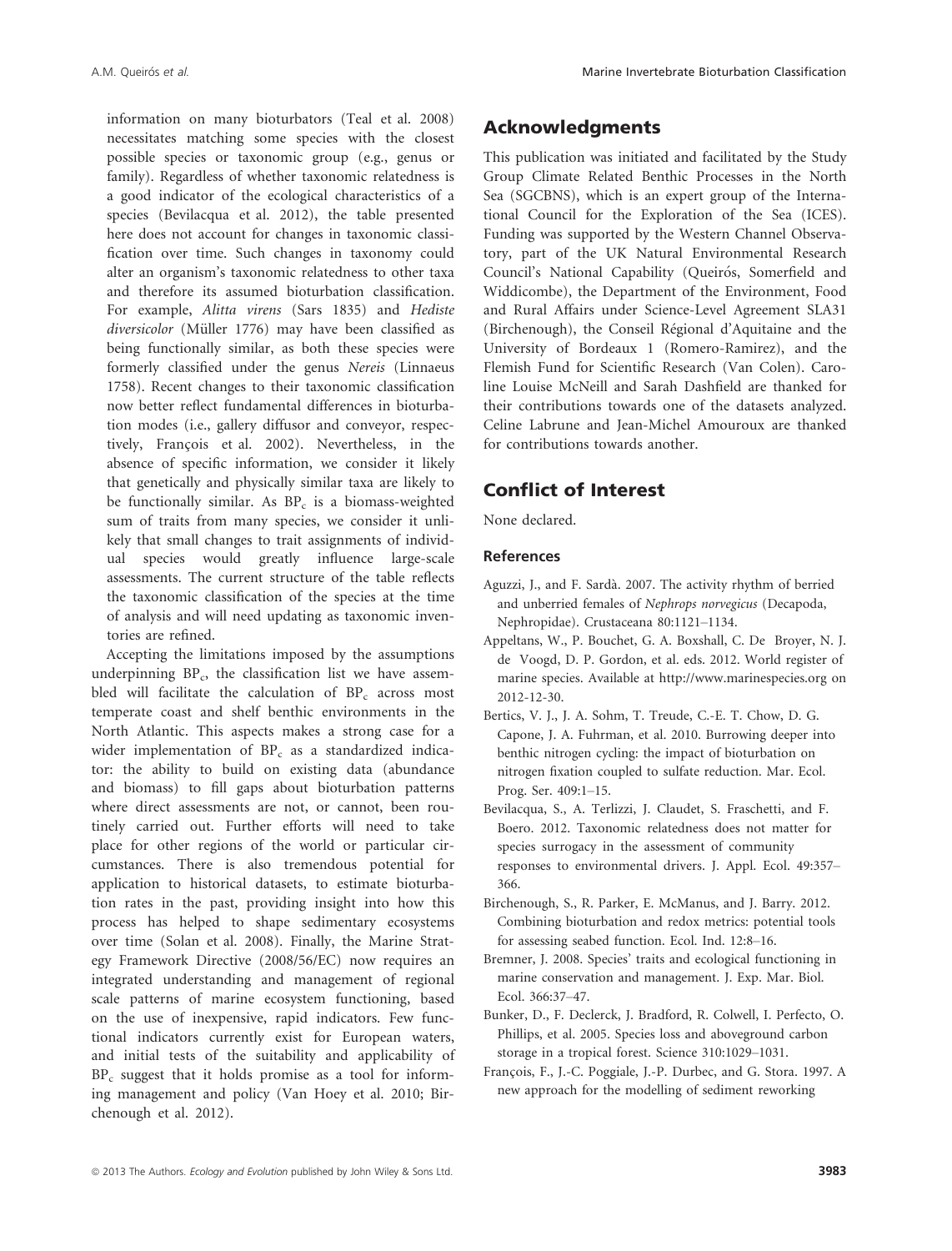induced by a macrobenthic community. Acta. Biotheor. 45:295–319.

Francois, F., M. Gerino, G. Stora, J.-P. Durbec, and J.-C. Poggiale. 2002. Functional approach to sediment reworking by gallery-forming macrobenthic organisms: modeling and application with the polychaete Nereis diversicolor. Mar. Ecol. Prog. Ser. 229:127–136.

Gerino, M., G. Stora, F. Francois-Carcaillet, F. Gilbert, J.-C. Poggiale, F. Mermillod-Blondin, et al. 2003. Macro-invertebrate functional groups in freshwater and marine sediments: a common mechanistic classification. Vie et Milieu 53:221–231.

Gilbert, F., L. Rivet, and J. Bertrand. 1994. The in vitro influence of the burrowing polychaete Nereis diversicolor on the fate of petroleum hydrocarbons in marine sediments. Chemosphere 29:1–12.

Gilbertson, W. W., M. Solan, and J. I. Prosser. 2012. Differential effects of microorganism–invertebrate interactions on benthic nitrogen cycling. FEMS Microbiol. Ecol. 82:11–22.

Godbold, J. A. and M. Solan. 2013. Long-term effects of warming and ocean acidification are modified by seasonal variation in species responses and environmental conditions. Philos. Trans. R. Soc. B Biol. Sci. 368.

Godbold, J. A., M. T. Bulling, and M. Solan. 2011. Habitat structure mediates biodiversity effects on ecosystem properties. Proc. Biol. Sci. 278:2510–2518.

Halpern, B. S., S. Walbridge, K. A. Selkoe, C. V. Kappel, F. Micheli, C. D'Agrosa, et al. 2008. A global map of human impact on marine ecosystems. Science 319:948–952.

Hoegh-Guldberg, O., and J. F. Bruno. 2010. The impact of climate change on the world's marine ecosystems. Science 328:1523–1528.

Josefson, A. B., J. Norkko, and A. Norkko. 2012. Burial and decomposition of plant pigments in surface sediments of the Baltic Sea: role of oxygen and benthic fauna. Mar. Ecol. Prog. Ser. 455:33–49.

Kristensen, E. 2001. Impact of polychaetes (Nereis spp. and Arenicola marina) on carbon biogeochemistry in coastal marine sediments. Geochem. Trans. 12:1–28.

Lohrer, A., N. Halliday, S. Thrush, J. Hewitt, and I. Rodil. 2010. Ecosystem functioning in a disturbance-recovery context: contribution of macrofauna to primary production and nutrient release on intertidal sandflats. J. Exp. Mar. Biol. Ecol. 390:6–13.

Lotze, H., H. Lenihan, B. Bourque, R. Bradbury, R. Cooke, M. Kay, et al. 2006. Depletion, degradation, and recovery potential of estuaries and coastal seas. Science 312:1806– 1809.

Macdonald, T. A., B. J. Burd, and A. van Roodselaar. 2012. Size structure of marine soft-bottom macrobenthic communities across natural habitat gradients: implications for productivity and ecosystem function. PLoS One 7: e40071.

Maire, O., J. C. Duchêne, A. Grémare, V. S. Malyuga, and F. J. R. Meysman. 2007. A comparison of sediment reworking rates by the surface deposit-feeding bivalve Abra ovata during summertime and wintertime, with a comparison between two models of sediment reworking. J. Exp. Mar. Biol. Ecol. 343:21–36.

Maire, O., J. Merchant, M. Bulling, L. Teal, A. Grémare, J. Duchêne, et al. 2010. Indirect effects of non-lethal predation on bivalve activity and sediment reworking. J. Exp. Mar. Biol. Ecol. 395:30–36.

Mermillod-Blondin, F., and R. Rosenberg. 2006. Ecosystem engineering: the impact of bioturbation on biogeochemical processes in marine and freshwater benthic habitats. Aquat. Sci. 68:434–442.

Montserrat, F., C. Van Colen, P. Provoost, M. Milla, M. Ponti, K. Van den Meersche, et al. 2009. Sediment segregation by biodiffusing bivalves. Estuar. Coast. Shelf Sci. 83:379–391.

Needham, H. R., C. A. Pilditch, A. M. Lohrer, and S. F. Thrush. 2011. Context-specific bioturbation mediates changes to ecosystem functioning. Ecosystems 14:1096–1109.

Ouellette, D., G. Desrosiers, J. P. Gagne, F. Gilbert, J. C. Poggiale, P. U. Blier, et al. 2004. Effects of temperature on in vitro sediment reworking processes by a gallery biodiffusor, the polychaete Neanthes virens. Mar. Ecol. Prog. Ser. 266:185–193.

Painting, S. J., J. Van der Molen, E. Parker, C. Coughlan, S. Birchenough, S. Bolam, et al. 2012. Development of indicators of ecosystem functioning in a temperate shelf sea: a combined fieldwork and modelling approach. Biogeochemistry 113:1–21.

Pischedda, L., J. C. Poggiale, P. Cuny, and F. Gilbert. 2008. Imaging oxygen distribution in marine sediments. The importance of bioturbation and sediment heterogeneity. Acta. Biotheor. 56:123–135.

Przeslawski, R., Q. Zhu, and R. Aller. 2009. Effects of abiotic stressors on infaunal burrowing and associated sediment characteristics. Mar. Ecol. Prog. Ser. 392:33–42.

Queirós, A. M., J. G. Hiddink, M. J. Kaiser, and H. Hinz. 2006. Effects of chronic bottom trawling disturbance on benthic biomass, production and size spectra in different habitats. J. Exp. Mar. Biol. Ecol. 335:91–103.

Queirós, A. M., J. G. Hiddink, G. Johnson, H. N. Cabral, and M. J. Kaiser. 2011. Context dependence of marine ecosystem engineer invasion impacts on benthic ecosystem functioning. Biol. Invasions 13:1059–1075.

Rhoads, D. 1974. Organism-sediment relationships on the muddy sea floor. Oceanogr. Mar. Biol., Annu. Rev. 12:263– 300.

Richter, R. 1936. Marken und Spruren im Hunsriick-Schiefer. II. Schichtung und Grund-Leben. Senckenbergiana 18:215–244.

Schwalb, A. N., and M. T. Pusch. 2009. Horizontal and vertical movements of unionid mussels in a lowland river. J. North Am. Benthol. Soc. 26:261–272.